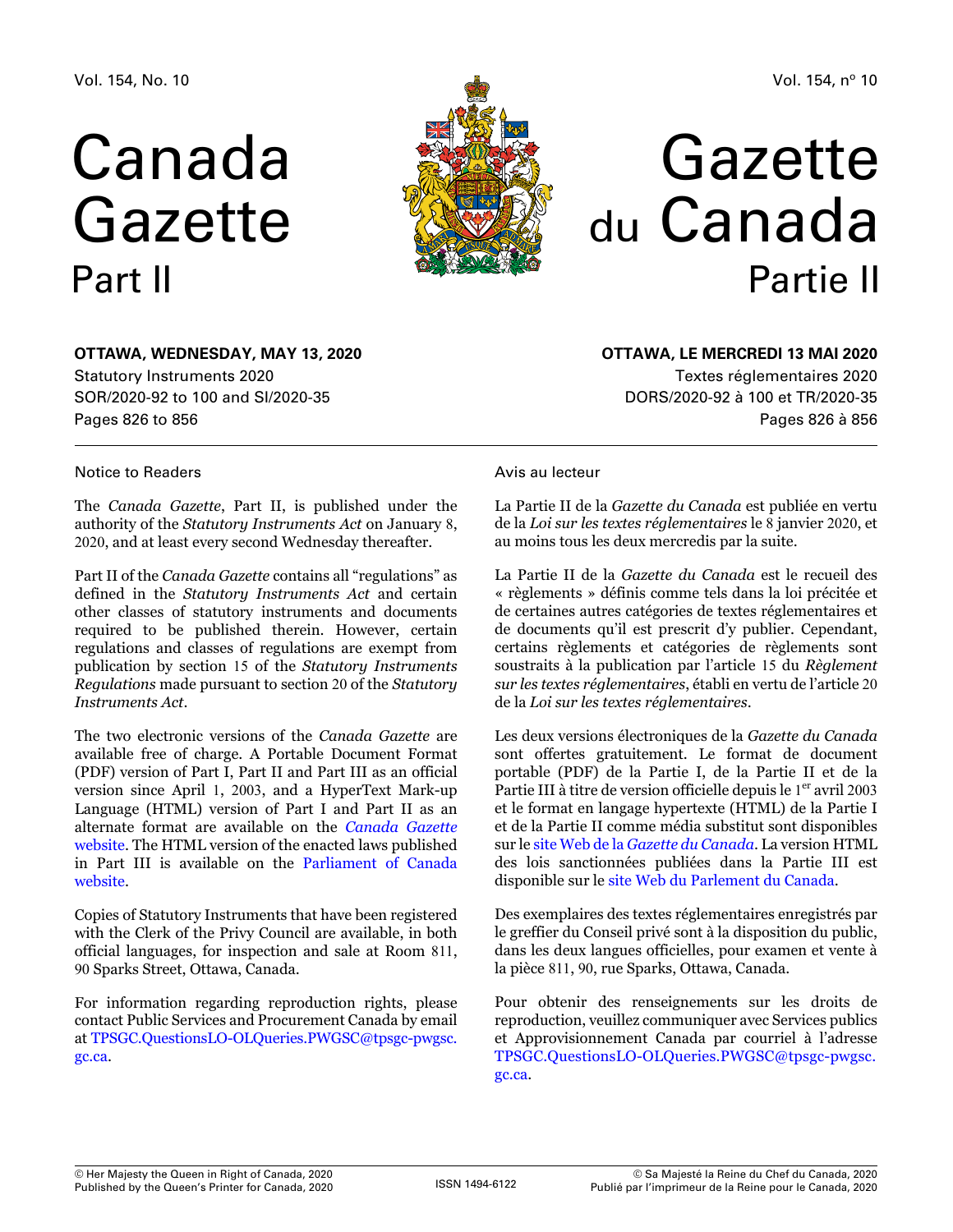### <span id="page-1-0"></span>Registration SOR/2020-92 April 22, 2020

#### IMMIGRATION AND REFUGEE PROTECTION ACT

#### P.C. 2020-262 April 20, 2020

Whereas, pursuant to subsection 5(2)<sup>a</sup> of the *Immigra*tion and Refugee Protection Act<sup>b</sup>, the Minister of Public Safety and Emergency Preparedness has caused a copy of the proposed *Regulations Amending the Immigration and Refugee Protection Regulations* to be laid before each House of Parliament, in the annexed form;

Therefore, Her Excellency the Governor General in Council, on the recommendation of the Minister of Public Safety and Emergency Preparedness, pursuant to subsection 5(1), paragraphs 53(a) and (g) and section 61<sup>c</sup> of the *Immigration and Refugee Protection* Act<sup>b</sup>, makes the annexed *Regulations Amending the Immigration and Refugee Protection Regulations*.

#### **Regulations Amending the Immigration and Refugee Protection Regulations**

# Amendments

1 **Section 46 of the** *Immigration and Refugee Protection Regulations*4**<sup>1</sup> is replaced by the following:**

#### **Application**

46 Sections 47 to 49 apply to deposits and guarantees required under subsections  $44(3)$ ,  $56(1)$ ,  $58(3)$  and  $58.1(3)$ of the Act and section 45 of these Regulations.

#### 2 **Section 47 of the Regulations is amended by adding the following after subsection (3):**

#### **Factors to consider**

(4) An officer, the Immigration Division or the Minister must consider the following factors in assessing whether the person who posts a guarantee has the ability to ensure that the person or group of persons in respect of whom the

<sup>b</sup> S.C. 2001, c. 27

### Enregistrement DORS/2020-92 Le 22 avril 2020

LOI SUR L'IMMIGRATION ET LA PROTECTION DES RÉFUGIÉS

C.P. 2020-262 Le 20 avril 2020

Attendu que le ministre de la Sécurité publique et de la Protection civile, conformément au paragraphe  $5(2)^a$ de la *Loi sur l'immigration et la protection des réfu*giés<sup>b</sup>, a fait déposer le projet de règlement intitulé *Règlement modifiant le Règlement sur l'immigration et la protection des réfugiés*, conforme au texte ciaprès, devant chaque chambre du Parlement,

À ces causes, sur recommandation du ministre de la Sécurité publique et de la Protection civile et en vertu du paragraphe 5(1), des alinéas 53a) et g) et de l'article 61<sup>c</sup> de la Loi sur l'immigration et la protection des réfugiés<sup>b</sup>, Son Excellence la Gouverneure générale en conseil prend le *Règlement modifiant le Règlement sur l'immigration et la protection des réfugiés*, ci-après.

#### **Règlement modifiant le Règlement sur l'immigration et la protection des réfugiés**

# **Modifications**

#### 1 **L'article 46 du** *Règlement sur l'immigration et*  la protection des réfugiés<sup>1</sup> est remplacé par ce **qui suit :**

#### **Application**

46 Les articles 47 à 49 s'appliquent aux garanties d'exécution exigées en vertu des paragraphes 44(3), 56(1), 58(3) et 58.1(3) de la Loi ou de l'article 45 du présent règlement.

2 **L'article 47 du même règlement est modifié par adjonction, après le paragraphe (3), de ce qui suit :**

#### **Facteurs à considérer**

(4) L'agent, la Section de l'immigration ou le ministre tient compte des facteurs ci-après afin d'évaluer la capacité de la personne qui fournit une garantie d'exécution, autre qu'une somme d'argent, de faire en sorte que la

<sup>b</sup> L.C. 2001, ch. 27

S.C. 2008, c. 3, s. 2

 $C. 2012, c. 17, s. 28$ 

<sup>1</sup> SOR/2002-227

L.C. 2008, ch. 3, art. 2

 $C$  L.C. 2012, ch. 17, art. 28

<sup>1</sup> DORS/2002-227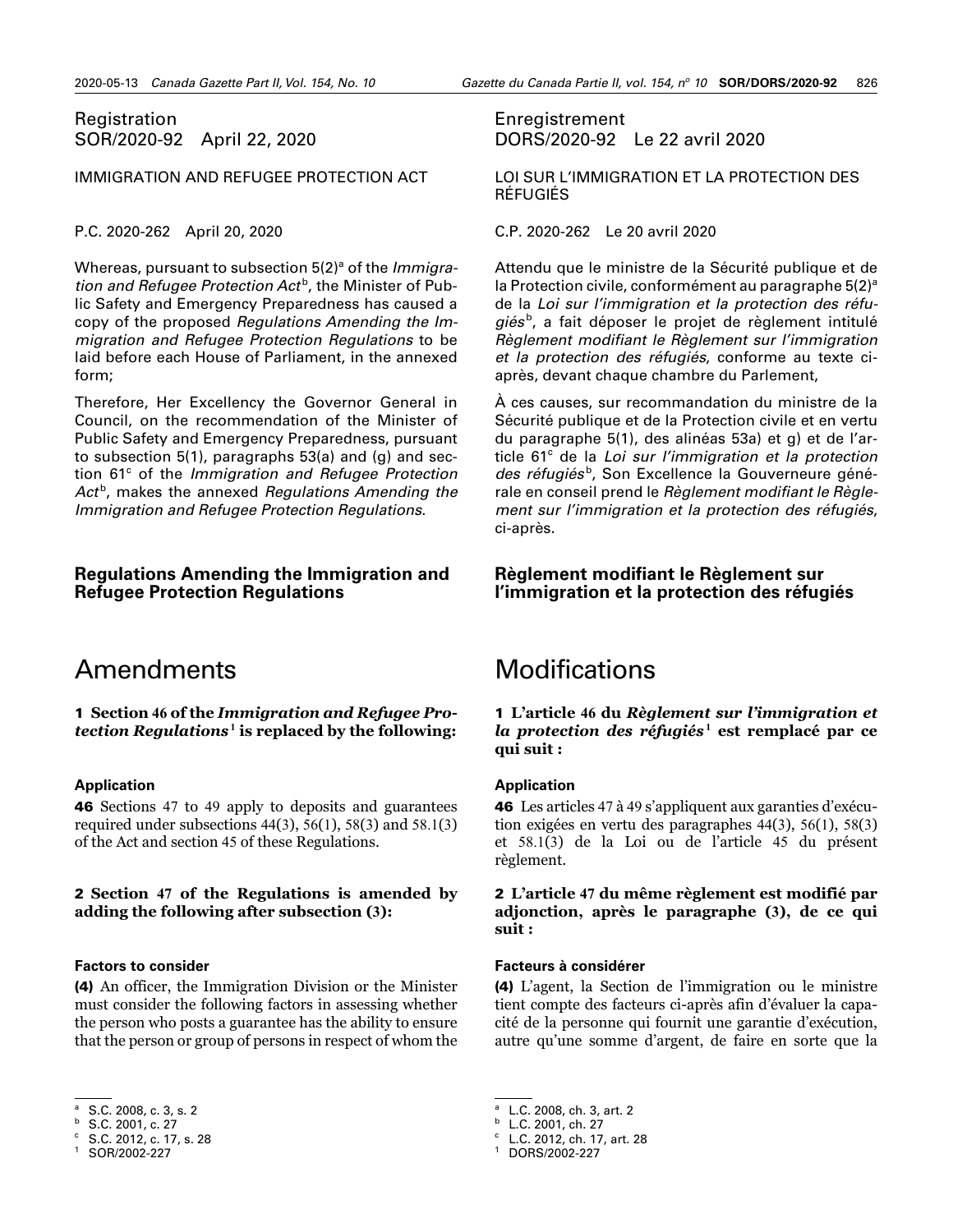guarantee is required will comply with the conditions imposed:

(a) their relationship to the person or group of persons in respect of whom the guarantee is required;

- (b) their financial situation;
- (c) any previous history posting a guarantee;
- (d) their criminal record; and

(e) any other relevant factor in determining their ability to ensure that the person or group of persons in respect of whom the guarantee is required will comply with the conditions imposed.

# Coming into Force

3 **These Regulations come into force on the day on which they are registered.** 

### **REGULATORY IMPACT ANALYSIS STATEMENT**

(*This statement is not part of the Regulations.*)

#### **Issues**

In correspondence dated June 18, 2015, the Standing Joint Committee for the Scrutiny of Regulations (SJCSR) advised that paragraph 47(2)(b) of the *Immigration and Refugee Protection Regulations* (IRPR), which governs the eligibility for a guarantor, should be amended to include a non-exhaustive list of factors that must be considered when assessing a prospective guarantor's capacity to ensure a third party's compliance with conditions imposed. The Canada Border Services Agency (CBSA) agreed with this recommendation.

A technical issue was also identified by the CBSA; it has been determined that a minor amendment is necessary to align the IRPR with the *Immigration and Refugee Protection Act* (IRPA) to improve consistency.

Finally, and more recently, the World Health Organization (WHO) declared an outbreak of what is now known as COVID-19 coronavirus disease to be a pandemic on March 11, 2020. The Government of Canada is implementing a comprehensive strategy with layers of precautionary measures to limit the introduction and spread of COVID-19 coronavirus disease. In this context, there may be an increased reliance on conditions and on deposits or guarantees under the IRPR to encourage and

personne ou le groupe de personnes visé par la garantie respecte les conditions imposées :

a) sa relation avec la personne ou le groupe de personnes visé par la garantie;

b) sa situation financière;

c) ses antécédents à titre de fournisseur d'une garantie d'exécution;

d) son casier judiciaire;

e) tout autre facteur permettant de déterminer sa capacité à faire en sorte que la personne ou le groupe de personnes visé par la garantie respecte les conditions imposées.

# Entrée en vigueur

3 **Le présent règlement entre en vigueur à la date de son enregistrement.** 

# **RÉSUMÉ DE L'ÉTUDE D'IMPACT DE LA RÉGLEMENTATION**

(*Le présent résumé ne fait pas partie du Règlement.*)

#### **Enjeux**

Dans une lettre datée du 18 juin 2015, le Comité mixte permanent d'examen de la réglementation (CMPER) indiquait que l'alinéa 47(2)b) du *Règlement sur l'immigration et la protection des réfugiés* (RIPR), qui régit l'admissibilité d'un garant, devrait être modifié afin d'inclure une liste non exhaustive de facteurs qui doivent être pris en compte au moment de l'évaluation de la capacité d'un garant éventuel d'assurer le respect, par un tiers, de conditions imposées. L'Agence des services frontaliers du Canada (ASFC) a accepté d'apporter cette modification.

L'ASFC a aussi relevé un problème technique. Il a été déterminé qu'une modification technique s'impose pour faire concorder le RIPR et la *Loi sur l'immigration et la protection des réfugiés* (LIPR) dans le but d'assurer une meilleure cohérence entre les deux textes.

Finalement, plus récemment, l'Organisation mondiale de la santé (OMS) a déclaré, le 11 mars 2020, que l'éclosion maintenant connue sous le nom de maladie à coronavirus COVID-19 est une pandémie. Le gouvernement du Canada met en œuvre une stratégie détaillée avec plusieurs niveaux de mesures de précaution afin de limiter l'introduction et la propagation de la maladie à coronavirus COVID-19. Dans ce contexte, il peut y avoir une augmentation des recours aux conditions et aux garanties prévus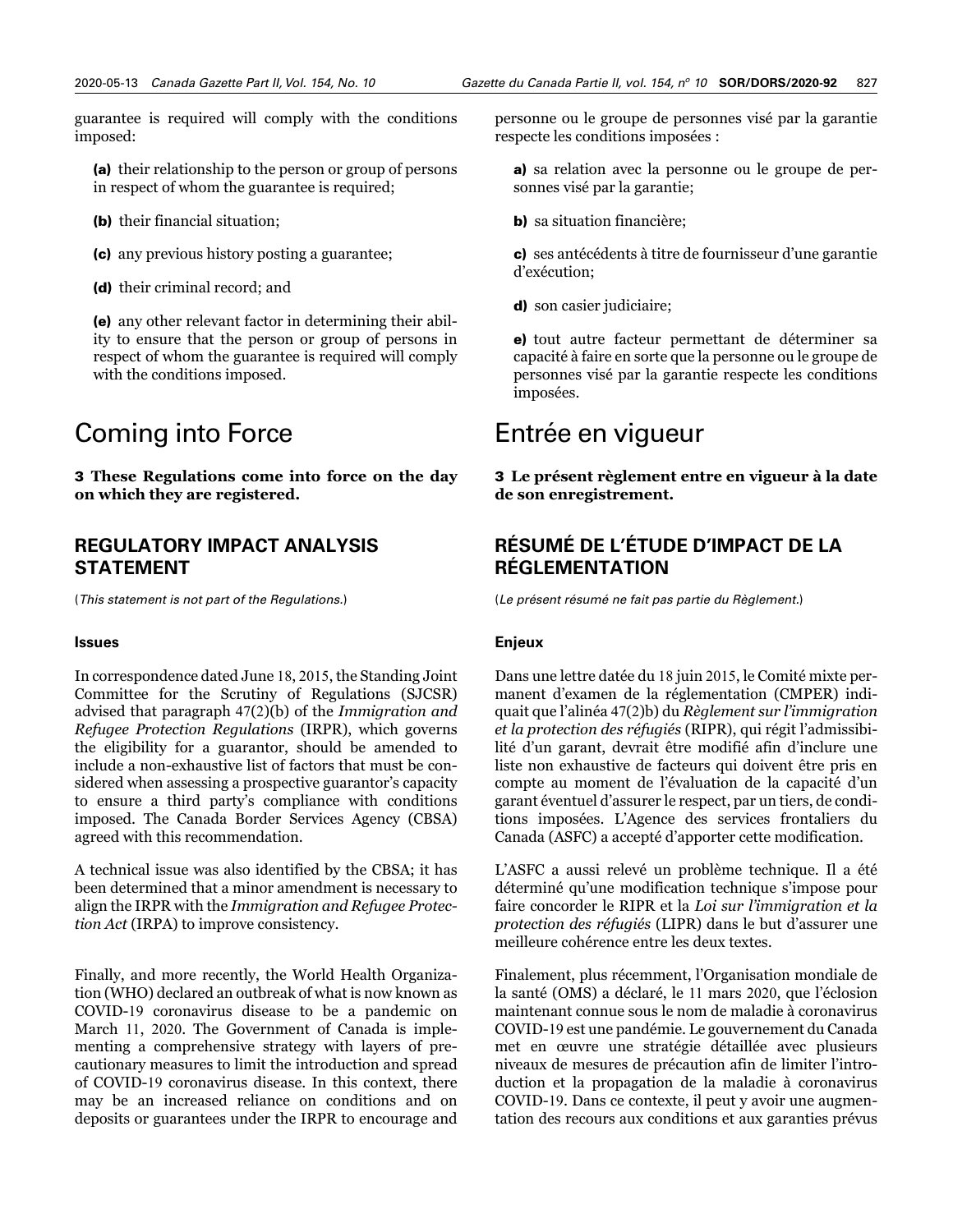promote compliance with orders and regulations made under the *Quarantine Act* or the *Emergencies Act*.

#### **Background**

The Minister of Public Safety and Emergency Preparedness (the Minister) is responsible for the administration and enforcement of the IRPA, including policy responsibility pertaining to the regulations governing deposits and guarantees. The provisions governing the deposits and guarantees framework are found in sections 45 to 49 of the IRPR.

Deposits and guarantees are tools available to applicable decision makers under the IRPA, which may be required in an effort to foster a person's compliance with any conditions imposed under the Act. As an illustrative example, a deposit or guarantee could be required by an officer in an effort to ensure that a person who is granted temporary entry to Canada, but is believed to be inadmissible appears for their admissibility hearing in Canada.

The term "decision makers" includes an officer of either the CBSA or Immigration, Refugees and Citizenship Canada (IRCC), the Minister, or the Immigration Division (ID) of the Immigration and Refugee Board of Canada (IRB). The decision maker responsible in a particular case depends on the circumstance in which deposits or guarantees are being used and is specified in the IRPA.

Deposits and guarantees can be applied by a decision maker under the following circumstances:

- persons seeking entry into Canada;
- persons subject to an inadmissibility report, an admissibility hearing or a removal order; and/or
- persons released from immigration detention.

Among the conditions that are imposed on a person or persons in respect of whom a guarantee is required, certain conditions are mandatory in all cases. For example, persons are to

- provide the address of the person posting the guarantee and to advise IRCC or the CBSA, as the case may be, before any change in that address; and
- present themselves at the time and place that an officer or the ID requires them to appear to comply with any obligation imposed on them under the Act.

Other conditions are discretionary and established by the decision maker, on a case-by-case basis, to address specific concerns and take the individual circumstances of a person into account.

dans le RIPR afin d'encourager et de promouvoir le respect des décrets ou règlements en vertu de la *Loi sur la mise en quarantaine* ou de la *Loi sur les mesures d'urgence*.

#### **Contexte**

Le ministre de la Sécurité publique et de la Protection civile (le ministre) est responsable de l'application et de l'exécution de la LIPR et détient notamment la responsabilité stratégique relative aux règlements régissant les cautionnements et les garanties. Les dispositions régissant le cadre des cautionnements et des garanties sont énoncées aux articles 45 à 49 du RIPR.

Les cautionnements et les garanties sont des outils, dont disposent certains décideurs en vertu de la LIPR, qui peuvent être requis pour favoriser le respect de toute condition imposée en vertu de la Loi par la personne concernée. À titre d'exemple, un cautionnement ou une garantie peuvent être exigés par un agent afin d'assurer qu'une personne qui a reçu une autorisation temporaire d'entrer au Canada, mais qui fait l'objet d'un rapport d'interdiction de territoire, se présente pour une enquête au Canada.

Le terme « décideur » comprend un agent de l'ASFC ou d'Immigration, Réfugiés et Citoyenneté Canada (IRCC), le ministre, ou la Section de l'immigration (SI) de la Commission de l'immigration et du statut de réfugié (CISR), selon le cas. Le décideur responsable dans un cas donné dépend des circonstances dans lesquelles les dépôts ou de garanties sont utilisés, tel que précisé dans la LIPR.

Des cautionnements et garanties peuvent être exigés par un décideur dans les circonstances suivantes :

- personnes qui cherchent à entrer au Canada;
- personnes visées par un rapport d'interdiction de territoire, une enquête ou une mesure de renvoi;
- personnes libérées de la détention aux fins de l'immigration.

Parmi les conditions qui sont imposées à une personne (ou un groupe) à l'égard de laquelle une garantie s'impose, certaines conditions sont obligatoires dans tous les cas. Par exemple, les personnes doivent :

- fournir l'adresse de la personne qui fournit une garantie et informer IRCC ou l'ASFC, selon le cas, s'il y a un changement d'adresse;
- se présenter aux temps et lieu tels que requis par un agent ou la SI afin de comparaître conformément à toute obligation qui leur est imposée en vertu de la Loi.

Les autres conditions sont discrétionnaires et peuvent être établies par le décideur, au cas par cas, pour répondre à des préoccupations précises et afin de tenir compte des circonstances individuelles de chaque personne.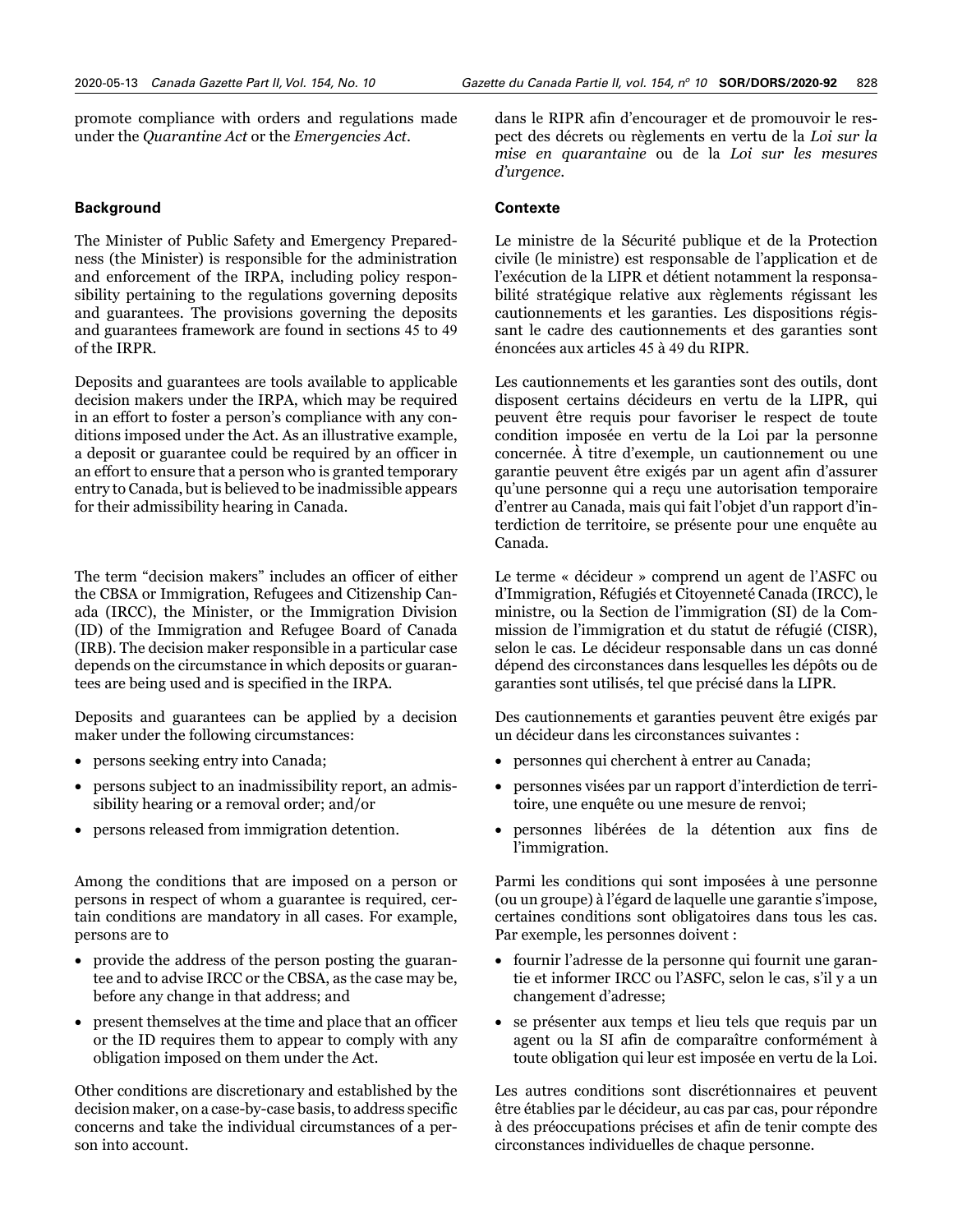A guarantor is a third party who guarantees to the applicable decision maker that the person concerned will comply with their conditions. Subsection 47(2) of the IRPR requires that a guarantor must

- be a Canadian citizen or a permanent resident, and be physically present and residing in Canada;
- be able to ensure that the person or group of persons concerned will comply with the conditions imposed; and
- present to an officer evidence of their ability to fulfil the obligations arising from the guarantee.

Originally, the SJCSR sought an explanation from the CBSA as to how a prospective guarantor could "ensure" that the person concerned will comply with the conditions imposed on them. The CBSA responded that there are a number of factors likely to be considered on a case-bycase basis, which are currently outlined in operational guidance to assist officers in decision-making. These include:

- the relationship of the proposed guarantor to the person concerned;
- the proposed guarantor's financial situation;
- previous history as a guarantor or a surety; and
- consideration of any prior criminal activity.

The CBSA also noted that other factors pointing to the proposed guarantor's capacity to supervise the person concerned may be relevant on a case-by-case basis.

The SJCSR acknowledged that the circumstances of each case would vary, but nevertheless asserted that providing this minimum, non-exhaustive set of prescribed factors for decision makers is necessary to avoid potential inconsistent application. The SJCSR recommended that the IRPR be amended to outline these minimum factors for a decision maker to consider when assessing the eligibility of a potential guarantor.

In the context of COVID-19, and to the extent that conditions imposed under the IRPR begin to incorporate compliance with respect to emergency orders or regulations made under the *Quarantine Act* or *Emergencies Act*, a transparent and consistent decision-making framework with respect to guarantors is of increased importance. A guarantor's ability to ensure the compliance of a person with respect to whom a guarantee is required becomes an increasingly important and relevant factor for decision makers to consider in a pandemic situation. Additional relevant factors could include whether the proposed guarantor can demonstrate knowledge and understanding of any emergency or quarantine orders in effect, and/or the guarantor's ability to monitor, inform and influence the person concerned to comply with such orders.

Le garant est un tiers qui garantit au décideur applicable que la personne concernée se conformera aux conditions précisées. Le paragraphe 47(2) du RIPR exige que le garant :

- soit citoyen canadien ou résident permanent effectivement présent et résidant au Canada;
- soit capable de faire en sorte que la personne ou le groupe de personnes visé par la garantie respecte les conditions imposées;
- fournisse à un agent la preuve qu'il peut s'acquitter de ses obligations quant à la garantie fournie.

À l'origine, le CMPER avait demandé à l'ASFC une explication sur la façon dont un garant éventuel pourrait « faire en sorte » que la personne concernée respectera les conditions qui lui sont imposées. L'ASFC avait répondu qu'il y a un certain nombre de facteurs susceptibles d'être pris en considération au cas par cas qui sont actuellement décrits dans les directives opérationnelles pour aider les agents à prendre des décisions. Il s'agit notamment d'examiner :

- la relation entre le garant proposé et la personne concernée;
- la situation financière du garant proposé;
- ses antécédents à titre de garant ou de caution;
- toute activité criminelle antérieure.

L'ASFC a également précisé que d'autres facteurs ayant trait à la capacité du garant proposé de superviser la personne concernée peuvent être pertinents au cas par cas.

Le CMPER a reconnu que les circonstances de chaque cas varieraient, mais il a néanmoins affirmé qu'il est nécessaire de fournir aux décideurs cet ensemble minimal et non exhaustif de facteurs réglementaires pour éviter le risque d'une application incohérente. Le CMPER a recommandé que le RIPR soit modifié afin d'énoncer les facteurs minimaux dont un décideur doit tenir compte lorsqu'il évalue l'admissibilité d'un garant potentiel.

Dans le contexte de la COVID-19, et dans la mesure où des conditions imposées en vertu du RIPR commencent à intégrer des exigences de respecter des décrets ou règlements d'urgence pris en vertu de la *Loi sur la mise en quarantaine* ou de la *Loi sur les mesures d'urgence*, un cadre décisionnel transparent et cohérent en ce qui concerne les garants revêt une importance accrue. La capacité d'un garant à assurer la conformité d'une personne pour laquelle une garantie est exigée devient un facteur de plus en plus important et pertinent, que les décideurs doivent prendre en considération dans une situation de pandémie. D'autres facteurs pertinents pourraient inclure la question de savoir si le garant proposé peut démontrer sa connaissance et sa compréhension des décrets d'urgence ou de mise en quarantaine en vigueur et/ou la capacité du garant de surveiller, de renseigner et d'influencer la personne concernée à respecter tout décret de ce genre.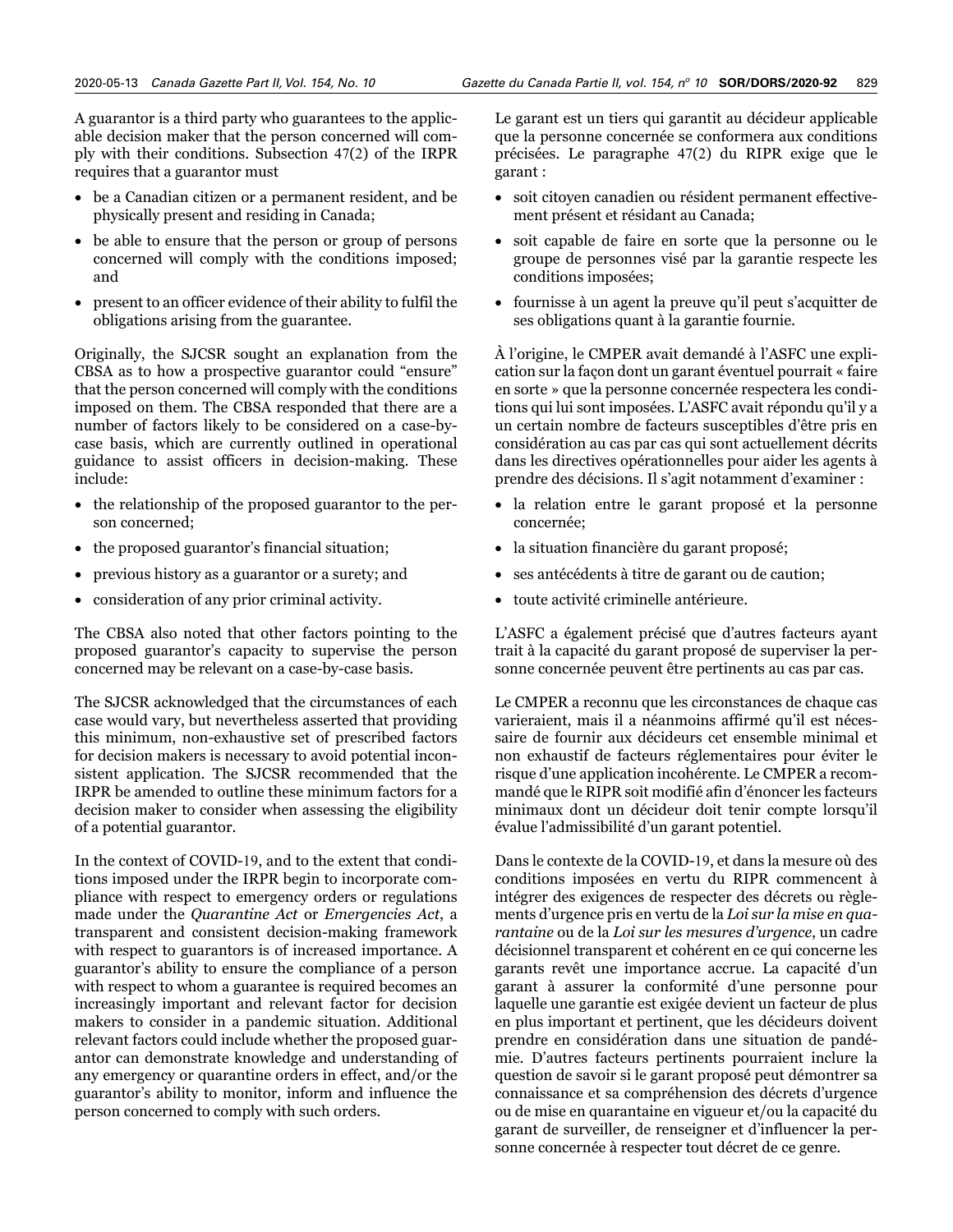The CBSA also identified a technical issue that required an amendment to align cross-references to the IRPA in the IRPR. Legislative amendments to the IRPA made in 2010 and 2012 caused renumbering of certain sections. However, references to these sections in the IRPR were not amended at that time. This technical amendment corrects these references in the IRPR.

#### **Objective**

The amendments address the recommendations raised by the SJCSR, and aim to

- ensure consistent application of the new provision among applicable decision makers; and
- make technical amendments to align the IRPR with the IRPA.

#### **Description**

The following is a list of the amendments that have been made.

#### *Paragraph 47(2)(b) of the IRPR*

To address the concern raised by the SJCSR, a new subsection 47(4) establishes a non-exhaustive list of factors that must be considered by a decision maker when determining the guarantor's capacity to ensure compliance with any conditions imposed. The factors are as follows:

- The relationship of the guarantor to the person concerned;
- The guarantor's financial situation;
- Any previous history as a guarantor
- Consideration of a guarantor's criminal record; and
- Any other relevant factor in determining the capacity of the guarantor to ensure that the person concerned will comply with the conditions imposed.

#### *Technical coordinating amendments*

Technical coordinating amendments to section 46 of the IRPR are also required to align cross-references to the IRPA in the IRPR, due to the renumbering of various sections of the Act. When the IRPA was amended in 2010 and 2012, the coordinating regulatory amendments were inadvertently not made. Therefore, the application section has added reference to subsection 58.1(3), and has renumbered section 56 to subsection 56(1).

L'ASFC a également relevé un problème technique qui nécessitait une modification pour assurer la concordance des renvois à la LIPR dans le RIPR. Des modifications législatives apportées à la LIPR en 2010 et 2012 ont entraîné la renumérotation de certains articles. Toutefois, les renvois à ces articles dans le RIPR n'ont pas été modifiés à ce moment-là. Les modifications techniques prévues corrigent ces renvois dans le RIPR.

#### **Objectif**

Les modifications donnent suite aux recommandations formulées par le CMPER. De plus, ces modifications visent à :

- assurer l'application uniforme de la nouvelle disposition par les décideurs compétents;
- apporter des modifications techniques pour faire concorder le RIPR et la LIPR.

#### **Description**

Voici une liste des modifications qui ont été apportées.

### *Alinéa 47(2)b) du RIPR*

Pour répondre à la préoccupation soulevée par le CMPER, un nouveau paragraphe 47(4) renferme une liste non exhaustive de facteurs dont un décideur doit tenir compte lorsqu'il détermine la capacité du garant d'assurer le respect des conditions imposées. Ces facteurs sont les suivants :

- la relation entre le garant et la personne concernée;
- la situation financière du garant;
- tout antécédent à titre de garant ou de caution;
- toute condamnation criminelle antérieure d'un garant;
- tout autre facteur pertinent pour déterminer la capacité du garant de superviser la personne concernée.

#### *Modifications aux fins de coordination technique*

La coordination technique des modifications à l'article 46 du RIPR est également nécessaire pour faire concorder les renvois à la LIPR dans le RIPR, en raison de la renumérotation de divers articles de la Loi. Lorsque la LIPR a été modifiée en 2010 et 2012, les modifications réglementaires aux fins de coordination n'ont pas été apportées, par inadvertance. Par conséquent, dans la section sur l'application, on a ajouté un renvoi au paragraphe 58.1(3) et on a changé le numéro de l'article 56, qui devient le paragraphe 56(1).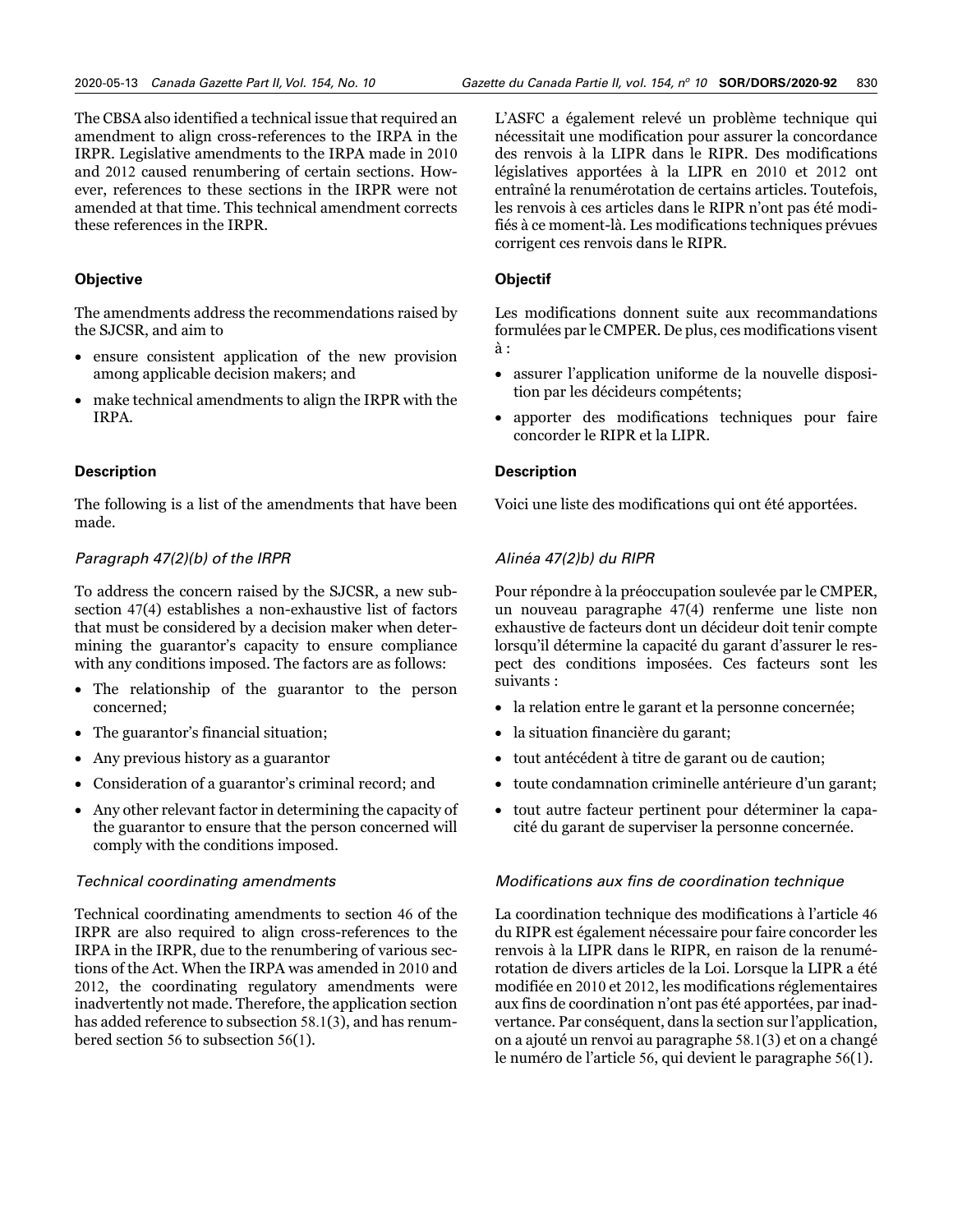#### **Regulatory development**

#### *Consultation*

From December 7, 2018, to January 7, 2019, the proposed regulatory amendments were posted on the CBSA and Consulting with Canadians websites. The following stakeholders were notified of the public consultation:

- Amnesty International
- British Columbia Civil Liberties Association
- Canadian Association of Refugee Lawyers
- Canadian Association of Professional Immigration Consultants
- Canadian Bar Association
- Canadian Centre for Missing Children
- Canadian Civil Liberties Association
- Canadian Council for Refugees
- Canadian Police Association
- Federation of Law Societies of Canada
- Immigration and Refugee Board of Canada
- Law Society of Ontario
- Ontario Council of Agencies Serving Immigrants
- Quebec Bar Association
- Raoul Wallenberg Centre for Human Rights
- Table de concertation des organismes au service des personnes réfugiées et immigrantes

Two submissions were received in response to this consultation opportunity. The feedback from stakeholders was generally supportive of this initiative to ensure consistent, transparent and uniform application of a minimum baseline of factors by all decision makers with respect to guarantors and depositors.

One stakeholder contended that there is strong regional variation in the bonds (deposits or guarantees) framework, and that consideration of bondspersons (depositors or guarantors) needs to be done in a way that ensures the liberty of all persons is protected in an equitable way, without discrimination. This recommendation was considered, and the CBSA has determined that a person's personal circumstances can be included in the decision maker's assessment of the suitability of the proposed guarantor as part of "any other relevant factor" to consider. Though it has not been included as a standalone factor,

#### **Élaboration de la réglementation**

#### *Consultation*

Du 7 décembre 2018 au 7 janvier 2019, les modifications réglementaires proposées ont été affichées sur le site Web de l'ASFC et le site Web Consultations auprès des Canadiens. Les intervenants suivants ont été informés de la consultation publique :

- Amnistie internationale
- Association des libertés civiles de la Colombie-Britannique
- Association canadienne des avocats et avocates en droit des réfugiés
- Association canadienne des conseillers professionnels en immigration
- Association du Barreau canadien
- Canadian Centre for Missing Children
- Association canadienne des libertés civiles
- Conseil canadien pour les réfugiés
- Association canadienne des policiers
- Fédération des ordres professionnels de juristes du Canada
- Commission de l'immigration et du statut de réfugié du Canada
- Barreau de l'Ontario
- Conseil ontarien des organismes de services aux immigrants
- Association du Barreau du Québec
- Centre Raoul Wallenberg pour les droits de la personne
- Table de concertation des organismes au service des personnes réfugiées et immigrantes

Deux mémoires ont été reçus en réponse à cette consultation. Les commentaires des intervenants étaient généralement favorables à cette initiative visant à assurer l'application cohérente, transparente et uniforme d'un nombre minimal de facteurs par l'ensemble des décideurs relativement aux garants et aux cautions.

Un intervenant a soutenu qu'il existe une forte variation régionale dans le cadre des engagements (cautionnements ou garanties) et que l'examen des cautions et garants doit se faire de manière à assurer la protection équitable de la liberté de toutes les personnes, sans discrimination. Cette recommandation a été prise en compte et n'est pas incluse explicitement dans la modification réglementaire, étant donné que le décideur peut prendre en considération la situation personnelle d'une personne au moment de l'examen de « tout autre facteur jugé pertinent » lorsqu'il évalue si le garant proposé est un bon candidat. Bien qu'elle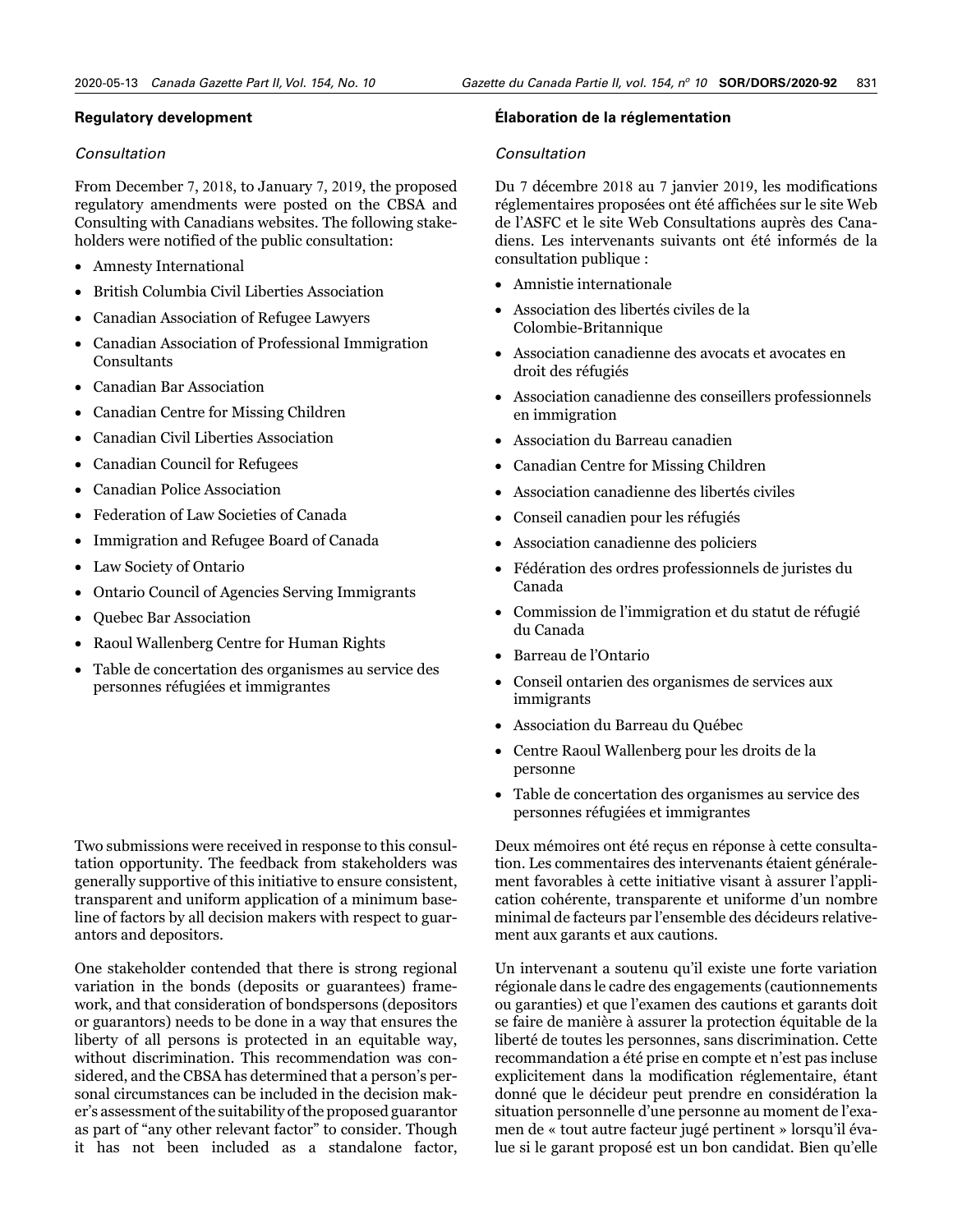considerations around non-discrimination and equity will be included in operational guidance following the coming into force of this regulatory amendment. In addition, the CBSA notes that Enforcement Manual 8 (ENF8), which provides operational guidance around the deposits and guarantees framework, was revised in 2017 to further clarify these and other considerations in order to more consistently apply the framework nationally and reduce the likelihood of regional variations.

Another stakeholder recommended that the requirements to consider the bondsperson's "criminal record and potential criminal associations" be amended to mandate the consideration of prior criminal convictions only, not "potential criminal associations." This feedback was taken into consideration and adopted in the drafting of this amendment.

The overall scope and focus of these amendments responds to the concerns raised by the SJCSR. The stakeholder recommendations have been considered and, where possible, they have been incorporated.

The amendments also provide a clearer, more transparent and consistent foundation for decision makers, such as CBSA officers, and members of the Immigration Division of the Immigration and Refugee Board, as they are increasingly required to consider factors in relation to new IRPR conditions linked to compliance with any orders or regulations made under the *Quarantine Act* and the *Emergencies Act*. Though the scope of the amendments has not changed in light of the current public health pandemic, in this context decision makers may increasingly rely on deposits and guarantees as an alternative to immigration detention, or as a tool to ensure compliance with conditions on entry to Canada. As the public consultation process preceded the current public health situation, related considerations had not been articulated in the original consultation notice.

#### *Modern treaty obligations and Indigenous engagement and consultation*

Constitutional and modern treaty implications were considered and none have been identified.

#### *Instrument choice*

This proposal addresses recommendations and concerns raised by the SJCSR. More specifically, the SJCSR

n'ait pas été incluse comme facteur distinct, elle sera ajoutée aux directives opérationnelles après l'entrée en vigueur de cette modification réglementaire. En outre, l'ASFC souligne que le chapitre 8 du guide portant sur l'exécution de la loi, qui fournit une orientation opérationnelle au sujet des cautionnements et des garanties, a été révisé en 2017 pour clarifier davantage ces considérations et d'autres, afin d'appliquer plus uniformément le cadre à l'échelle nationale et de réduire la probabilité de variations régionales.

Un autre intervenant a recommandé que les exigences relatives à la prise en compte du casier judiciaire et des associations criminelles potentielles de la caution soient modifiées de manière à rendre obligatoire l'examen des condamnations criminelles antérieures seulement, et non des associations criminelles potentielles. On a pris en considération cette rétroaction; par exemple, la recommandation voulant que l'examen des antécédents criminels de la caution se limite aux condamnations a été adoptée au moment de la rédaction de cette modification.

La portée et l'orientation globales de ces modifications répondent aux préoccupations soulevées par le CMPER. On a pris en compte et intégré, dans la mesure du possible, les recommandations formulées par les intervenants.

Les modifications fournissent également un fondement plus clair, plus transparent et plus cohérent pour les décideurs, tels que les agents de l'ASFC et les membres de la Section de l'immigration de la Commission de l'immigration et du statut de réfugié, car ils sont de plus en plus tenus de prendre en compte des facteurs associés aux nouvelles conditions du RIPR liées au respect de tout décret ou règlement pris en vertu de la *Loi sur la mise en quarantaine* et la *Loi sur les mesures d'urgence*. Quoique la portée des modifications n'ait pas changé compte tenu de la pandémie actuelle affectant la santé publique, dans ce contexte, les décideurs pourraient recourir de plus en plus aux cautionnements et aux garanties en tant qu'alternative à la détention liée à l'immigration, ou en tant qu'outil pour assurer le respect de toute autre condition d'entrée au Canada. Puisque le processus de consultation publique a précédé la situation actuelle en matière de santé publique, des considérations connexes n'ont pas été formulées dans l'avis de consultation initial.

#### *Obligations relatives aux traités modernes et consultation et mobilisation des Autochtones*

Après considération, aucune incidence sur les traités modernes ni aucune considération constitutionnelle n'a été identifiée.

#### *Choix de l'instrument*

Cette proposition répond aux recommandations et aux préoccupations soulevées par le CMPER. Plus précisément,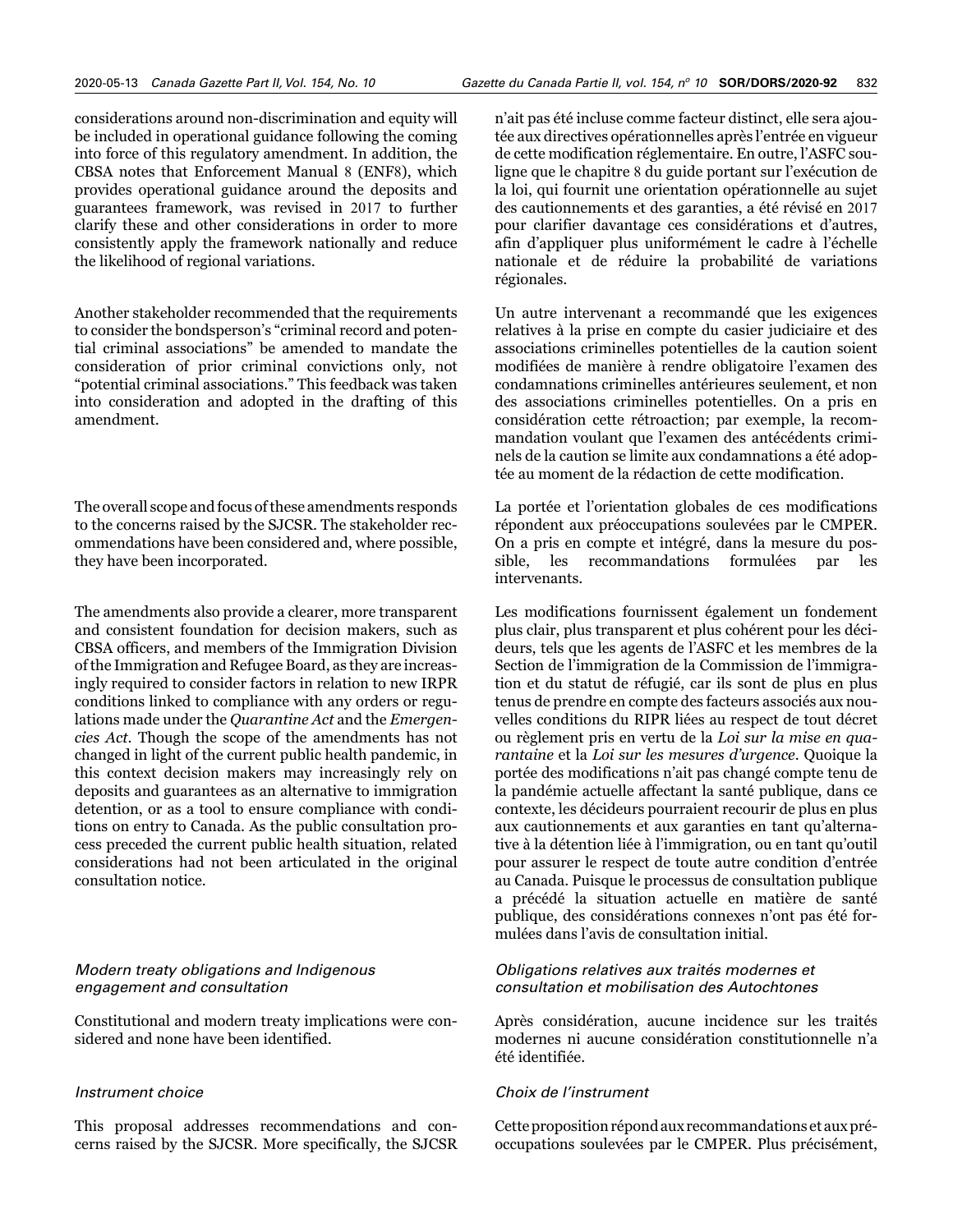suggested establishing in the regulations a non-exhaustive list of factors that must be considered when assessing a prospective guarantor's capacity to ensure compliance by the person subject to conditions imposed by an officer. These factors were previously available to the public in the web-published Enforcement Manual 8 (ENF8), which is a guidance document utilized by the CBSA and IRCC. To ensure they are binding on all relevant decision makers, the above-noted list of minimum factors must be set out in the IRPR. This is anticipated, moreover, to provide greater transparency, precision and coherence to the deposits and guarantees framework.

#### **Regulatory analysis**

#### *Benefits and costs*

These amendments codify existing policy and practices into the IRPR; no additional costs to the Government of Canada, businesses, consumers, nor Canadians are expected. Officers will receive updated field guidance on how the amendments are to be applied. Updating associated policy guidance will be done within existing resources.

#### *Small business lens*

These regulatory amendments will not result in costs for small businesses.

#### *One-for-one rule*

These amendments introduce a minimum set of general factors in the IRPR, which currently exist in operational policy. These amendments will not result in any change (increase nor decrease) in administrative burden on business. Therefore, the one-for-one rule does not apply.

#### *Regulatory cooperation and alignment*

This regulatory amendment is not part of an existing regulatory cooperation initiative, nor does it have any linkage to international agreements or obligations.

#### *Strategic environmental assessment*

In accordance with the *Cabinet Directive on the Environmental Assessment of Policy, Plan and Program Proposals*, a preliminary scan concluded that the amendments would not have a positive or negative environmental impact; therefore, a strategic environmental assessment is not required.

le CMPER a suggéré l'établissement, dans le Règlement, d'une liste non exhaustive de facteurs qui doivent être pris en compte lors de l'évaluation prospective de la capacité du répondant afin d'en assurer le respect par la personne, sous réserve des conditions imposées par un agent. Ces facteurs ont déjà été à la disposition du public dans le chapitre 8 du guide opérationnel sur l'exécution de la loi (ENF8) publié en ligne, qui est un document de référence utilisé par l'ASFC et IRCC. Afin de garantir qu'ils soient contraignants pour tous les décideurs concernés, la liste d'un nombre de facteurs minimale doit figurer dans le RIPR. Il est prévu, en outre, que cela va promouvoir la transparence, la précision et la cohérence dans le cadre des cautionnements et des garanties.

#### **Analyse de la réglementation**

#### *Coûts et avantages*

Ces modifications codifient les politiques et les pratiques actuelles dans le RIPR; aucun coût additionnel pour le gouvernement, les entreprises, les consommateurs, ni les Canadiens n'est prévu. Les agents vont recevoir des directives mises à jour concernant l'application des modifications. La mise à jour de l'orientation de la politique associée sera effectuée dans le cadre des ressources existantes.

#### *Lentille des petites entreprises*

Ces modifications réglementaires n'entraîneront pas de coûts pour les petites entreprises.

#### *Règle du « un pour un »*

Ces modifications introduisent une série minimale de facteurs généraux dans le Règlement, laquelle série de facteurs se trouve déjà dans la politique opérationnelle. Ces modifications ne devraient pas entraîner de changement (augmentation ou diminution) du fardeau administratif pour les entreprises. Par conséquent, la règle du « un pour un » ne s'applique pas.

#### *Coopération et harmonisation en matière de réglementation*

Cette modification réglementaire ne fait pas partie d'une initiative de coopération réglementaire existante et n'a aucun lien avec des ententes ou des obligations internationales.

#### *Évaluation environnementale stratégique*

Conformément à la *Directive du Cabinet sur l'évaluation environnementale des projets de politiques, de plans et de programmes*, une analyse préliminaire a conclu que les modifications n'auraient pas d'impact environnemental positif ou négatif; par conséquent, une évaluation environnementale stratégique n'est pas requise.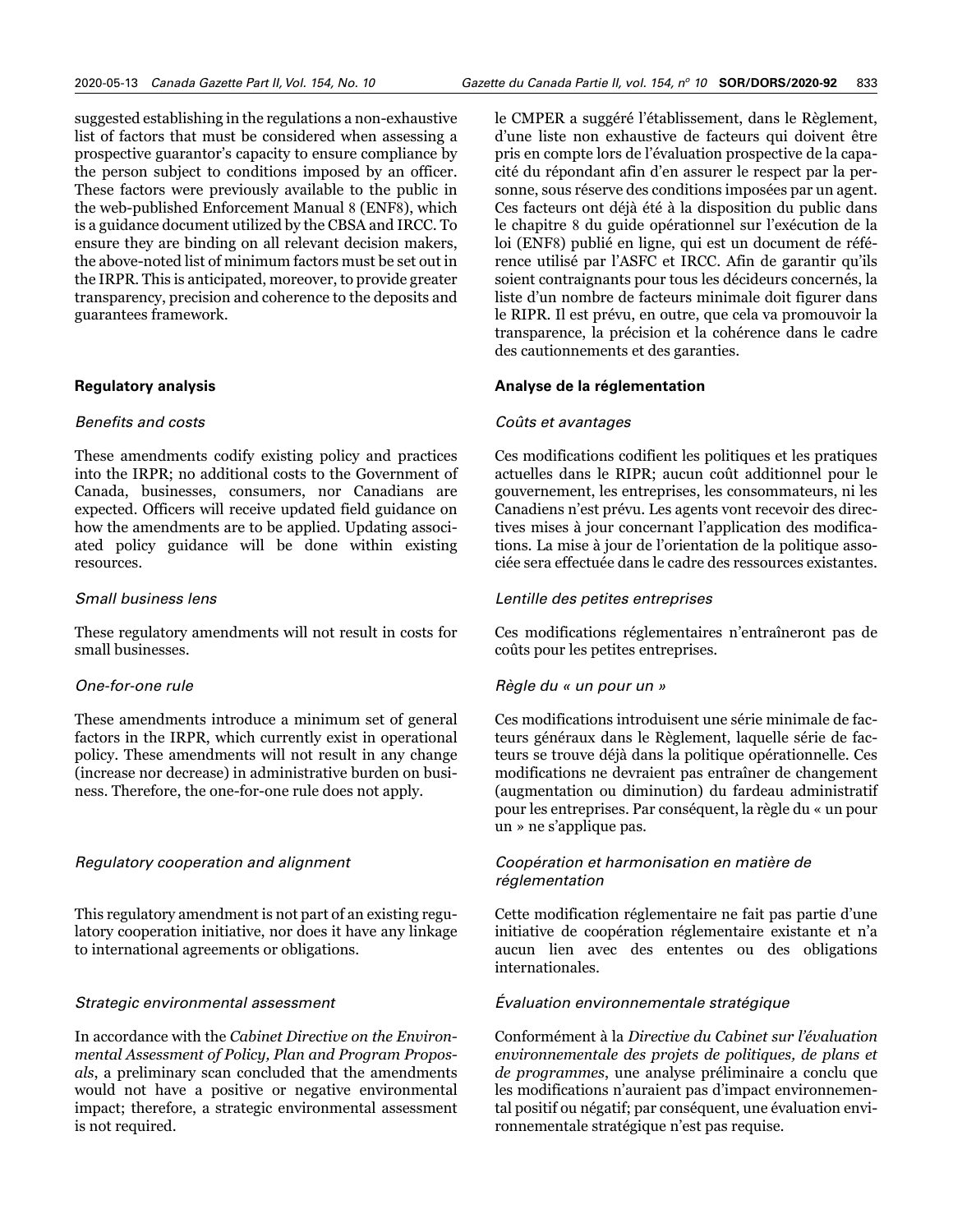#### *Gender-based analysis plus*

No gender-based analysis plus (GBA+) impacts have been identified for this amendment.

#### **Implementation, compliance and enforcement, and service standards**

#### *Implementation*

Since these amendments primarily codify current practice concerning deposits and guarantees as found in the Enforcement Manual 8 (ENF8) into the IRPR, the CBSA will issue an operational bulletin advising officers of these amendments and update the relevant sections of the Enforcement Manual where necessary. The Agency will also notify the Immigration and Refugee Board so as to facilitate their operational guidance to be ready for implementation. These amendments come into force on the day on which they are registered.

#### **Contact**

Richard St Marseille Director Strategic Policy Branch Canada Border Services Agency 100 Metcalfe Street, 10th Floor Ottawa, Ontario K1A 0L8 Telephone: 613-954-3923 Email: [IEPU-UPELI@cbsa-asfc.gc.ca](mailto:IEPU-UPELI%40cbsa-asfc.gc.ca?subject=)

#### *Analyse comparative entre les sexes plus*

Aucune répercussion sur l'analyse comparative entre les sexes plus (ACS+) n'a été identifiée relativement à cette modification.

#### **Mise en œuvre, conformité et application, et normes de service**

#### *Mise en œuvre*

Étant donné que ces modifications établissent essentiellement, dans le Règlement, la pratique actuelle concernant les cautionnements et les garanties telle que décrite dans le guide sur l'exécution de la loi de l'ASFC, celleci publiera un bulletin opérationnel pour informer les agents des modifications apportées au Règlement et mettra à jour les sections pertinentes du guide sur l'exécution de la loi, au besoin. L'agence informera également la Commission de l'immigration et du statut de réfugié afin de faciliter la préparation de leur orientation opérationnelle pour être préparé pour la mise en œuvre. Les présentes modifications entrent en vigueur à la date de leur enregistrement.

#### **Personne-ressource**

Richard St Marseille Directeur Direction générale de la politique stratégique Agence des services frontaliers du Canada 100, rue Metcalfe, 10<sup>e</sup> étage Ottawa (Ontario) K1A 0L8 Téléphone : 613-954-3923 Courriel : [IEPU-UPELI@cbsa-asfc.gc.ca](mailto:IEPU-UPELI%40cbsa-asfc.gc.ca?subject=)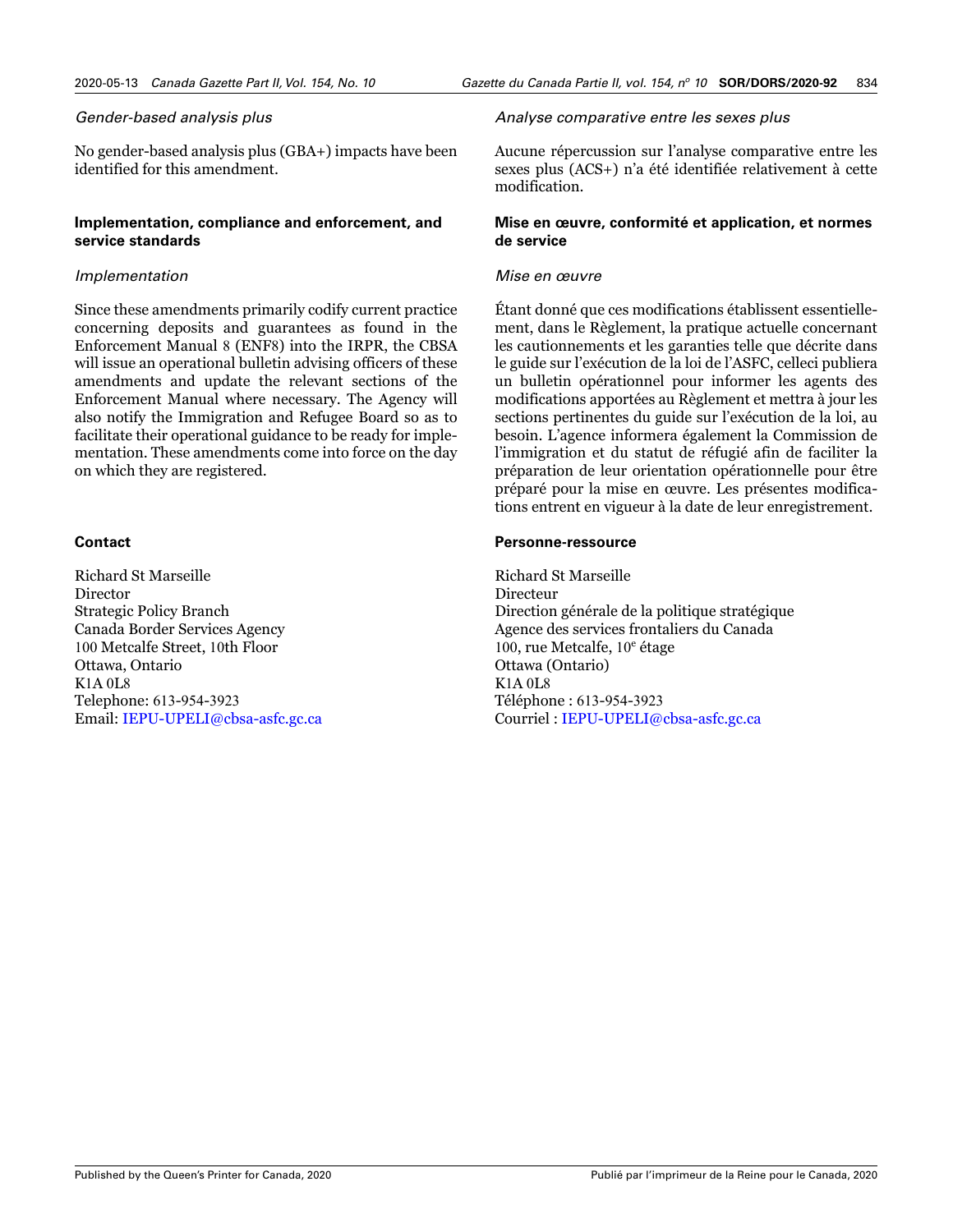### <span id="page-10-0"></span>Registration SOR/2020-93 April 22, 2020

#### FARM PRODUCTS AGENCIES ACT

Whereas the Governor in Council has, by the *Can*adian Egg Marketing Agency Proclamation<sup>a</sup>, established the Canadian Egg Marketing Agency pursuant to subsection 16(1)<sup>b</sup> of the *Farm Products Agencies* Act<sup>c</sup>;

Whereas that Agency has been empowered to implement a marketing plan pursuant to that Proclamation;

Whereas the proposed *Order Amending the Canadian Egg Marketing Levies Order* is an order of a class to which paragraph 7(1)(d) $^{\text{d}}$  of that Act applies by reason of section 2 of *the Agencies' Orders and Regulations*  Approval Order<sup>e</sup>, and has been submitted to the National Farm Products Council pursuant to paragraph 22(1)(f) of that Act;

And whereas, pursuant to paragraph 7(1)(d)<sup>d</sup> of that Act, the National Farm Products Council has approved the proposed Order after being satisfied that it is necessary for the implementation of the marketing plan that the Agency is authorized to implement;

Therefore, the Canadian Egg Marketing Agency, pursuant to paragraphs 22(1)(f) and (g)<sup>f</sup> of the *Farm Prod*ucts Agencies Act<sup>c</sup> and section 10 of Part II of the schedule to the *Canadian Egg Marketing Agency Proc*lamation<sup>a</sup>, makes the annexed Order Amending the *Canadian Egg Marketing Levies Order*.

Ottawa, March 25, 2020

### Enregistrement DORS/2020-93 Le 22 avril 2020

LOI SUR LES OFFICES DES PRODUITS AGRICOLES

Attendu que, en vertu du paragraphe 16(1)<sup>a</sup> de la Loi sur les offices des produits agricoles<sup>b</sup>, le gouverneur en conseil a, par la *Proclamation visant l'Office cana*dien de commercialisation des œufs<sup>c</sup>, créé l'Office canadien de commercialisation des œufs;

Attendu que cet office est habilité à mettre en œuvre un plan de commercialisation conformément à cette proclamation;

Attendu que le projet d'ordonnance intitulé *Ordonnance modifiant l'Ordonnance sur les redevances à payer pour la commercialisation des œufs au Canada* relève d'une catégorie à laquelle s'applique l'alinéa 7(1)d)<sup>d</sup> de cette loi, conformément à l'article 2 de l'*Ordonnance sur l'approbation des ordonnances et*  règlements des offices<sup>e</sup>, et a été soumis au Conseil national des produits agricoles, conformément à l'alinéa 22(1)f) de cette loi;

Attendu que, en application de l'alinéa 7(1)d)<sup>d</sup> de cette loi, le Conseil national des produits agricoles, étant convaincu que le projet d'ordonnance est nécessaire à l'exécution du plan de commercialisation que cet office est habilité à mettre en œuvre, a approuvé ce projet,

À ces causes, en vertu des alinéas 22(1)f) et g)<sup>f</sup> de la Loi sur les offices des produits agricoles<sup>b</sup> et de l'article 10 de la partie II de l'annexe de la *Proclamation visant l'Office canadien de commercialisation des œufs*<sup>c</sup> , l'Office canadien de commercialisation des œufs prend l'*Ordonnance modifiant l'Ordonnance sur les redevances à payer pour la commercialisation des œufs au Canada*, ci-après.

Ottawa, le 25 mars 2020

<sup>c</sup> R.S., c. F-4; S.C. 1993, c. 3, s. 2

<sup>b</sup> L.R., ch. F-4; L.C. 1993, ch. 3, art. 2

<sup>a</sup> C.R.C., c. 646

 $b$  S.C. 2015, c. 3, s. 85

 $d$  S.C. 1993, c. 3, s. 7(2)

<sup>e</sup> C.R.C., c. 648

 $f$  S.C. 2015, c. 3, s. 88

<sup>a</sup> L.C. 2015, ch. 3, art. 85

 $c$  C.R.C., ch. 646

 $d$  L.C. 1993, ch. 3, par. 7(2) <sup>e</sup> C.R.C., ch. 648

<sup>f</sup> L.C. 2015, ch. 3, art. 88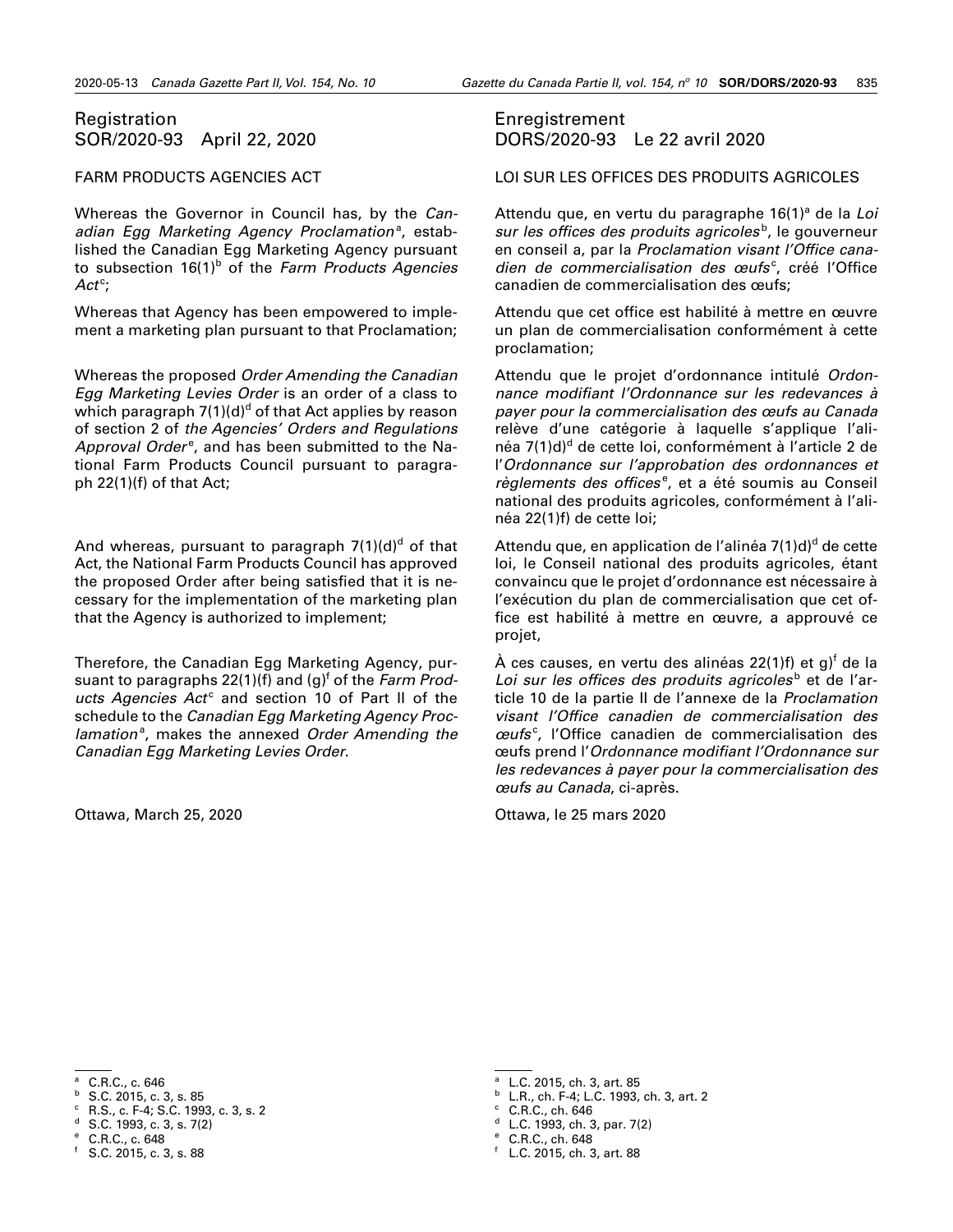### **Order Amending the Canadian Egg Marketing Levies Order**

# Amendments

1 (1) **Paragraph 3(1)(f) of the** *Canadian Egg Marketing Levies Order*7**<sup>1</sup> is replaced by the following:**

(f) in the Province of British Columbia, \$0.4626;

#### (2) **Paragraph 3(1)(i) of the Order is replaced by the following:**

(i) in the Province of Alberta, \$0.4764;

# Coming into Force

2 **This Order comes into force on the day on which it is registered.** 

# **EXPLANATORY NOTE**

(*This note is not part of the Order.*)

This Order amends the *Canadian Egg Marketing Levies Order* to set the levy rate paid by producers in the provinces of British Columbia and Alberta.

### **Ordonnance modifiant l'Ordonnance sur les redevances à payer pour la commercialisation des œufs au Canada**

# Modifications

1 (1) **L'alinéa 3(1)f) de l'***Ordonnance sur les redevances à payer pour la commercialisation des œufs au Canada*7**<sup>1</sup> est remplacé par ce qui suit :**

f) dans la province de la Colombie-Britannique, 0,4626 \$;

(2) **L'alinéa 3(1)i) de la même ordonnance est remplacé par ce qui suit :**

i) dans la province d'Alberta, 0,4764 \$;

# Entrée en vigueur

2 **La présente ordonnance entre en vigueur à la date de son enregistrement.** 

# **NOTE EXPLICATIVE**

(*La présente note ne fait pas partie de l'Ordonnance.*)

Cette ordonnance vise à modifier l'*Ordonnance sur les redevances à payer pour la commercialisation des œufs au Canada* afin de fixer les redevances que doivent payer les producteurs de la Colombie-Britannique et de l'Alberta.

SOR/2003-75

<sup>1</sup> DORS/2003-75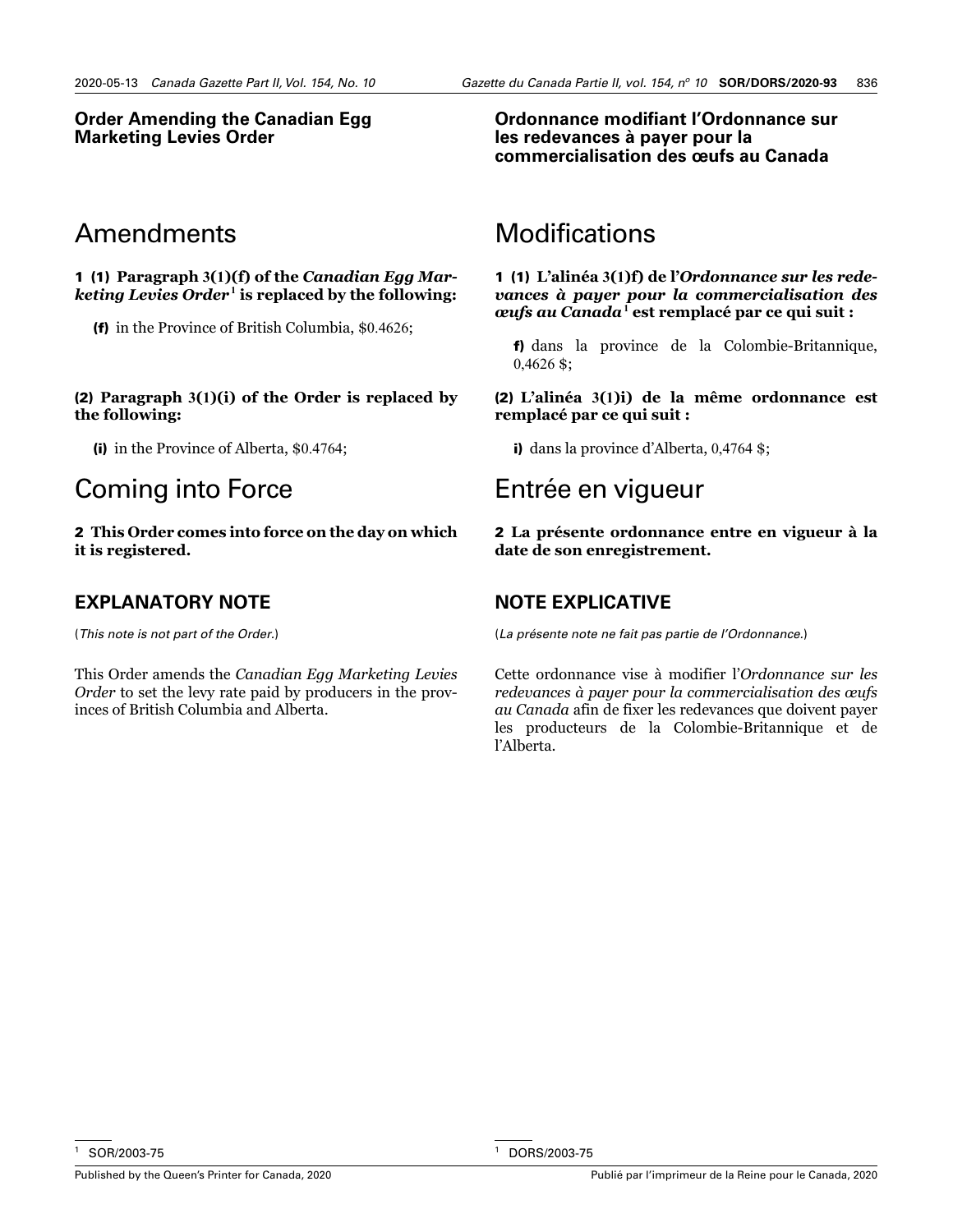### <span id="page-12-0"></span>Registration SOR/2020-94 April 22, 2020

#### FARM PRODUCTS AGENCIES ACT

Whereas the Governor in Council has, by the *Can*adian Egg Marketing Agency Proclamation<sup>a</sup>, established the Canadian Egg Marketing Agency pursuant to subsection 16(1)<sup>b</sup> of the *Farm Products Agencies* Act<sup>c</sup>;

Whereas that Agency has been empowered to implement a marketing plan pursuant to that Proclamation;

Whereas the proposed *Order Amending the Canadian Egg Marketing Levies Order* is an order of a class to which paragraph 7(1)(d) $^{\text{d}}$  of that Act applies by reason of section 2 of *the Agencies' Orders and Regulations*  Approval Order<sup>e</sup>, and has been submitted to the National Farm Products Council pursuant to paragraph 22(1)(f) of that Act;

And whereas, pursuant to paragraph 7(1)(d)<sup>d</sup> of that Act, the National Farm Products Council has approved the proposed Order after being satisfied that it is necessary for the implementation of the marketing plan that the Agency is authorized to implement;

Therefore, the Canadian Egg Marketing Agency, pursuant to paragraphs 22(1)(f) and (g)<sup>f</sup> of the *Farm Prod*ucts Agencies Act<sup>c</sup> and section 10 of Part II of the schedule to the *Canadian Egg Marketing Agency Proc*lamation<sup>a</sup>, makes the annexed Order Amending the *Canadian Egg Marketing Levies Order*.

Ottawa, April 16, 2020

### Enregistrement DORS/2020-94 Le 22 avril 2020

#### LOI SUR LES OFFICES DES PRODUITS AGRICOLES

Attendu que, en vertu du paragraphe 16(1)<sup>a</sup> de la Loi sur les offices des produits agricoles<sup>b</sup>, le gouverneur en conseil a, par la *Proclamation visant l'Office cana*dien de commercialisation des œufs<sup>c</sup>, créé l'Office canadien de commercialisation des œufs;

Attendu que cet office est habilité à mettre en œuvre un plan de commercialisation conformément à cette proclamation;

Attendu que le projet d'ordonnance intitulé *Ordonnance modifiant l'Ordonnance sur les redevances à payer pour la commercialisation des œufs au Canada* relève d'une catégorie à laquelle s'applique l'alinéa 7(1)d)<sup>d</sup> de cette loi, conformément à l'article 2 de l'*Ordonnance sur l'approbation des ordonnances et*  règlements des offices<sup>e</sup>, et a été soumis au Conseil national des produits agricoles, conformément à l'alinéa 22(1)f) de cette loi;

Attendu que, en application de l'alinéa 7(1)d)<sup>d</sup> de cette loi, le Conseil national des produits agricoles, étant convaincu que le projet d'ordonnance est nécessaire à l'exécution du plan de commercialisation que cet office est habilité à mettre en œuvre, a approuvé ce projet,

À ces causes, en vertu des alinéas 22(1)f) et g)<sup>f</sup> de la Loi sur les offices des produits agricoles<sup>b</sup> et de l'article 10 de la partie II de l'annexe de la *Proclamation visant l'Office canadien de commercialisation des œufs*<sup>c</sup> , l'Office canadien de commercialisation des œufs prend l'*Ordonnance modifiant l'Ordonnance sur les redevances à payer pour la commercialisation des œufs au Canada*, ci-après.

Ottawa, le 16 avril 2020

<sup>c</sup> R.S., c. F-4; S.C. 1993, c. 3, s. 2

<sup>b</sup> L.R., ch. F-4; L.C. 1993, ch. 3, art. 2

 $d$  L.C. 1993, ch. 3, par. 7(2) <sup>e</sup> C.R.C., ch. 648

<sup>a</sup> C.R.C., c. 646

 $b$  S.C. 2015, c. 3, s. 85

 $d$  S.C. 1993, c. 3, s. 7(2)

<sup>e</sup> C.R.C., c. 648

 $f$  S.C. 2015, c. 3, s. 88

<sup>a</sup> L.C. 2015, ch. 3, art. 85

 $c$  C.R.C., ch. 646

<sup>f</sup> L.C. 2015, ch. 3, art. 88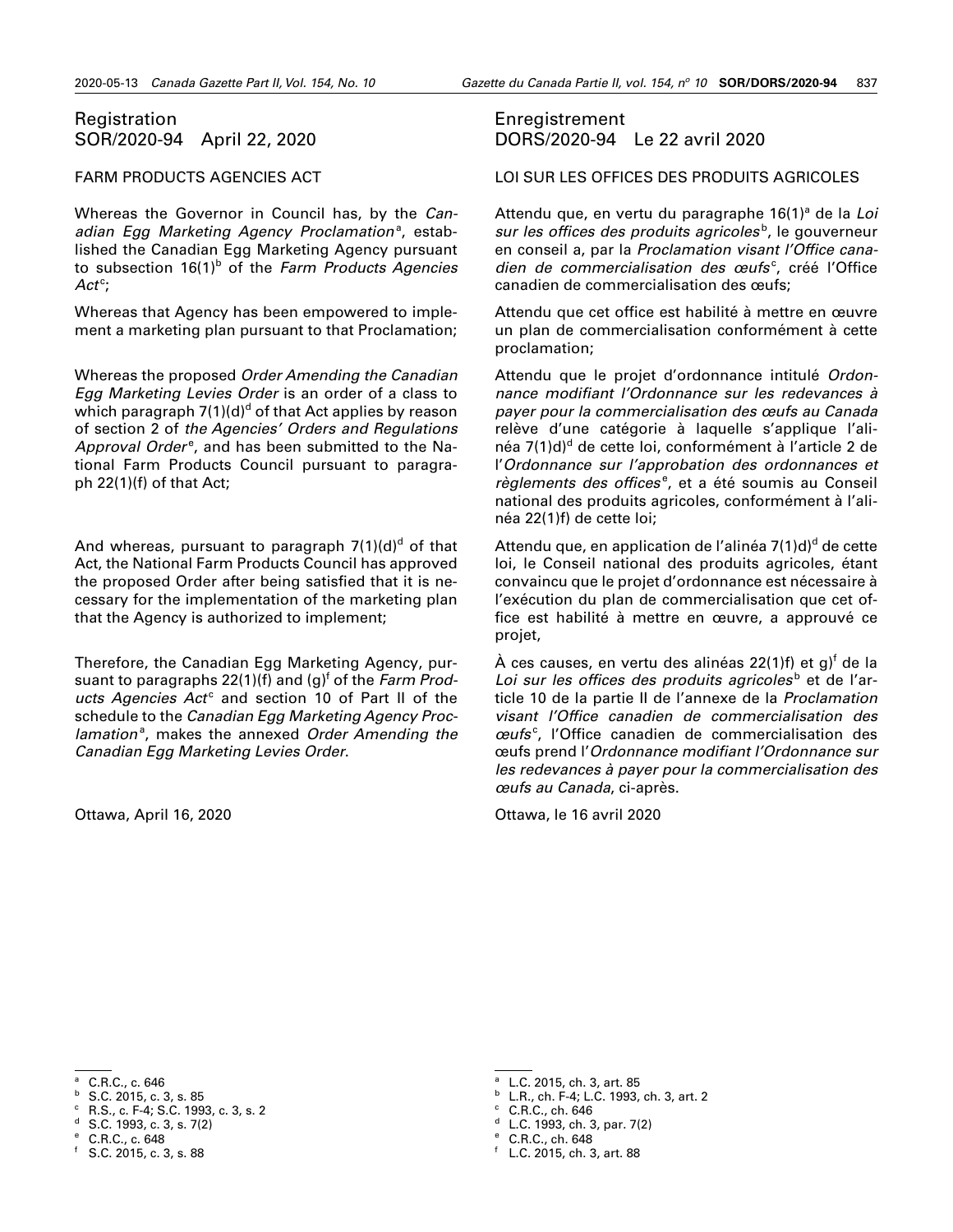### **Order Amending the Canadian Egg Marketing Levies Order**

# Amendment

1 **Paragraph 3(1)(d) of the** *Canadian Egg Marketing Levies Order*7**<sup>1</sup> is replaced by the following:**

(d) in the Province of New Brunswick, \$0.4350;

# Coming into Force

2 **This Order comes into force on the day on which it is registered.** 

# **EXPLANATORY NOTE**

(*This note is not part of the Order.*)

This Order amends the *Canadian Egg Marketing Levies Order* to set the levy rate paid by producers in the province of New Brunswick.

**Ordonnance modifiant l'Ordonnance sur les redevances à payer pour la commercialisation des œufs au Canada**

# Modification

1 **L'alinéa 3(1)d) de l'***Ordonnance sur les redevances à payer pour la commercialisation des œufs au Canada*7**<sup>1</sup> est remplacé par ce qui suit :**

d) dans la province du Nouveau-Brunswick, 0,4350 \$;

# Entrée en vigueur

2 **La présente ordonnance entre en vigueur à la date de son enregistrement.** 

# **NOTE EXPLICATIVE**

(*La présente note ne fait pas partie de l'Ordonnance.*)

Cette ordonnance vise à modifier l'*Ordonnance sur les redevances à payer pour la commercialisation des œufs au Canada* afin de fixer les redevances que doivent payer les producteurs du Nouveau-Brunswick.

<sup>1</sup> SOR/2003-75

<sup>1</sup> DORS/2003-75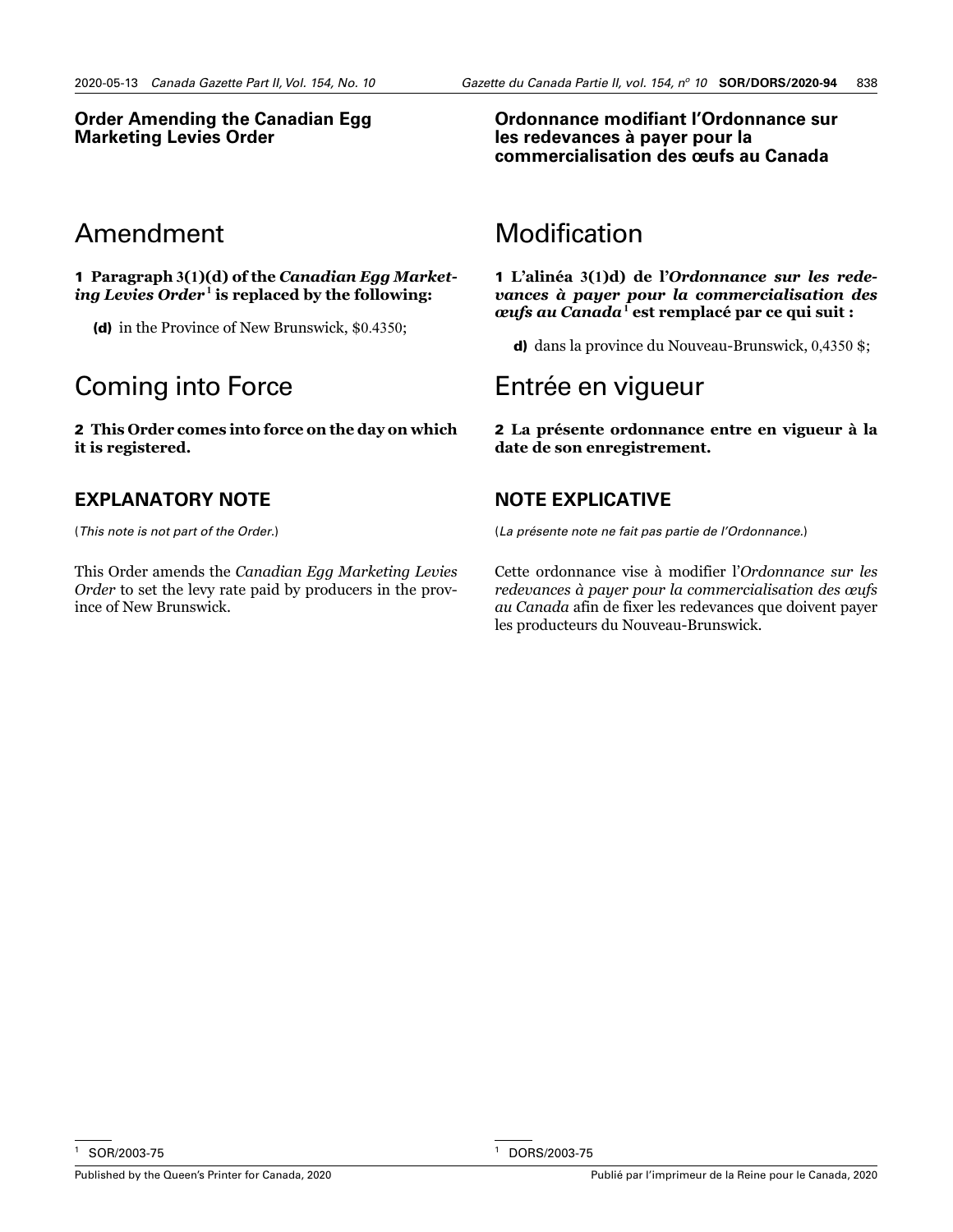### <span id="page-14-0"></span>Registration SOR/2020-95 April 24, 2020

#### EMPLOYMENT INSURANCE ACT

Whereas the Minister of Employment and Social Development may, for the purpose of mitigating the economic effects of the coronavirus disease 2019 (COVID-19), pursuant to subsection  $153.3(1)^a$  of the Employment Insurance Act<sup>b</sup>, make interim orders;

Whereas, pursuant to subsection 153.3(3)<sup>a</sup> of that Act, the Minister of Finance consents to the making of the annexed Interim Order;

Whereas, pursuant to subsection 153.3(4)<sup>a</sup> of that Act, the President of the Treasury Board consents to the making of the annexed Interim Order in respect of Part III of that Act or in respect of a regulation made under that Act for the purposes of that Part;

And whereas the Minister of Employment and Social Development has consulted with the Canada Employment Insurance Commission before making the annexed Interim Order;

Therefore, the Minister of Employment and Social Development, pursuant to section 153.3<sup>a</sup> of the *Employ*ment *Insurance Act<sup>b</sup>*, makes the annexed *Interim Order No. 4 Amending the Employment Insurance Act (Employment Insurance Emergency Response Benefit)*.

Gatineau, April 23, 2020

Carla Qualtrough Minister of Employment and Social Development

**Interim Order No. 4 Amending the Employment Insurance Act (Employment Insurance Emergency Response Benefit)**

# Amendments

1 (1) **The portion of paragraph 153.5(2)(c) of the**  *Employment Insurance Act*<sup>1</sup> before subpara**graph (i) is replaced by the following:**

(c) who is unable to start working for reasons related to COVID-19 and to whom, at any time during the period beginning on December 29, 2019 and ending on

### Enregistrement DORS/2020-95 Le 24 avril 2020

LOI SUR L'ASSURANCE-EMPLOI

Attendu que la ministre de l'Emploi et du Développement social peut, en vertu du paragraphe 153.3(1)<sup>a</sup> de la *Loi sur l'assurance-emploi*<sup>b</sup>, prendre des arrêtés provisoires afin d'atténuer les répercussions économiques découlant de la maladie à coronavirus 2019 (COVID-19);

Attendu que, en application du paragraphe  $153.3(3)^a$ de cette loi, le ministre des Finances consent à la prise de l'arrêté provisoire ci-après;

Attendu que, en application du paragraphe 153.3(4)<sup>a</sup> de cette loi, le président du Conseil du Trésor consent à la prise de l'arrêté provisoire ci-après visant la partie III de cette loi ou un règlement pris en vertu de cette loi pour l'application de cette partie;

Attendu que la ministre de l'Emploi et du Développement social a consulté la Commission de l'assuranceemploi du Canada avant de prendre l'arrêté provisoire ci-après,

À ces causes, en vertu de l'article 153.3ª de la *Loi sur l'assurance-emploi*<sup>b</sup>, la ministre de l'Emploi et du Développement social prend l'Arrêté provisoire n<sup>o</sup> 4 *modifiant la Loi sur l'assurance-emploi (prestation d'assurance-emploi d'urgence)*, ci-après.

Gatineau, le 23 avril 2020

La ministre de l'Emploi et du Développement social Carla Qualtrough

### Arrêté provisoire nº 4 modifiant la Loi sur **l'assurance-emploi (prestation d'assuranceemploi d'urgence)**

# **Modifications**

#### 1 (1) **Le passage de l'alinéa 153.5(2)c) de la** *Loi sur l'assurance-emploi*<sup>1</sup> précédant le sous-alinéa (i) **est remplacé par ce qui suit :**

c) celles qui ne peuvent commencer à travailler pour des raisons liées à la COVID-19 et à qui, à un moment donné pendant la période commençant le 29 décembre

S.C. 2020, c. 5, s. 57

<sup>b</sup> S.C. 1996, c. 23

<sup>1</sup> S.C. 1996, c. 23

<sup>&</sup>lt;sup>a</sup> L.C. 2020, ch. 5, art. 57

<sup>b</sup> L.C. 1996, ch. 23

<sup>1</sup> L.C. 1996, ch. 23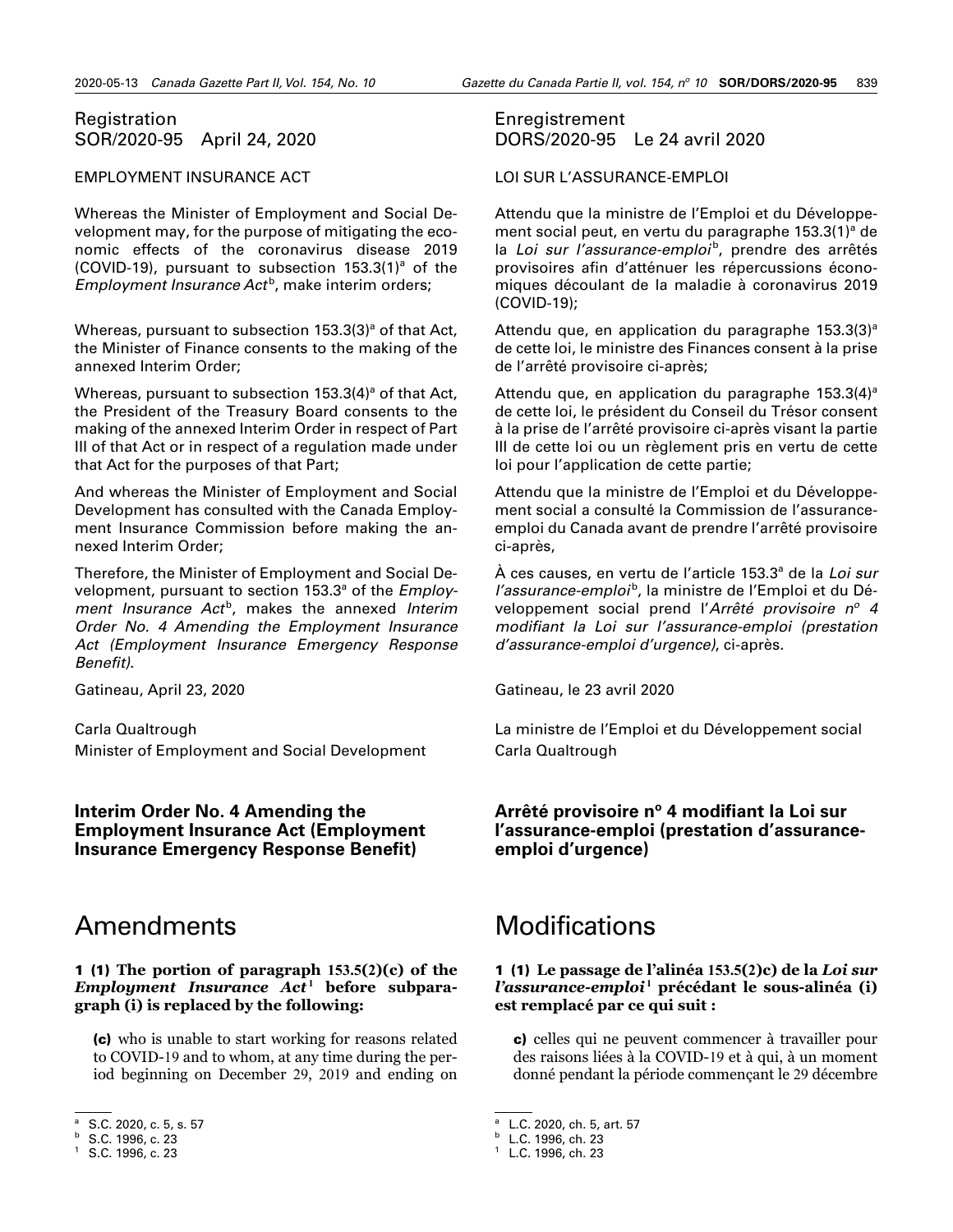October 3, 2020, at least one benefit referred to in paragraph (3)(b) has been paid or was payable, if, during that period

#### (2) **Subsection 153.5(2) of the Act is amended by striking out "or" at the end of paragraph (b), by adding "or" at the end of paragraph (c) and by adding the following after paragraph (c):**

(d) who is unable to start working for reasons related to COVID-19 and to whom, at any time during the period beginning on December 29, 2019 and ending on October 3, 2020, at least one benefit referred to in paragraph (3)(c) has been paid or was payable, if, during that period

(i) the established benefit period of that person with respect to those benefits has ended,

(ii) all of those benefits have been paid to that person, or

(iii) some of those benefits cannot be paid to that person by virtue of subsection 8(18) of the *Employment Insurance (Fishing) Regulations*.

#### (3) **Subsection 153.5(3) of the Act is replaced by the following:**

#### **Benefits referred to in paragraphs (2)(b) to (d)**

(3) The benefits referred to in paragraphs (2)(b) to (d) are

(a) with respect to a claimant referred to in paragraph (2)(b), benefits provided under section 152.03 or provided under Part I, other than those benefits provided under any of sections 22 to 24;

(b) with respect to a claimant referred to in paragraph (2)(c), benefits provided under Part I, other than those benefits provided under any of sections 21 to 24; and

(c) with respect to a claimant referred to in paragraph (2)(d), benefits provided under the employment insurance scheme established under Part VIII.

#### 2 **The portion of paragraph 153.9(1)(c) of the Act before subparagraph (i) is replaced by the following:**

(c) if they are a claimant referred to in paragraph  $153.5(2)(c)$  or (d) and they

# **Conflict**

3 **For greater certainty, this Interim Order applies despite any provision of the** *Employment Insurance Act* **or any of its regulations.**

2019 et se terminant le 3 octobre 2020, a été versée ou devait être versée au moins l'une des prestations visées à l'alinéa (3)b), si, pendant cette période, selon le cas :

#### (2) **Le paragraphe 153.5(2) de la même loi est modifié par adjonction, après l'alinéa c), de ce qui suit :**

d) celles qui ne peuvent commencer à travailler pour des raisons liées à la COVID-19 et à qui, à un moment donné pendant la période commençant le 29 décembre 2019 et se terminant le 3 octobre 2020, a été versée ou devait être versée au moins l'une des prestations visées à l'alinéa (3)c), si, pendant cette période, selon le cas :

(i) la période de prestations établie à leur profit à l'égard de ces prestations s'est terminée,

(ii) toutes ces prestations leur ont été versées,

(iii) certaines de ces prestations ne peuvent leur être versées en raison du paragraphe 8(18) du *Règlement sur l'assurance-emploi (pêche)*.

### (3) **Le paragraphe 153.5(3) de la même loi est remplacé par ce qui suit :**

#### **Prestations visées aux alinéas (2)b) à d)**

(3) Les prestations visées aux alinéas (2)b) à d) sont les suivantes :

a) à l'égard du prestataire visé à l'alinéa (2)b), celles prévues aux termes de l'article 152.03 ou sous le régime de la partie I, à l'exception des articles 22 à 24;

b) à l'égard du prestataire visé à l'alinéa (2)c), celles prévues sous le régime de la partie I, à l'exception des articles 21 à 24;

c) à l'égard du prestataire visé à l'alinéa (2)d), celles prévues au régime d'assurance-emploi établi sous le régime de la partie VIII.

#### 2 **Le passage de l'alinéa 153.9(1)c) de la même loi précédant le sous-alinéa (i) est remplacé par ce qui suit :**

c) celui visé à l'alinéa 153.5(2)c) ou d) qui, à la fois :

# Incompatibilité

3 **Il est entendu que le présent arrêté provisoire s'applique malgré les dispositions de la** *Loi sur l'assurance-emploi* **ou de ses règlements.**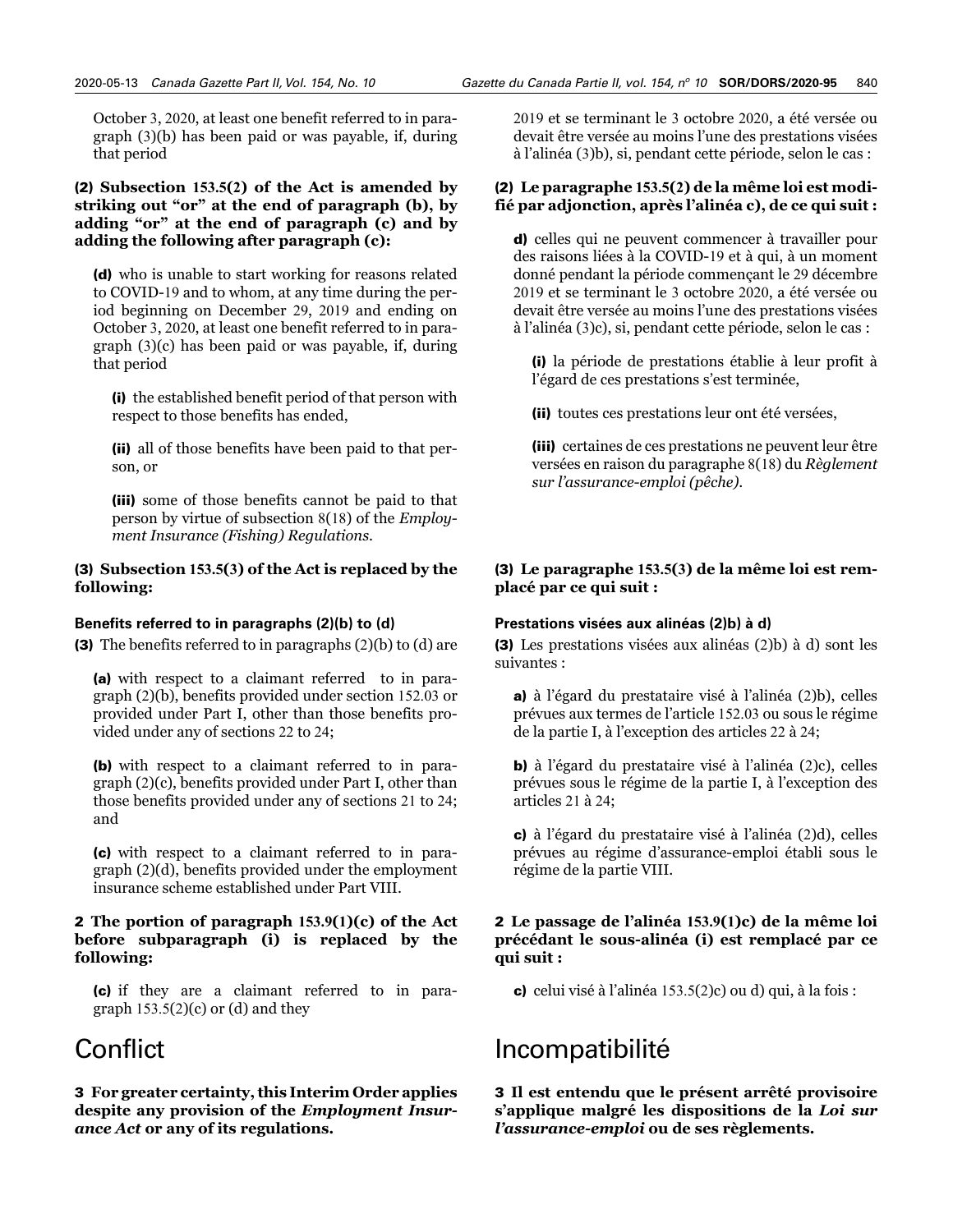# Coming into Force

4 **This Interim Order is deemed to have come into force at 00:00:03 a.m. on March 15, 2020.** 

# **EXPLANATORY NOTE**

(*This note is not part of the Interim Order.*)

#### **Issues**

As per subsection 153.3(1) of the *Employment Insurance Act*, the Minister of Employment and Social Development may make interim orders for the purpose of mitigating the economic effects of the coronavirus disease 2019 (COVID-19).

Workers may be eligible for the Employment Insurance Emergency Response Benefit if they cease working for reasons related to COVID-19 or they would otherwise have qualified for Employment Insurance (EI) regular or sickness benefits under the normal rules. The objective of this Interim Order is to expand eligibility for the Employment Insurance Emergency Response Benefit to selfemployed fishers who recently exhausted EI fishing benefits and are unable to start working for reasons related to COVID-19.

The Interim Order is temporary and will cease to have effect when it is repealed or expires.

# Entrée en vigueur

4 **Le présent arrêté provisoire est réputé être entré en vigueur à 0 h 0 min 3 s, le 15 mars 2020.** 

# **NOTE EXPLICATIVE**

(*La présente note ne fait pas partie de l'Arrêté provisoire.*)

#### **Enjeux**

En vertu du paragraphe 153.3(1) de la *Loi sur l'assuranceemploi*, la ministre de l'Emploi et du Développement social peut prendre des arrêtés provisoires dans le but d'atténuer les répercussions économiques de la maladie à coronavirus 2019 (COVID-19).

Les travailleurs pourraient être admissibles à la Prestation d'assurance-emploi d'urgence s'ils cessent de travailler en raison de la COVID-19 ou s'ils étaient admissibles aux prestations régulières ou de maladie de l'assuranceemploi en vertu des règles habituelles. L'Arrêté provisoire vise à élargir l'admissibilité à la Prestation d'assuranceemploi d'urgence aux pêcheurs indépendants qui ont récemment épuisé leurs prestations de pêcheur de l'assurance-emploi et ne peuvent commencer à travailler pour des raisons liées à la COVID-19.

L'Arrêté provisoire est temporaire et cessera lorsqu'il sera abrogé ou qu'il cessera d'avoir effet.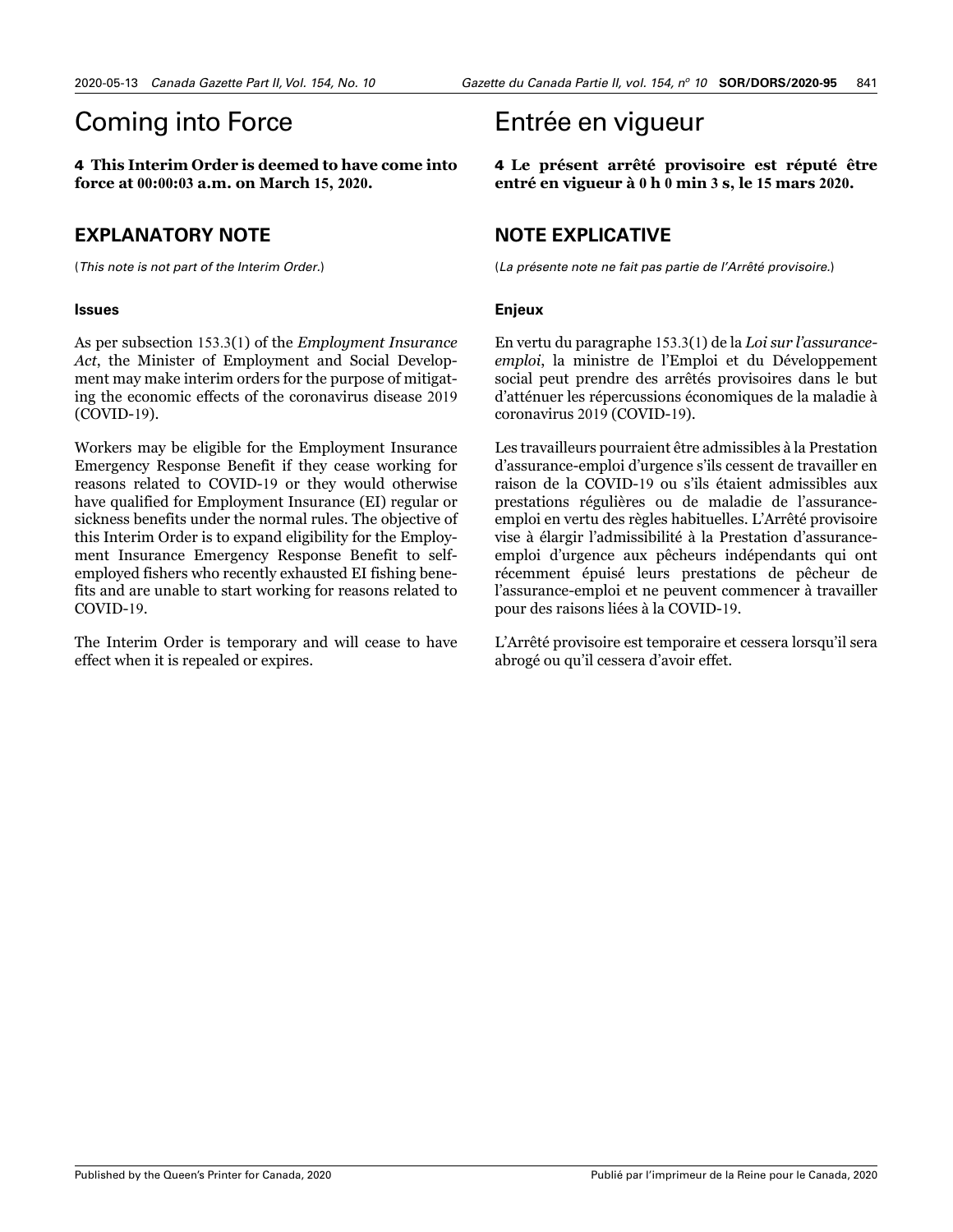<span id="page-17-0"></span>Registration SOR/2020-96 May 1, 2020

CRIMINAL CODE

**Regulations Amending the Regulations Prescribing Certain Firearms and Other Weapons, Components and Parts of Weapons, Accessories, Cartridge Magazines, Ammunition and Projectiles as Prohibited, Restricted or Non-Restricted**

(Published as an [Extra](http://gazette.gc.ca/rp-pr/p2/2020/2020-05-01-x3/pdf/g2-154x3.pdf) on May 1, 2020)

Enregistrement DORS/2020-96 Le 1er mai 2020

CODE CRIMINEL

**Règlement modifiant le Règlement désignant des armes à feu, armes, éléments ou pièces d'armes, accessoires, chargeurs, munitions et projectiles comme étant prohibés, à autorisation restreinte ou sans restriction**

(Publié en [édition spéciale](http://gazette.gc.ca/rp-pr/p2/2020/2020-05-01-x3/pdf/g2-154x3.pdf) le 1<sup>er</sup> mai 2020)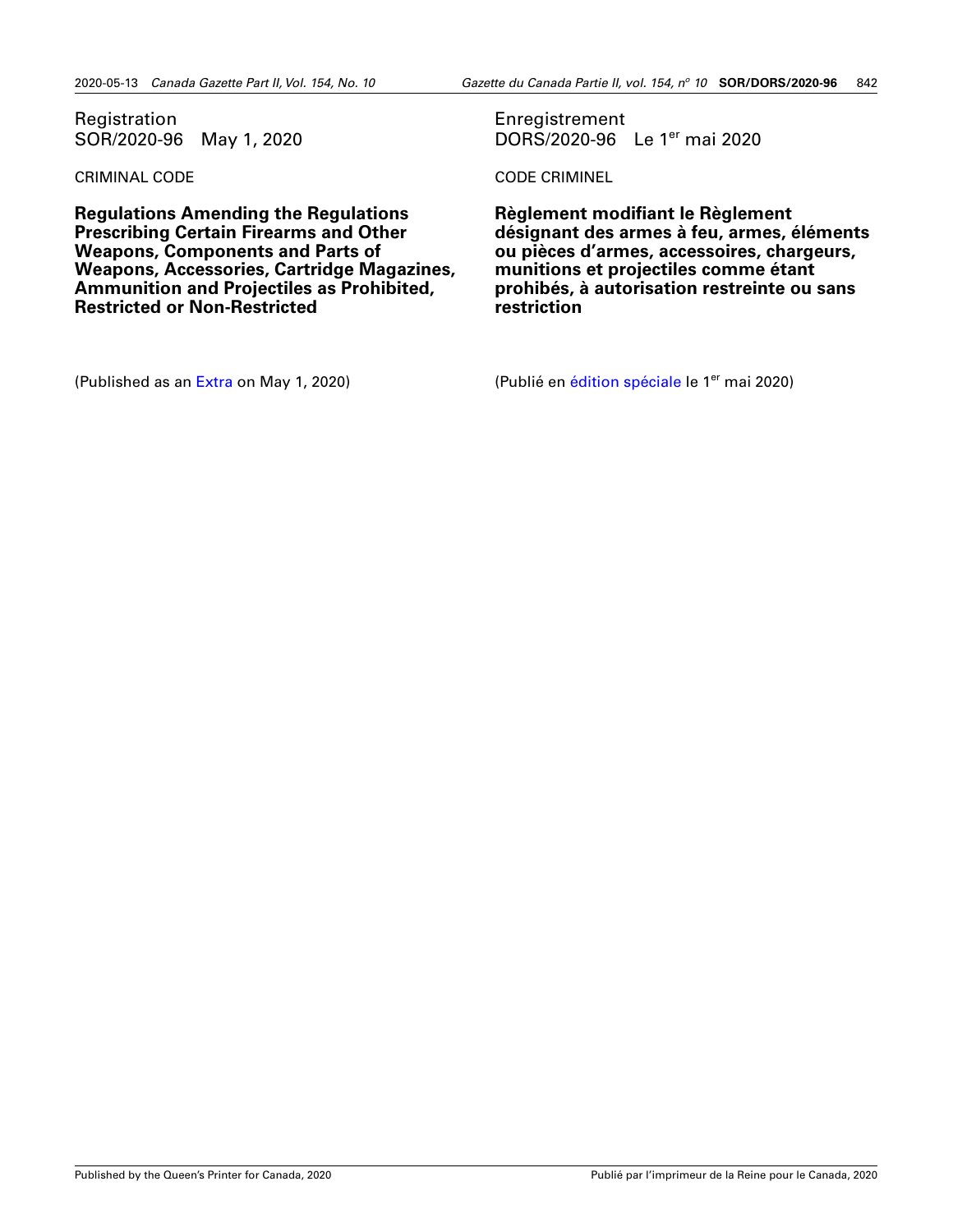<span id="page-18-0"></span>

| Registration<br>SOR/2020-97 May 1, 2020         | Enregistrement<br>DORS/2020-97 Le 1 <sup>er</sup> mai 2020 |
|-------------------------------------------------|------------------------------------------------------------|
| <b>CRIMINAL CODE</b>                            | <b>CODE CRIMINEL</b>                                       |
|                                                 |                                                            |
| <b>Order Declaring an Amnesty Period (2020)</b> | Décret fixant une période d'amnistie (2020)                |

(Published as an [Extra](http://gazette.gc.ca/rp-pr/p2/2020/2020-05-01-x3/pdf/g2-154x3.pdf#page=67) on May 1, 2020)

(Publié en [édition spéciale](http://gazette.gc.ca/rp-pr/p2/2020/2020-05-01-x3/pdf/g2-154x3.pdf#page=67) le 1<sup>er</sup> mai 2020)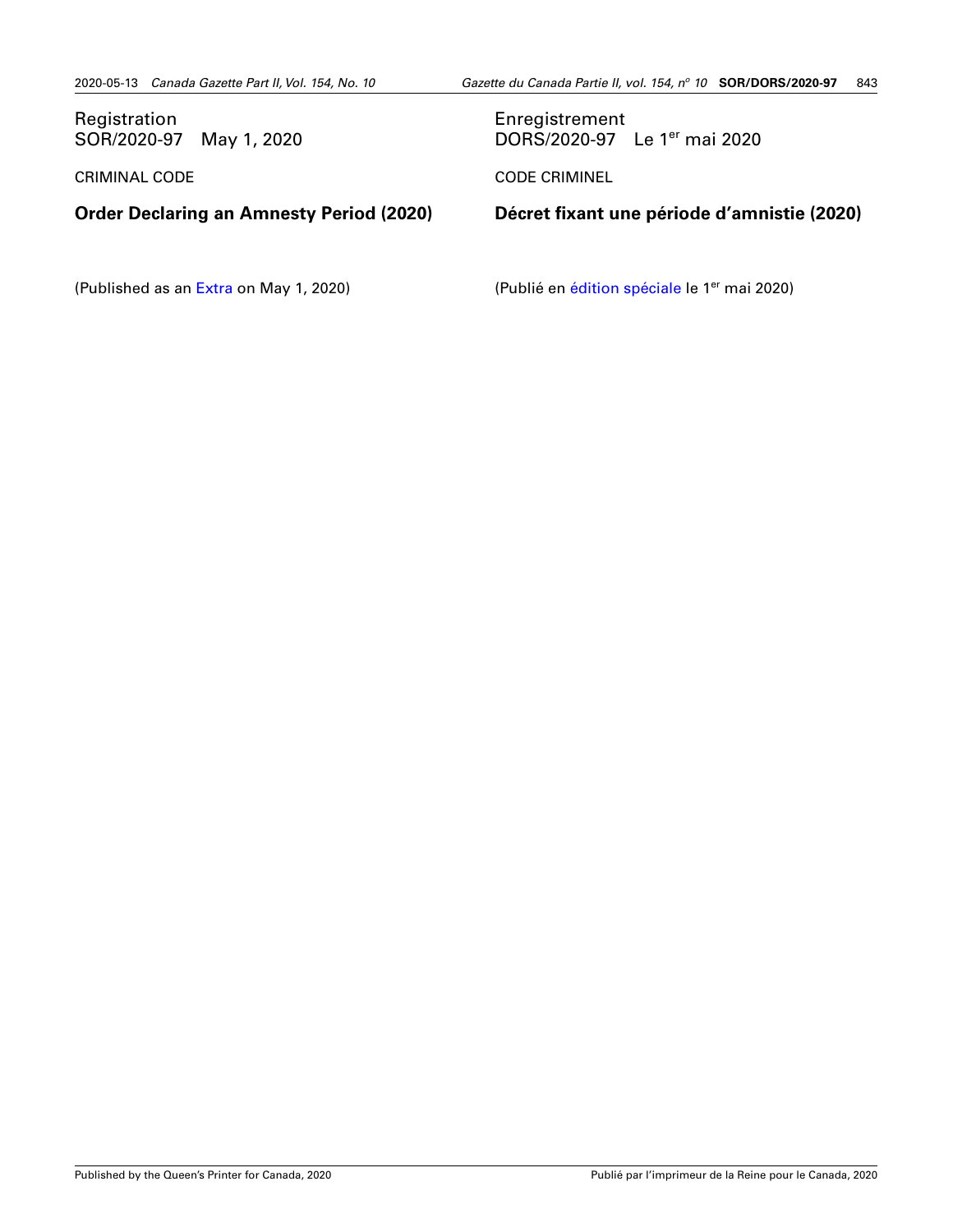### <span id="page-19-0"></span>Registration SOR/2020-98 May 1, 2020

#### INDIAN ACT

Whereas by order of the Minister of Citizenship and Immigration dated April 5, 1957, it was declared that the council of the Piapot Band, in the File Hills Qu'Appelle Indian Agency, Saskatchewan, shall be selected by elections to be held in accordance with the Indian Act<sup>a</sup>;

Whereas the council of that First Nation adopted a resolution, dated January 15, 2019, requesting that the Minister of Indigenous Services add the name of that First Nation to the schedule to the *First Nations*  Elections Act<sup>b</sup>;

And whereas that Minister no longer deems it advisable for the good government of that First Nation that its council be selected by elections held in accordance with the *Indian Act<sup>a</sup>*;

Therefore, the Minister of Indigenous Services, pursuant to subsection 74(1) of the *Indian Act<sup>a</sup>*, makes the annexed *Order Amending the Indian Bands Council Elections Order (Piapot)*.

Gatineau, April 22, 2020

Marc Miller Minister of Indigenous Services

**Order Amending the Indian Bands Council Elections Order (Piapot)**

# Amendment

1 **Item 27 of Part III of Schedule I to the** *Indian Bands Council Elections Order*3**<sup>1</sup> is repealed.**

# Coming into Force

2 **This Order comes into force on the day on which it is registered.** 

### Enregistrement DORS/2020-98 Le 1er mai 2020

#### LOI SUR LES INDIENS

Attendu que, dans le décret pris par le ministre de la Citoyenneté et de l'Immigration le 5 avril 1957, il a été déclaré que le conseil de la bande Piapot, de l'agence indienne File Hills QuAppelle, en Saskatchewan, serait constitué au moyen d'élections tenues selon la *Loi sur*  les Indiens<sup>a</sup>;

Attendu que le conseil de la première nation a adopté une résolution le 15 janvier 2019 dans laquelle il demande au ministre des Services aux Autochtones d'ajouter le nom de la première nation à l'annexe de la Loi sur les élections au sein de premières nations<sup>b</sup>;

Attendu que le ministre ne juge plus utile à la bonne administration de la première nation que le conseil de celle-ci soit constitué au moyen d'élections tenues selon la *Loi sur les Indiens<sup>a</sup>,* 

À ces causes, en vertu du paragraphe 74(1) de la *Loi*  sur les Indiens<sup>a</sup>, le ministre des Services aux Autochtones prend l'*Arrêté modifiant l'Arrêté sur l'élection du conseil de bandes indiennes (Piapot)*, ci-après.

Gatineau, le 22 avril 2020

Le ministre des Services aux Autochtones Marc Miller

### **Arrêté modifiant l'Arrêté sur l'élection du conseil de bandes indiennes (Piapot)**

# Modification

1 **L'article 27 de la partie III de l'annexe I de l'***Ar*rêté sur l'élection du conseil de bandes indiennes <sup>1</sup> **est abrogé.**

# Entrée en vigueur

2 **Le présent arrêté entre en vigueur à la date de son enregistrement.** 

<sup>a</sup> R.S., c. I-5

 $b$  S.C. 2014, c. 5

SOR/97-138

L.R., ch. I-5

 $b$  L.C. 2014, ch. 5

<sup>1</sup> DORS/97-138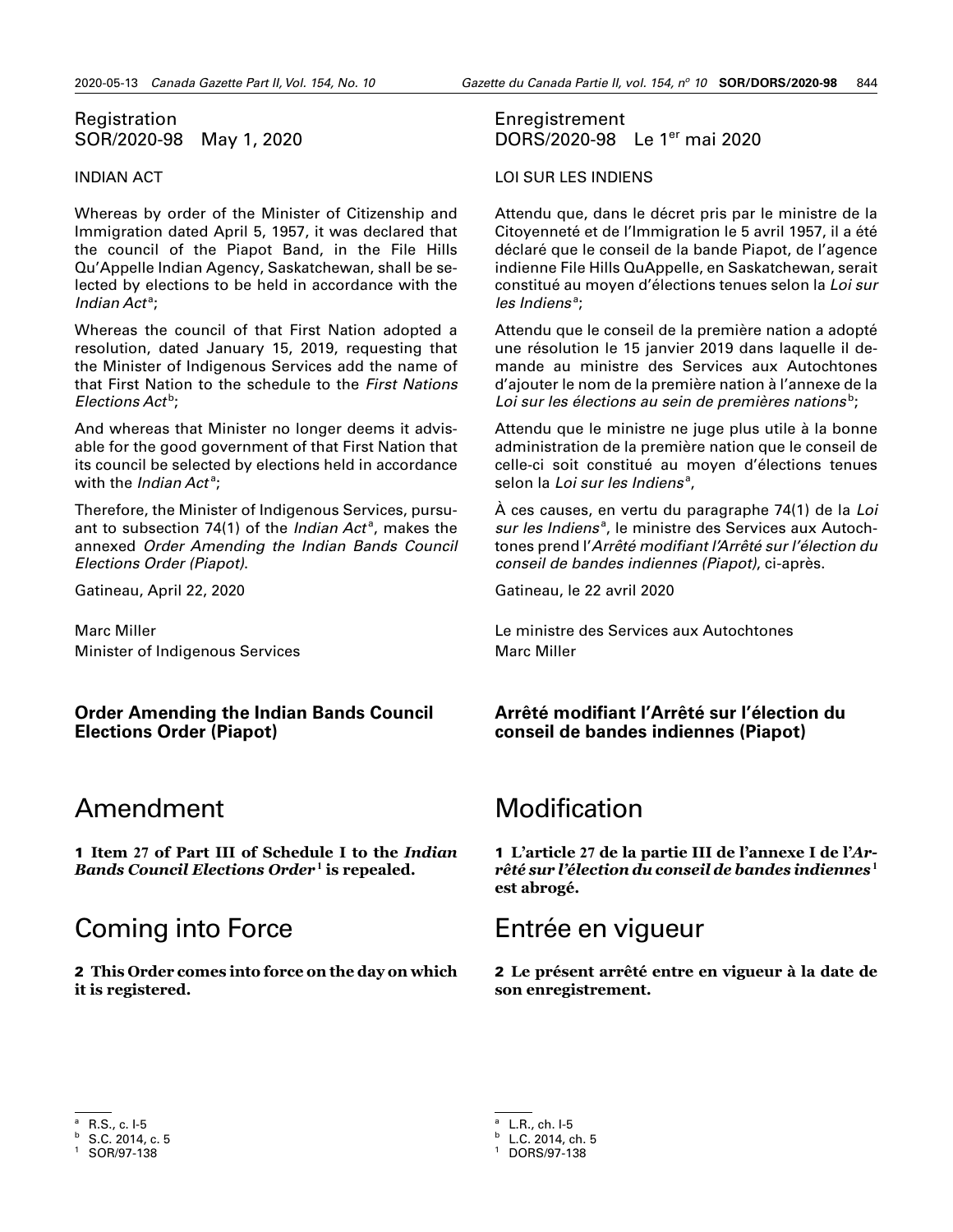### <span id="page-20-0"></span>**REGULATORY IMPACT ANALYSIS STATEMENT**

(*This statement is not part of the orders.*)

#### **Issues**

The Piapot First Nation, in Saskatchewan, wishes to select its Chief and Council pursuant to the *First Nations Elections Act* and associated regulations.

On January 15, 2019, the Piapot First Nation has requested, by resolution of its Council, to opt out of the election regime of the *Indian Act* and to opt into the *First Nations Elections Act*.

#### **Background**

First Nations that hold their elections under the *Indian Act* and which are seeking a change to their electoral system by opting into the *First Nations Elections Act* must be concurrently removed from the *Indian Bands Council Elections Order*, made under the *Indian Act*, and added to the schedule to the *First Nations Elections Act*.

Subsection 74(1) of the *Indian Act* provides the necessary authorities for the Minister of Indigenous Services to make an order to remove the name of a First Nation from the *Indian Bands Council Elections Order*, as a result of which the application of section 74 of the *Indian Act* is revoked for that First Nation.

Section 3 of the *First Nations Elections Act* provides the necessary authorities for the Minister of Indigenous Services to make an order to add the name of a First Nation to the schedule to the *First Nations Elections Act*, after which the Council of that First Nation shall be selected by elections held in accordance with the Act.

#### **Objective**

The objective of this initiative is to

- revoke the application of the election provisions of the *Indian Act* for the Piapot First Nation through the *Order Amending the Indian Bands Council Elections Order (Piapot)* made pursuant to subsection 74(1) of the *Indian Act*; and
- confirm that the elections of the Piapot First Nation are held under the *First Nations Elections Act* through the *Order Amending the Schedule to the First Nations Elections Act (Piapot)* made pursuant to section 3 of the Act.

# **RÉSUMÉ DE L'ÉTUDE D'IMPACT DE LA RÉGLEMENTATION**

(*Le présent résumé ne fait pas partie des arrêtés.*)

#### **Enjeux**

La Première Nation Piapot, de la Saskatchewan, désire élire son chef et son conseil en vertu de la *Loi sur les élections au sein de premières nations* et de son règlement afférent.

Le 15 janvier 2019, la Première Nation Piapot a demandé, par le biais d'une résolution de son conseil, de ne plus être assujettie aux dispositions électorales de la *Loi sur les Indiens* et d'adhérer à la *Loi sur les élections au sein de premières nations*.

#### **Contexte**

Les premières nations qui tiennent leurs élections en vertu de la *Loi sur les Indiens* et qui demandent un changement à leur système électoral afin d'adhérer à la *Loi sur les élections au sein de premières nations* doivent être simultanément soustraites de l'*Arrêté sur l'élection du conseil de bandes indiennes*, conformément à la *Loi sur les Indiens*, et ajoutées à l'annexe de la *Loi sur les élections au sein de premières nations*.

Le paragraphe 74(1) de la *Loi sur les Indiens* confère les pouvoirs nécessaires afin que le ministre des Services aux Autochtones prenne un arrêté visant la suppression du nom d'une première nation de l'*Arrêté sur l'élection du conseil de bandes indiennes*, ayant comme conséquence le retrait de cette première nation de l'application des dispositions de la *Loi sur les Indiens* relatives aux élections.

L'article 3 de la *Loi sur les élections au sein de premières nations* confère les pouvoirs nécessaires afin que le ministre des Services aux Autochtones prenne un arrêté visant l'ajout du nom d'une première nation à l'annexe de la *Loi sur les élections au sein de premières nations*, au terme duquel le conseil de cette première nation doit être constitué au moyen d'élections tenues en vertu de la Loi.

#### **Objectif**

L'objectif de cette initiative est de :

- retirer l'application des dispositions de la *Loi sur les Indiens* relatives aux élections pour la Première Nation Piapot par l'*Arrêté modifiant l'Arrêté sur l'élection du conseil de bandes indiennes (Piapot)*, pris en vertu du paragraphe 74(1) de la *Loi sur les Indiens*;
- confirmer que les élections de la Première Nation Piapot se tiennent en vertu de la *Loi sur les élections au sein de premières nations* par l'*Arrêté modifiant l'annexe de la Loi sur les élections au sein de premières nations (Piapot)*, pris en vertu de l'article 3 de la Loi.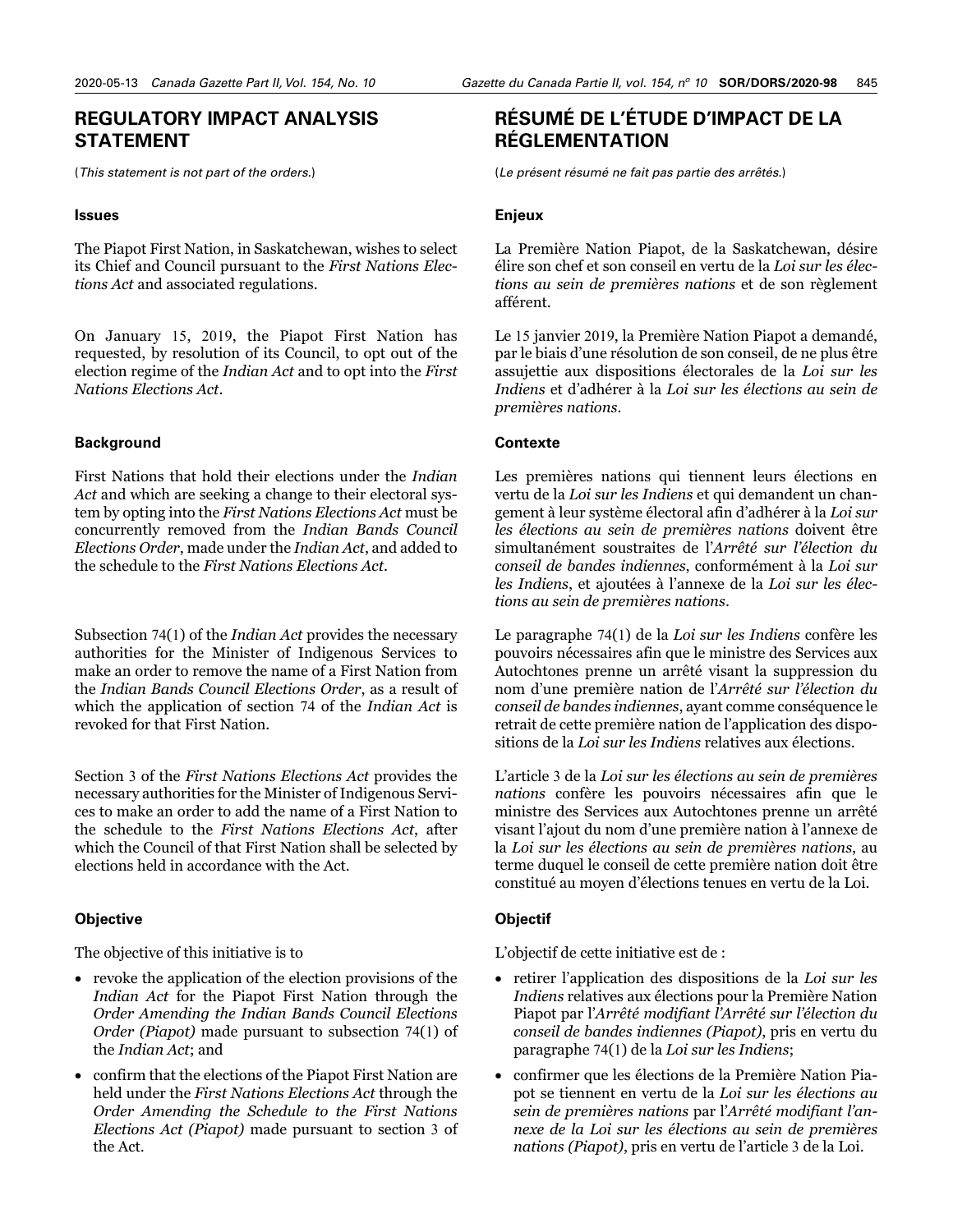This initiative is limited to and of interest only to the Piapot First Nation. The adoption of the *First Nations Elections Act* will serve to build and strengthen the First Nation's governance autonomy and better address the needs of the community.

#### **Description**

The *Order Amending the Indian Bands Council Elections Order (Piapot)*, made pursuant to subsection 74(1) of the *Indian Act*, revokes the application of the election provisions of the *Indian Act* for the Piapot First Nation. The *Order Amending the Schedule to the First Nations Elections Act (Piapot)*, made pursuant to section 3 of that Act, adds the Piapot First Nation under the *First Nations Elections Act* and fixes the date of the first election of the Council under that Act at June 27, 2020.

#### **Regulatory development**

#### *Consultation*

The Council of the Piapot First Nation has indicated that a consultation and engagement exercise was undertaken with community members to consider the adoption of the *First Nations Elections Act* for the election of its Chief and councillors.

Given that the *Order Amending the Indian Bands Council Elections Order (Piapot)* and the *Order Amending the Schedule to the First Nations Elections Act (Piapot)* are made at the request of the Piapot First Nation, it is not considered necessary to undertake consultations over and above those already conducted by the First Nation with its members.

#### *Modern treaty obligations and Indigenous engagement and consultation*

There is no potential modern treaty implication as this initiative responds to the needs and interests of the Piapot First Nation. This initiative does not require the Government of Canada to fulfil any consultations/engagement requirements described in a modern treaty.

#### *Instrument choice*

Non-regulatory options were not considered, as subsection 74(1) of the *Indian Act* and section 3 of the *First Nations Elections Act* provide the necessary authorities for the Minister of Indigenous Services to revoke the application of section 74 of the *Indian Act* for the Piapot First Nation and to add the First Nation to the *First Nations Elections Act*.

Cette initiative est prise dans l'intérêt de la Première Nation Piapot et se limite à cet intérêt. L'adoption de la *Loi sur les élections au sein de premières nations* permettra de développer et de renforcer l'autonomie de gouvernance de la première nation et répondra plus adéquatement aux besoins de la communauté.

#### **Description**

L'*Arrêté modifiant l'Arrêté sur l'élection du conseil de bandes indiennes (Piapot)*, pris en vertu du paragraphe 74(1) de la *Loi sur les Indiens*, retire l'application des dispositions de la *Loi sur les Indiens* relatives aux élections pour la Première Nation Piapot. L'*Arrêté modifiant l'annexe de la Loi sur les élections au sein de premières nations (Piapot)*, pris en vertu de l'article 3 de la Loi, ajoute la Première Nation Piapot sous la *Loi sur les élections au sein de premières nations* et fixe la date de la première élection de son conseil sous cette loi au 27 juin 2020.

#### **Élaboration de la réglementation**

#### *Consultation*

Le conseil de la Première Nation Piapot a indiqué qu'un exercice de consultation et de mobilisation auprès des membres de sa collectivité a eu lieu afin de considérer l'adoption de la *Loi sur les élections au sein de premières nations* pour l'élection de son chef et de ses conseillers.

Étant donné que l'*Arrêté modifiant l'Arrêté sur l'élection du conseil de bandes indiennes (Piapot)* et l'*Arrêté modifiant l'annexe de la Loi sur les élections au sein de premières nations (Piapot)* sont pris à la demande de la Première Nation Piapot*,* il n'est pas jugé nécessaire de tenir des consultations en plus de celles qui ont été menées par la première nation auprès de ses membres.

#### *Obligations relatives aux traités modernes et consultation et mobilisation des Autochtones*

Cette initiative n'implique aucune obligation potentielle relative aux traités modernes puisqu'elle répond aux besoins et aux intérêts de la Première Nation Piapot. Cette initiative n'impose aucune exigence de consultation et de mobilisation de la part du gouvernement du Canada, comme prescrit dans un traité moderne.

#### *Choix de l'instrument*

Des options non réglementaires n'ont pas été envisagées puisque le paragraphe 74(1) de la *Loi sur les Indiens* et l'article 3 de la *Loi sur les élections au sein de premières nations* confèrent les pouvoirs nécessaires au ministre des Services aux Autochtones afin de retirer l'application de l'article 74 de la *Loi sur les Indiens* pour la Première Nation Piapot et d'ajouter cette dernière à l'annexe de la *Loi sur les élections au sein de premières nations*.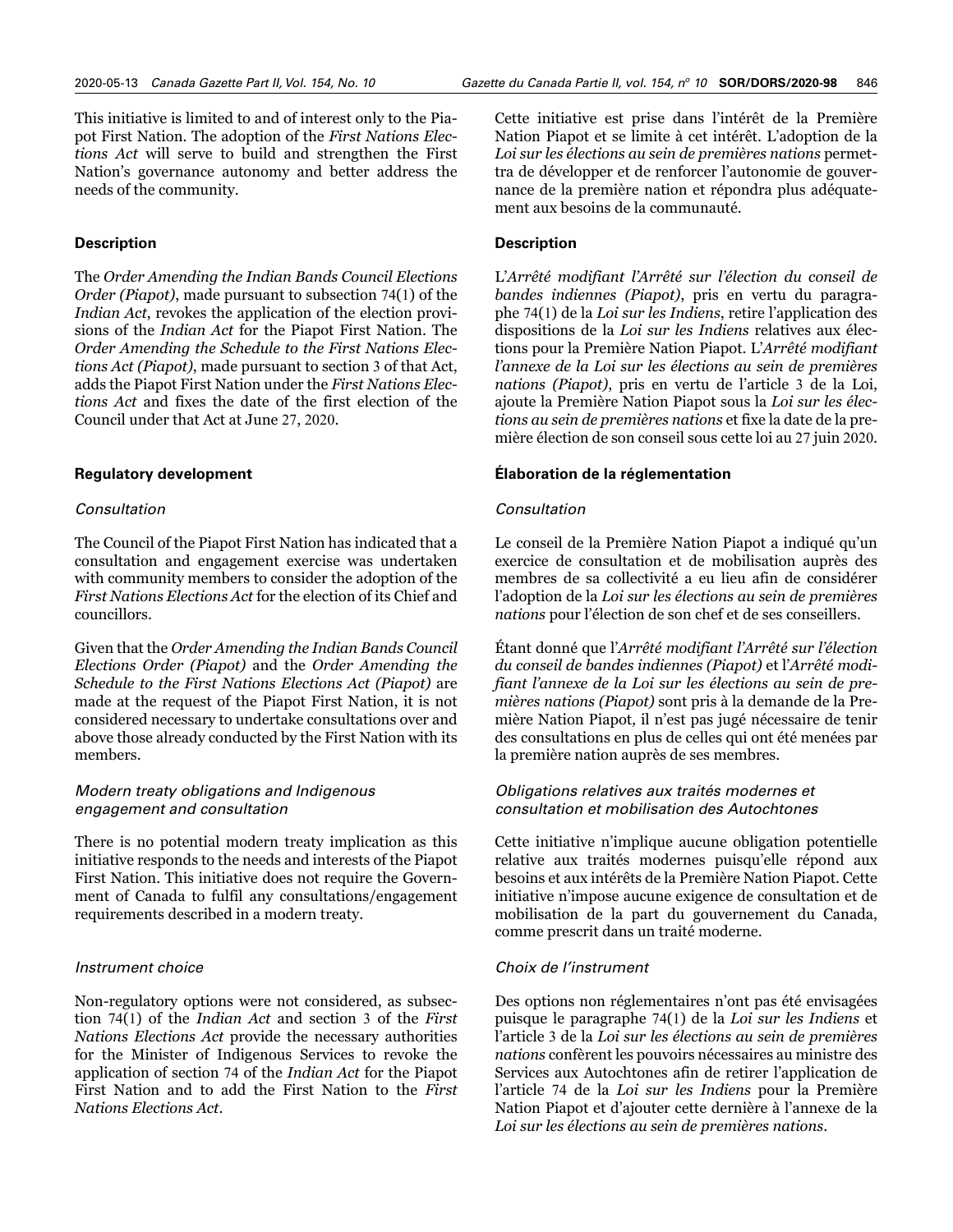#### **Regulatory analysis**

The *Order Amending the Indian Bands Council Elections Order (Piapot)* and the *Order Amending the Schedule to the First Nations Elections Act (Piapot)* are carried out in response to a request from the Piapot First Nation who wishes to hold its band council elections under the *First Nations Elections Act* and associated regulations.

First Nation leaders elected under the *First Nations Elections Act* and its Regulations will have increased legitimacy amongst the members within its own community and amongst potential investors and stakeholders. This increased legitimacy is a contributing factor in attracting partnerships and investments that will benefit the First Nation as a whole.

#### *Benefits and costs*

There are no costs associated with removing First Nations from the election provisions of the *Indian Act* and adding their names to the schedule to the *First Nations Elections Act*.

First Nations who move from the *Indian Act* election system to the *First Nations Elections Act* will realize cost savings from only having to hold a general election every four years, instead of every two years. A significant portion of the total cost incurred for an election is to compensate the electoral officer for his or her time, and in some cases, to cover travel expenses. In addition, there are costs incurred for printing materials, notices and ballots, for postage, envelopes, general office supplies, rental space for offreserve polling stations, ballot boxes and voting screens.

These savings could be redirected to further governance improvements within the First Nation. With longer terms of office, First Nations governments will be better positioned to plan and implement longer-term measures that in themselves could result in overall cost savings. For example, goods or services acquired through contractual agreement tend to be less costly if the agreement is over a longer period.

#### *Small business lens*

The small business lens does not apply to this initiative, as it does not result in any costs for small business.

#### **Analyse de la réglementation**

L'*Arrêté modifiant l'Arrêté sur l'élection du conseil de bandes indiennes (Piapot)* et l'*Arrêté modifiant l'annexe de la Loi sur les élections au sein de premières nations (Piapot)* sont pris à la demande de la Première Nation Piapot qui désire tenir les élections de son conseil de bande en vertu de la *Loi sur les élections au sein de premières nations* et de son règlement afférent.

Les dirigeants des premières nations élus sous le régime de la *Loi sur les élections au sein de premières nations* et de son règlement gagneront une légitimité accrue parmi leurs membres dans leurs propres collectivités, et parmi les investisseurs et intervenants potentiels. Cette légitimité accrue serait un facteur qui contribuera à attirer des partenariats et des investissements profitables à la première nation tout entière.

#### *Coûts et avantages*

Il n'y a aucun coût associé au retrait des premières nations de l'application des dispositions de la *Loi sur les Indiens* relatives aux élections et de l'ajout de leurs noms à l'annexe de la *Loi sur les élections au sein de premières nations*.

Les premières nations qui passent du système électoral prévu dans la *Loi sur les Indiens* à celui de la *Loi sur les élections au sein de premières nations* économiseront du fait qu'une élection générale n'aura lieu que tous les quatre ans, au lieu de tous les deux ans. Les heures de travail du président d'élection constituent une portion appréciable des coûts d'une élection, de même que dans certains cas ses frais de déplacement. Il faut y ajouter les coûts d'impression, des avis et des bulletins de vote, des envois postaux, des enveloppes, des fournitures de bureau générales, de la location de locaux comme des bureaux de scrutin hors des réserves, des urnes et des isoloirs.

Ces économies pourront être réorientées vers des améliorations supplémentaires de la gouvernance au sein de la première nation. L'allongement des mandats mettra les gouvernements des premières nations en meilleure position pour planifier et appliquer des mesures à plus long terme, ce qui peut donner lieu à des économies générales. Par exemple, les biens ou les services acquis par voie d'entente contractuelle sont en général moins coûteux si l'entente est étalée sur une plus longue période.

#### *Lentille des petites entreprises*

La lentille des petites entreprises ne s'applique pas à cette initiative, car elle n'entraîne aucun coût pour les petites entreprises.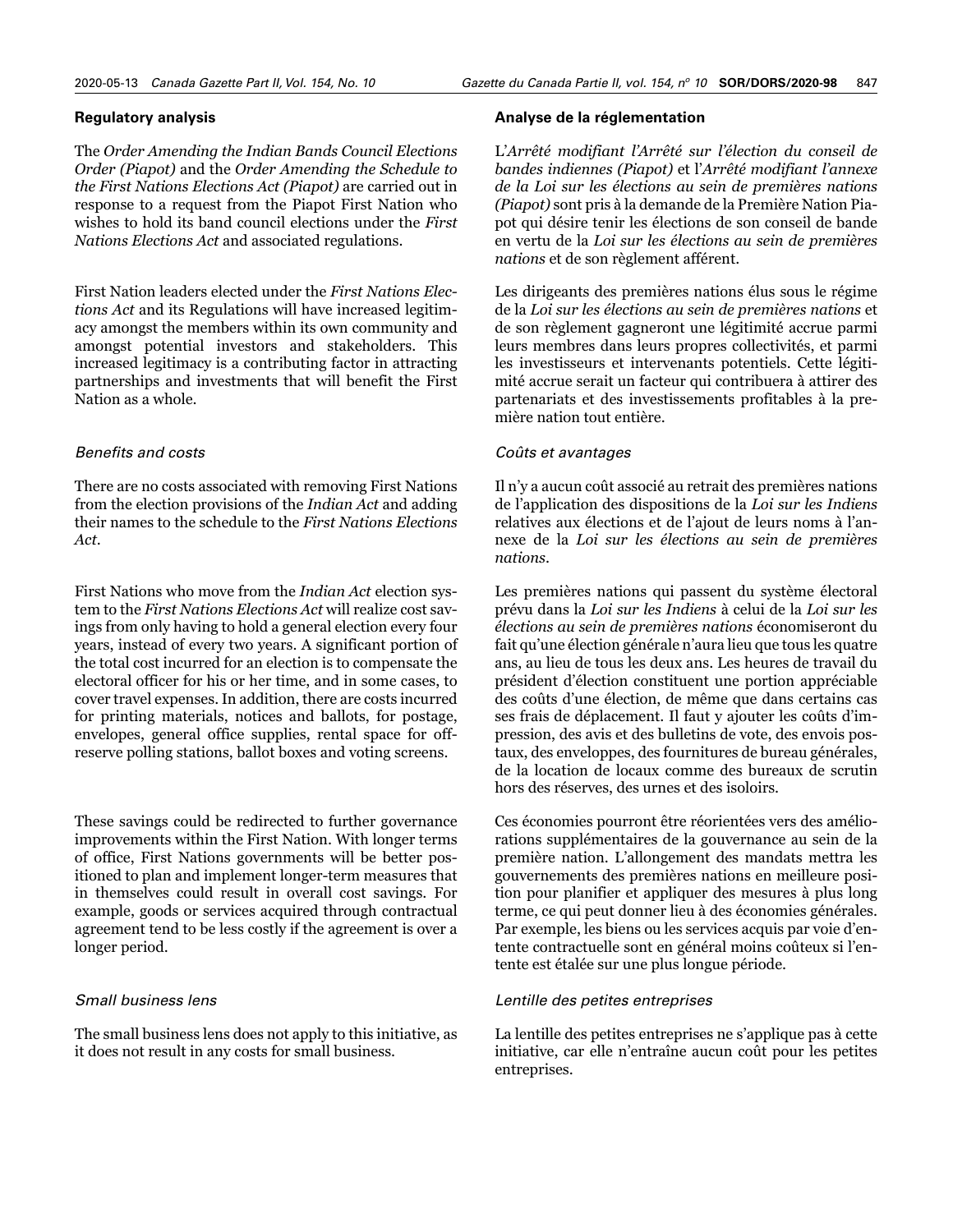#### *One-for-one rule*

The one-for-one rule does not apply to this initiative, as it does not result in any administrative costs or savings to business.

#### *Regulatory cooperation and alignment*

Given that opting into the *First Nations Elections Act* is made at the request of the Piapot First Nation, through resolution of its Council, this initiative is not under a regulatory cooperation work plan.

#### *Strategic environmental assessment*

This initiative has no potential for environmental effects.

#### *Gender-based analysis plus*

This initiative has no potential for gender-based analysis plus (GBA+) impacts.

#### *Rationale*

The Piapot First Nation is removed from the *Indian Bands Council Elections Order* pursuant to the *Indian Act* and is added to the schedule to the *First Nations Elections Act* at the request of the Council of the First Nation, which believes that the *First Nations Elections Act* presents a better electoral option that will benefit its community.

#### **Implementation, compliance and enforcement, and service standards**

There are no compliance and enforcement requirements and no implementation or ongoing costs which can be directly associated with terminating the application of the election provisions of the *Indian Act* and amending the schedule to the *First Nations Elections Act*.

In compliance with the *First Nations Elections Act* and associated Regulations, the conduct of elections and disputes arising from them are the responsibility of the Piapot First Nation and the electoral officer appointed by the First Nation; however, the *First Nations Elections Act* provides that an election can be contested by application to a federal or provincial court. The offences and penalties provided in the *First Nations Elections Act –* which are enforced by local law enforcement and prosecuted by the Public Prosecution Service of Canada – will deter questionable election activities, such as vote buying, bribery and voter intimidation. Under the *First Nations Elections* 

#### *Règle du « un pour un »*

La règle du « un pour un » ne s'applique pas à cette initiative, car elle n'implique aucune augmentation ou réduction des coûts administratifs envers les entreprises.

#### *Coopération et harmonisation en matière de réglementation*

Étant donné que la Première Nation Piapot a choisi d'adhérer à la *Loi sur les élections au sein de premières nations*, par voie d'une résolution de son conseil, cette initiative ne fait pas partie d'un plan de travail officiel de coopération en matière de réglementation.

#### *Évaluation environnementale stratégique*

Aucune répercussion relative à l'environnement n'a été soulevée dans le cadre de cette initiative.

#### *Analyse comparative entre les sexes plus*

Aucune répercussion relative à l'analyse comparative entre les sexes plus (ACS+) n'a été soulevée dans le cadre de cette initiative.

#### *Justification*

La Première Nation Piapot est retirée de l'*Arrêté sur l'élection du conseil de bandes indiennes* en vertu de la *Loi sur les Indiens* et est ajoutée à l'annexe de la *Loi sur les élections au sein de premières nations* à la demande du conseil de la première nation, qui croit donc que la *Loi sur les élections au sein de premières nations* offre une meilleure option électorale qui s'avérera bénéfique pour sa collectivité.

#### **Mise en œuvre, conformité et application, et normes de service**

Aucune exigence en matière de conformité et d'application et aucuns frais de mise en œuvre ou permanents ne peuvent être associés au retrait de l'application des dispositions de la *Loi sur les Indiens* relatives aux élections et à la modification de l'annexe de la *Loi sur les élections au sein de premières nations*.

En conformité avec la *Loi sur les élections au sein de premières nations* et son règlement afférent, la tenue d'élections de même que les conflits en découlant relèvent dorénavant de la responsabilité de la Première Nation Piapot et du président d'élections désigné par la première nation. Cependant, la *Loi sur les élections au sein de premières nations* stipule qu'une élection peut, par requête, être contestée devant la Cour fédérale ou le tribunal compétent d'une cour provinciale. Les infractions et les peines prévues dans la *Loi sur les élections au sein de premières nations* — qui seront appliquées par les services de police locaux et prises en charge par le Service des poursuites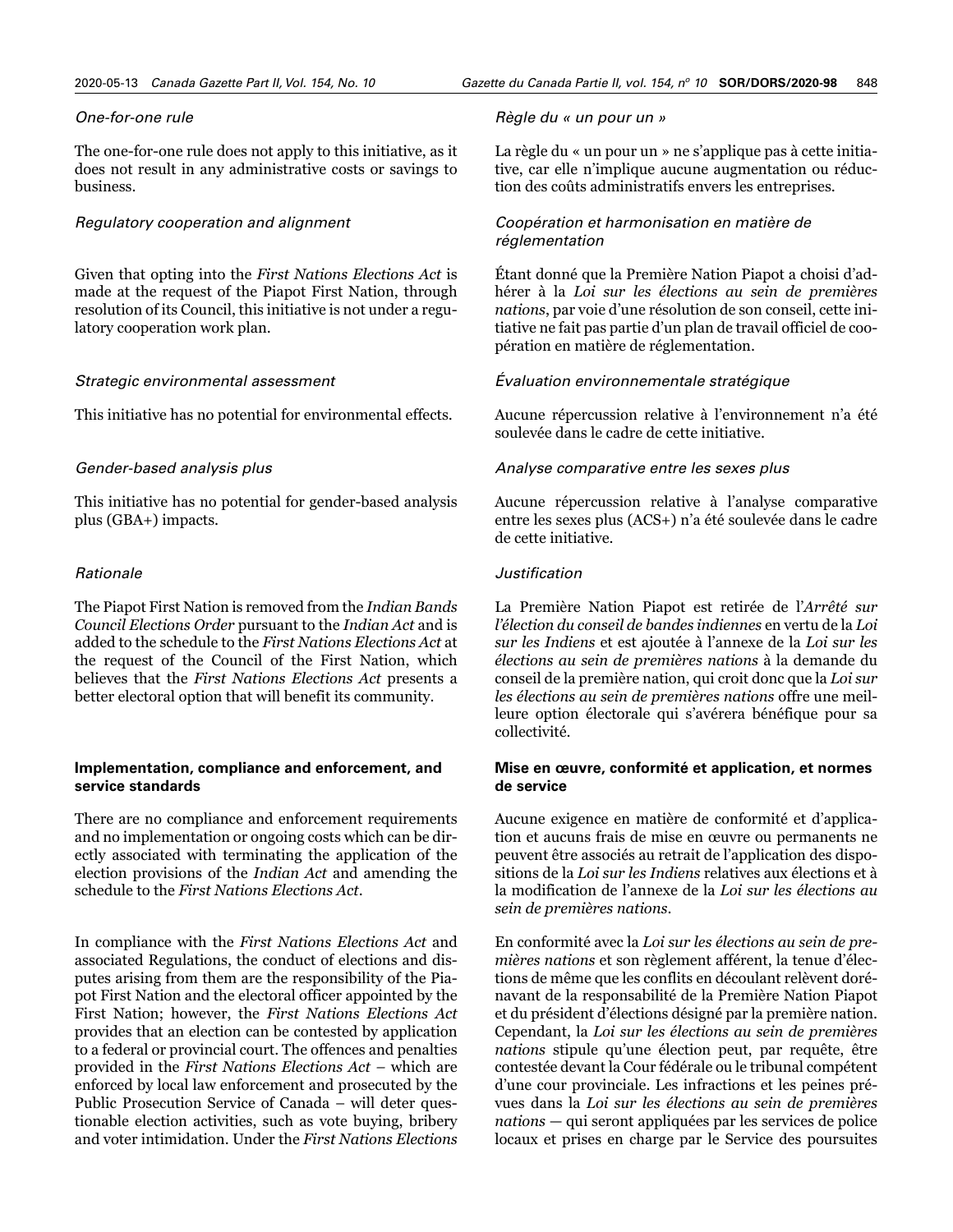*Act*, the courts are able to impose fines and terms of imprisonment on persons found guilty of an offence.

### **Contact**

Yves Denoncourt Acting Director Governance Operations Directorate Lands and Economic Development Indigenous Services Canada Email: [yves.denoncourt@canada.ca](mailto:yves.denoncourt%40canada.ca?subject=) pénales du Canada — mettront un frein aux activités électorales suspectes comme l'achat de bulletins, l'offre de pots-de-vin et l'intimidation des électeurs. La *Loi sur les élections au sein de premières nations* donne le pouvoir aux tribunaux d'imposer des amendes et des peines de prison aux personnes reconnues coupables d'une infraction.

#### **Personne-ressource**

Yves Denoncourt Directeur intérimaire Direction des opérations de gouvernance Terres et développement économique Services aux Autochtones Canada Courriel : [yves.denoncourt@canada.ca](mailto:yves.denoncourt%40canada.ca?subject=)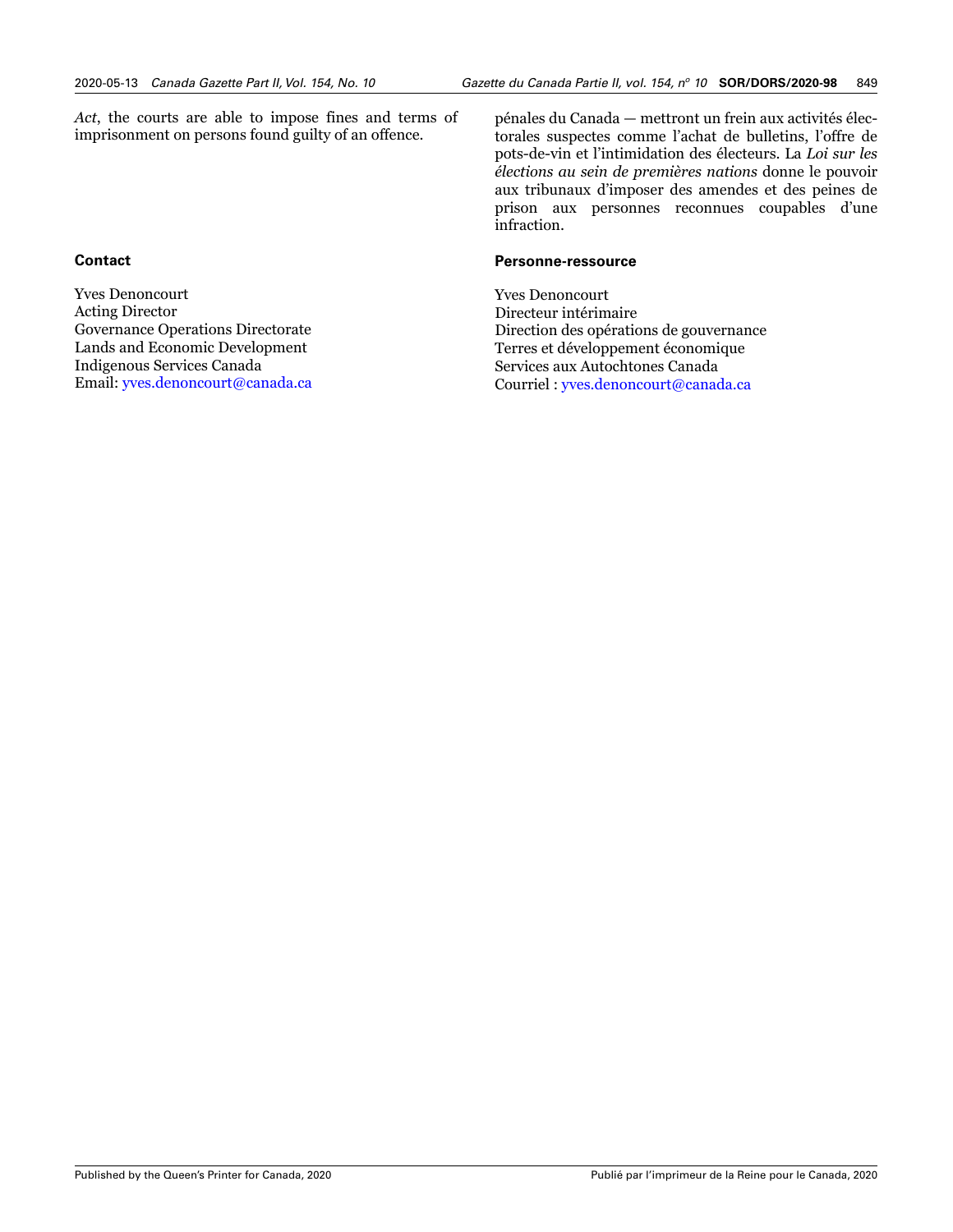### <span id="page-25-0"></span>Registration SOR/2020-99 May 1, 2020

FIRST NATIONS ELECTIONS ACT

Whereas the council of the Piapot First Nation adopted a resolution, dated January 15, 2019, requesting that the Minister of Indigenous Services add the name of the First Nation to the schedule to the *First Nations*  Elections Act<sup>a</sup>;

Therefore, the Minister of Indigenous Services, pursuant to section 3 of the First Nations Elections Act<sup>a</sup>, makes the annexed *Order Amending the Schedule to the First Nations Elections Act (Piapot)*.

Gatineau, April 22, 2020

Marc Miller Minister of Indigenous Services

### **Order Amending the Schedule to the First Nations Elections Act (Piapot)**

# Amendment

1 The schedule to the *First Nations Elections Act*<sup>1</sup> **is amended by adding the following in numerical order:**

69 Piapot First Nation

# First Election Date

2 **In accordance with subsection 3(2) of the** *First Nations Elections Act***, the date of the first election of the council of the Piapot First Nation is fixed as June 27, 2020.**

# Coming into Force

3 **This Order comes into force on the day on which it is registered.**

**N.B. The Regulatory Impact Analysis Statement for this Order appears at [page](#page-20-0) 845, following SOR/2020-98.**

S.C. 2014, c. 5

Enregistrement DORS/2020-99 Le 1er mai 2020

LOI SUR LES ÉLECTIONS AU SEIN DE PREMIÈRES NATIONS

Attendu que le conseil de la Première Nation Piapot a adopté une résolution le 15 janvier 2019 dans laquelle il demande au ministre des Services aux Autochtones d'ajouter le nom de la première nation à l'annexe de la Loi sur les élections au sein de premières nations<sup>a</sup>,

À ces causes, en vertu de l'article 3 de la *Loi sur les*  élections au sein de premières nations<sup>a</sup>, le ministre des Services aux Autochtones prend l'*Arrêté modifiant l'annexe de la Loi sur les élections au sein de premières nations (Piapot)*, ci-après.

Gatineau, le 22 avril 2020

Le ministre des Services aux Autochtones Marc Miller

### **Arrêté modifiant l'annexe de la Loi sur les élections au sein de premières nations (Piapot)**

# Modification

1 **L'annexe de la** *Loi sur les élections au sein de*  premières nations<sup>1</sup> est modifiée par adjonction, **selon l'ordre numérique, de ce qui suit :**

69 Première Nation Piapot

Date de la première élection

2 **En application du paragraphe 3(2) de la** *Loi sur les élections au sein de premières nations***, la date de la première élection du conseil de la Première Nation Piapot est fixée au 27 juin 2020.**

# Entrée en vigueur

3 **Le présent arrêté entre en vigueur à la date de son enregistrement.**

#### **N.B. Le résumé de l'étude d'impact de la réglementation de cet arrêté se trouve à la [page](#page-20-0) 845, à la suite du DORS/2020-98.**

S.C. 2014, c. 5

<sup>a</sup> L.C. 2014, ch. 5

 $1$  L.C. 2014, ch. 5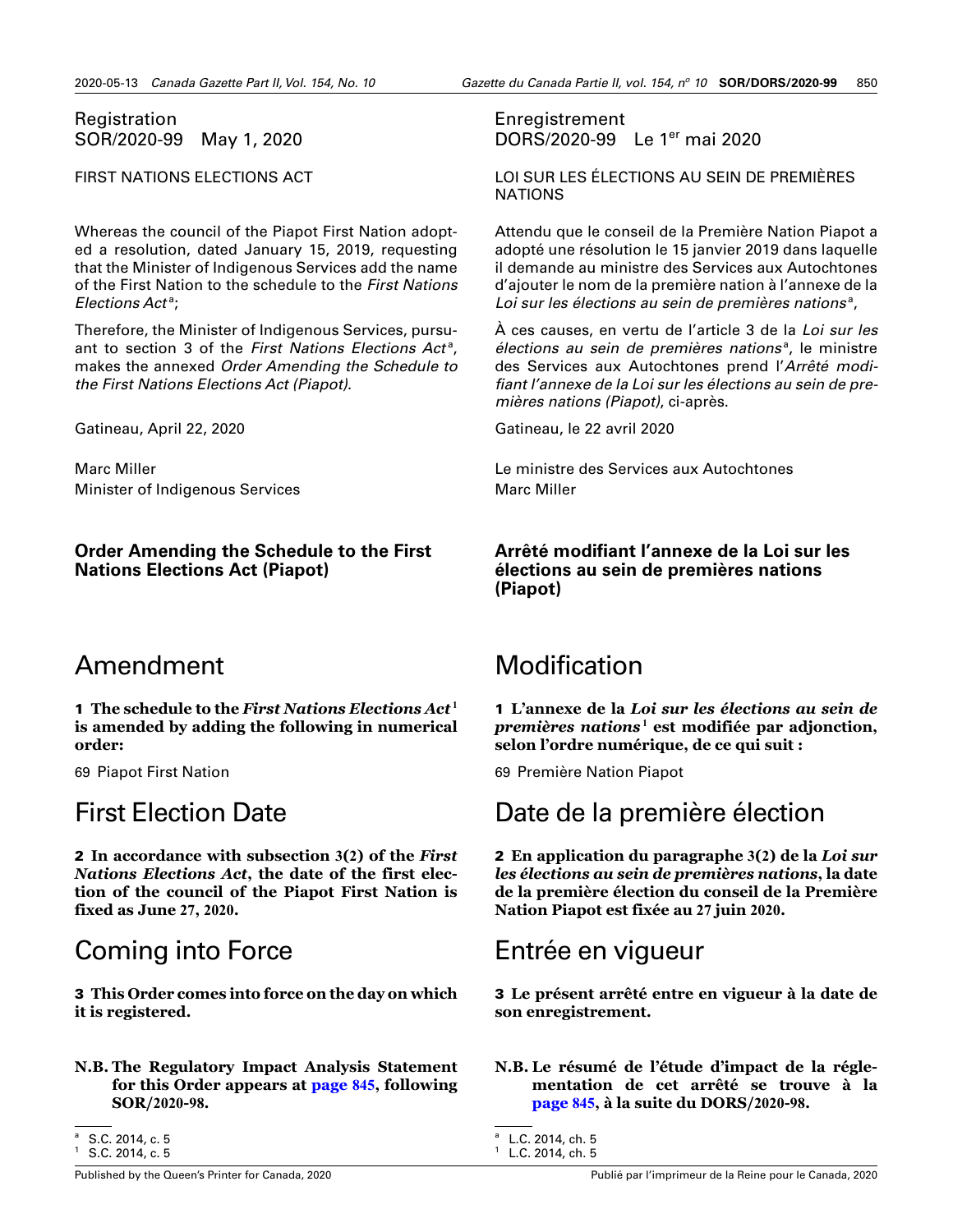### <span id="page-26-0"></span>Registration SOR/2020-100 May 1, 2020

#### FARM PRODUCTS AGENCIES ACT

Whereas the Governor in Council has, by the *Can*adian Turkey Marketing Agency Proclamation<sup>a</sup>, established the Canadian Turkey Marketing Agency pursuant to subsection 16(1)<sup>b</sup> of the *Farm Products Agencies* Act<sup>c</sup>;

Whereas that Agency has been empowered to implement a marketing plan pursuant to that Proclamation;

Whereas that Agency has taken into account the factors set out in paragraphs 4(1)(c) to (h) of Part II of the schedule to that Proclamation;

Whereas that Agency is satisfied that the size of the market for turkeys has changed significantly;

Whereas the proposed *Regulations Amending the Canadian Turkey Marketing Quota Regulations, 1990* are regulations of a class to which paragraph  $7(1)(d)^d$ of that Act applies by reason of section 2 of the *Agen*cies' Orders and Regulations Approval Order<sup>e</sup>, and have been submitted to the National Farm Products Council pursuant to paragraph 22(1)(f) of that Act;

And whereas, pursuant to paragraph 7(1)(d)<sup>d</sup> of that Act, the National Farm Products Council has approved the proposed Regulations after being satisfied that they are necessary for the implementation of the marketing plan that that Agency is authorized to implement;

Therefore, the Canadian Turkey Marketing Agency, pursuant to paragraph 22(1)(f) of the *Farm Products*  Agencies Act<sup>c</sup> and section 2 of Part II of the schedule to the *Canadian Turkey Marketing Agency Proclama*tion<sup>a</sup>, makes the annexed Regulations Amending the *Canadian Turkey Marketing Quota Regulations, 1990*.

Mississauga, April 24, 2020

### Enregistrement DORS/2020-100 Le 1er mai 2020

LOI SUR LES OFFICES DES PRODUITS AGRICOLES

Attendu que, en vertu du paragraphe 16(1)<sup>a</sup> de la Loi sur les offices des produits agricoles<sup>b</sup>, le gouverneur en conseil a, par la *Proclamation visant l'Office cana*dien de commercialisation des dindons<sup>c</sup>, créé l'Office canadien de commercialisation des dindons;

Attendu que cet office est habilité à mettre en œuvre un plan de commercialisation conformément à cette proclamation;

Attendu que cet office a pris en considération les facteurs énumérés aux alinéas 4(1)c) à h) de la partie II de l'annexe de cette proclamation;

Attendu que cet office a la certitude que l'importance du marché des dindons a sensiblement changé;

Attendu que le projet de règlement intitulé *Règlement modifiant le Règlement canadien sur le contingentement de la commercialisation du dindon (1990)* relève d'une catégorie à laquelle s'applique l'alinéa  $7(1)d$ <sup>d</sup> de cette loi, aux termes de l'article 2 de l'*Ordonnance sur l'approbation des ordonnances et règlements des*  offices<sup>e</sup>, et a été soumis au Conseil national des produits agricoles, conformément à l'alinéa 22(1)f) de cette loi;

Attendu que, en application de l'alinéa 7(1)d)<sup>d</sup> de cette loi, le Conseil national des produits agricoles, étant convaincu que le projet de règlement est nécessaire à l'exécution du plan de commercialisation que cet office est habilité à mettre en œuvre, a approuvé ce projet,

À ces causes, en vertu de l'alinéa 22(1)f) de la *Loi sur*  les offices des produits agricoles<sup>b</sup> et de l'article 2 de la partie II de l'annexe de la *Proclamation visant l'Office*  canadien de commercialisation des dindons<sup>c</sup>, l'Office canadien de commercialisation des dindons prend le *Règlement modifiant le Règlement canadien sur le contingentement de la commercialisation du dindon (1990)*, ci-après.

Mississauga, le 24 avril 2020

<sup>b</sup> S.C. 2015, c. 3, s. 85

- <sup>b</sup> L.R., ch. F-4; L.C. 1993, ch. 3, art. 2
- $C. R.C., ch. 647$
- <sup>d</sup> L.C. 1993, ch. 3, par. 7(2)

<sup>&</sup>lt;sup>a</sup> C.R.C., c. 647

 $C$  R.S., c. F-4; S.C. 1993, c. 3, s. 2

 $d$  S.C. 1993, c. 3, s. 7(2)

<sup>e</sup> C.R.C., c. 648

<sup>a</sup> L.C. 2015, ch. 3, art. 85

<sup>e</sup> C.R.C., ch. 648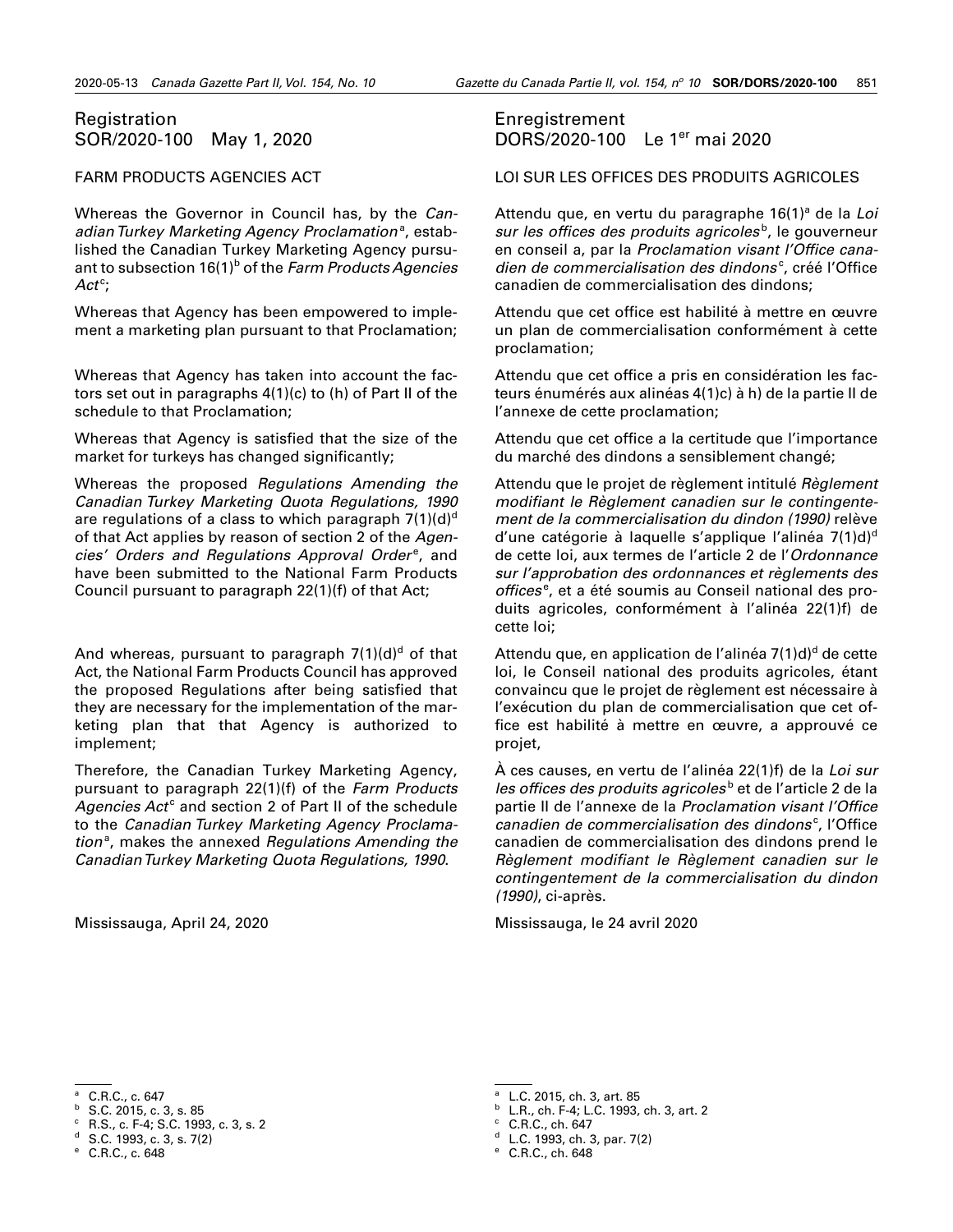#### **Regulations Amending the Canadian Turkey Marketing Quota Regulations, 1990**

# Amendment

1 **The schedule to the** *Canadian Turkey Market*ing Quota Regulations,  $1990^1$  is replaced by the **schedule set out in the schedule to these Regulations.**

# Coming into Force

2 **These Regulations come into force on the day on which they are registered.**

#### **SCHEDULE**

**(Section 1)**

#### **SCHEDULE**

(Section 2 and subsections 5(2) and (3))

# Control Period Beginning on April 26, 2020 and Ending on April 24, 2021

|       | Column 1         | Column <sub>2</sub> |
|-------|------------------|---------------------|
| Item  | Province         | Pounds of Turkey    |
| 1     | Ontario          | 166,733,230         |
| 2     | Quebec           | 74,820,129          |
| 3     | Nova Scotia      | 8,803,723           |
| 4     | New Brunswick    | 7,776,002           |
| 5     | Manitoba         | 30,673,640          |
| 6     | British Columbia | 42,556,867          |
| 7     | Saskatchewan     | 11,672,747          |
| 8     | Alberta          | 31,907,096          |
| TOTAL |                  | 374,943,434         |

# **EXPLANATORY NOTE**

(*This note is not part of the Regulations.*)

This amendment revises the limitations to be applied when determining the market allotment of a producer or **Règlement modifiant le Règlement canadien sur le contingentement de la commercialisation du dindon (1990)**

# Modification

1 **L'annexe du** *Règlement canadien sur le contingentement de la commercialisation du dindon (1990)* <sup>6</sup>**<sup>1</sup> est remplacée par l'annexe figurant à l'annexe du présent règlement.**

# Entrée en vigueur

2 **Le présent règlement entre en vigueur à la date de son enregistrement.**

#### **ANNEXE**

**(article 1)**

#### **ANNEXE**

(article 2 et paragraphes 5(2) et (3))

# Période réglementée commençant le 26 avril 2020 et se terminant le 24 avril 2021

|         | Colonne 1            | Colonne <sub>2</sub> |
|---------|----------------------|----------------------|
| Article | Province             | Livres de dindon     |
| 1       | Ontario              | 166 733 230          |
| 2       | Québec               | 74 820 129           |
| 3       | Nouvelle-Écosse      | 8 803 723            |
| 4       | Nouveau-Brunswick    | 7776002              |
| 5       | Manitoba             | 30 673 640           |
| 6       | Colombie-Britannique | 42 556 867           |
| 7       | Saskatchewan         | 11 672 747           |
| 8       | Alberta              | 31 907 096           |
| TOTAL   |                      | 374 943 434          |

### **NOTE EXPLICATIVE**

(*La présente note ne fait pas partie du Règlement.*)

La modification vise à fixer les nouvelles limites dont il faut tenir compte lors de la détermination des allocations

<sup>1</sup> SOR/90-231

<sup>1</sup> DORS/90-231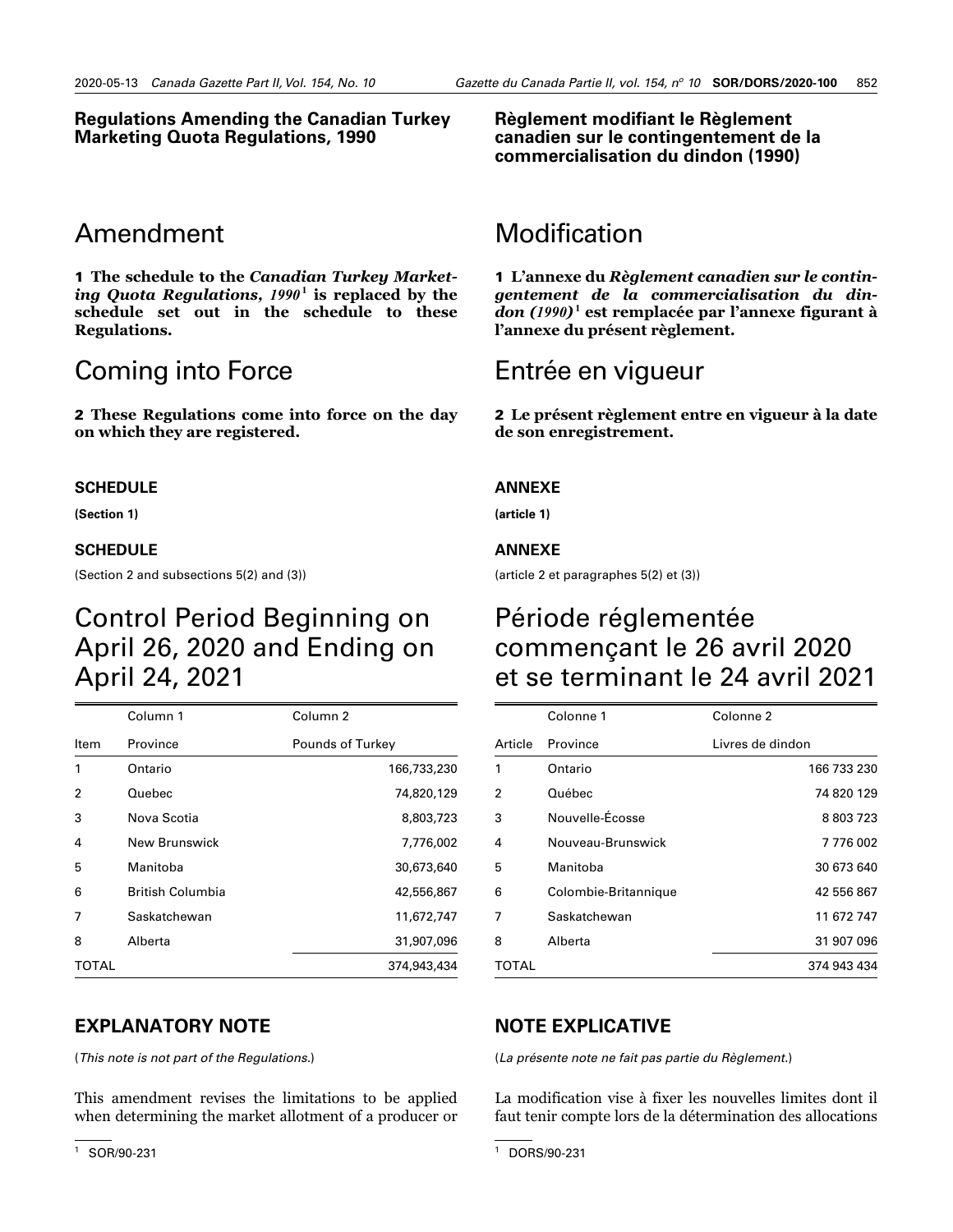when issuing a new market allotment within a province during the control period beginning on April 26, 2020, and ending on April 24, 2021.

de commercialisation des producteurs ou de l'attribution de nouvelles allocations de commercialisation dans une province au cours de la période réglementée commençant le 26 avril 2020 et se terminant le 24 avril 2021.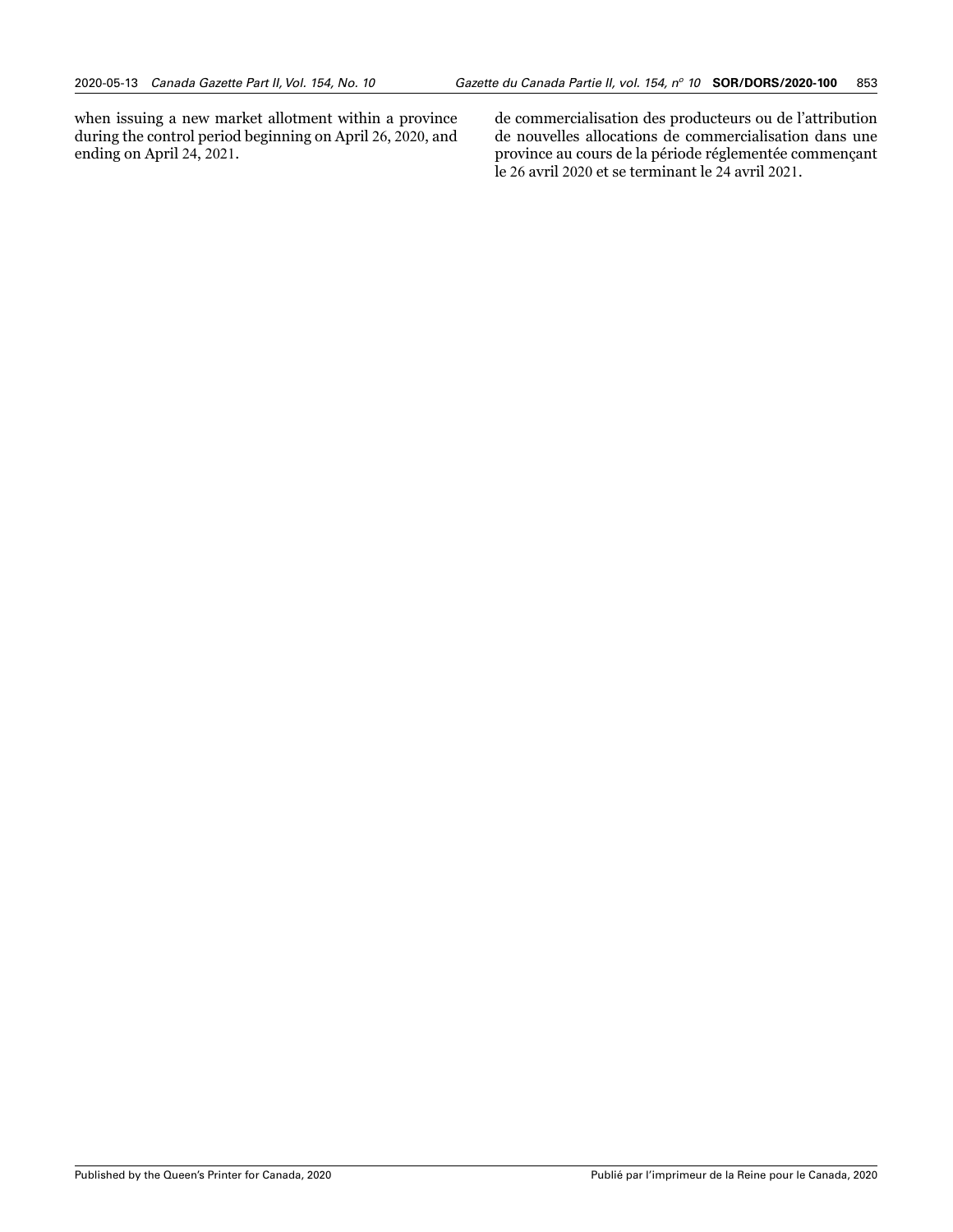<span id="page-29-0"></span>Registration SI/2020-35 May 13, 2020

BUDGET IMPLEMENTATION ACT, 2018, NO. 2

### **Order Fixing April 30, 2020 as the Day on Which Certain Provisions of that Act Come into Force**

P.C. 2020-274 April 24, 2020

Her Excellency the Governor General in Council, on the recommendation of the Minister of Finance, pursuant to subsection 351(1) of the *Budget Implementation Act, 2018, No. 2*, chapter 27 of the Statutes of Canada, 2018, fixes April 30, 2020 as the day on which sections 331, 332, 337 and 338, subsection 342(2) and sections 344 to 347 and 350 of that Act come into force.

# **EXPLANATORY NOTE**

(*This note is not part of the Order.*)

#### **Proposal**

This Order in Council, pursuant to subsection 351(1) of the *Budget Implementation Act, 2018, No. 2*, chapter 27 of the Statutes of Canada, 2018, fixes April 30, 2020, as the day on which sections 331, 332, 337 and 338, subsection 342(2) and sections 344 to 347 and 350 of that Act come into force. These provisions amend the *Bank Act* and the *Financial Consumer Agency of Canada Act*.

#### **Objective**

The purpose of this Order is to bring into force legislative amendments that would strengthen the powers and mandate of the Financial Consumer Agency of Canada (FCAC).

#### **Background**

The Government introduced in *Budget Implementation Act, 2018, No. 2* legislative amendments to strengthen the FCAC's enforcement powers and mandate and to continue to advance consumers' rights and interests when dealing with their banks. These amendments did not come into force upon royal assent to allow the regulator and industry time to prepare for implementation.

These amendments responded to two reports by the FCAC that highlighted key areas where regulatory oversight could be strengthened and bank consumers better

Enregistrement TR/2020-35 Le 13 mai 2020

LOI Nº 2 D'EXÉCUTION DU BUDGET DE 2018

### **Décret fixant au 30 avril 2020 la date d'entrée en vigueur de certaines dispositions de cette loi**

C.P. 2020-274 Le 24 avril 2020

Sur recommandation du ministre des Finances et en vertu du paragraphe 351(1) de la *Loi n<sup>o</sup> 2 d'exécution du budget de 2018*, chapitre 27 des Lois du Canada (2018), Son Excellence la Gouverneure générale en conseil fixe au 30 avril 2020 la date d'entrée en vigueur des articles 331, 332, 337 et 338, du paragraphe 342(2) et des articles 344 à 347 et 350 de cette loi.

# **NOTE EXPLICATIVE**

(*La présente note ne fait pas partie du Décret.*)

### **Proposition**

Ce décret, pris en vertu du paragraphe 351(1) de la *Loi n<sup>o</sup> 2 d'exécution du budget de 2018*, chapitre 27 des Lois du Canada (2018), fixe au 30 avril 2020 la date d'entrée en vigueur des articles 331, 332, 337 et 338, du paragraphe 342(2) et des articles 344 à 347 et 350 de cette loi. Ces dispositions modifient la *Loi sur les banques* et la *Loi sur l'Agence de la consommation en matière financière du Canada*.

### **Objectif**

Le présent décret vise à mettre en vigueur des modifications législatives qui renforceraient les pouvoirs et le mandat de l'Agence de la consommation en matière financière du Canada (ACFC).

#### **Contexte**

Le gouvernement a introduit dans la *Loi n<sup>o</sup> 2 d'exécution du budget de 2018* des modifications législatives visant à renforcer les pouvoirs et le mandat de l'ACFC en matière d'application de la loi et à continuer de promouvoir les droits et les intérêts des consommateurs lorsqu'ils traitent avec leurs banques. Ces modifications ne sont pas entrées en vigueur au moment de la sanction royale pour permettre à l'organisme de réglementation et à l'industrie de se préparer à leur mise en œuvre.

Ces modifications ont donné suite à deux rapports de l'ACFC qui ont mis en lumière des domaines clés où l'on pourrait renforcer la surveillance réglementaire et mieux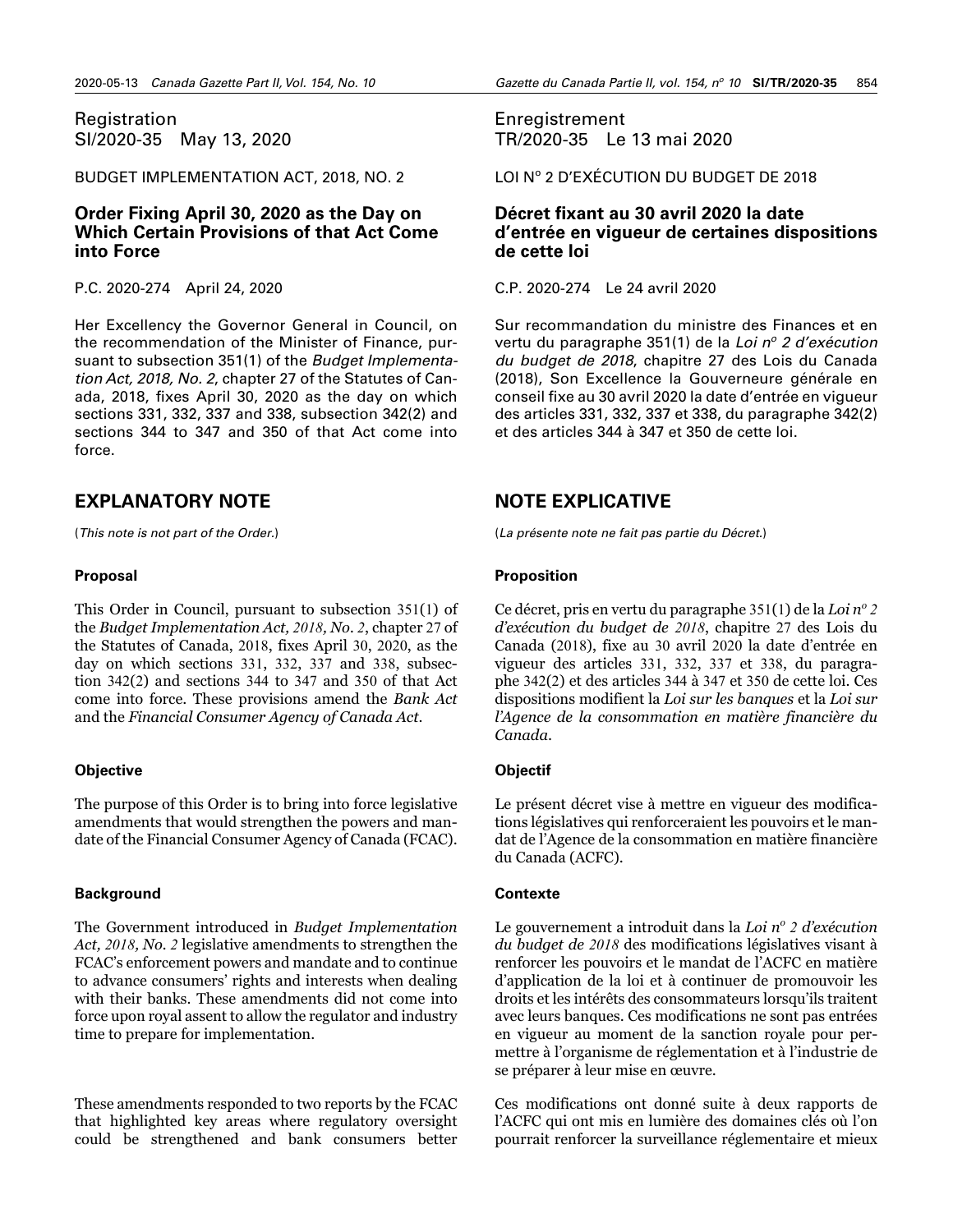protected. The first was an assessment of best practices in provincial and territorial consumer protection regimes in the *Report on Best Practices in Financial Consumer Protection*. The second was a review of bank sales practices in the *Domestic Bank Retail Sales Practices Review.*

To address the issues raised in the FCAC reports and better align Canada's financial consumer protection rules with international standards, legislative amendments were made to the *Bank Act* and to the *Financial Consumer Agency of Canada Act*. These legislative amendments are comprised of two components*.*

The first provides the FCAC with strengthened powers and an improved mandate to implement supervisory best practices. No supporting regulations are required to bring into force these changes to the *Financial Consumer Agency Act* and the *Bank Act.* 

The second put in place a new financial consumer protection framework for banks. The new framework will help to strengthen bank practices to improve outcomes for consumers, and further empower and protect consumers in their dealings with their banks. These legislative amendments (sections 315 to 330 and 333 to 335 and subsection 336(2) of the *Budget Implementation Act, 2018, No. 2*) will be brought into force at a later date once the supporting regulations have been developed and industry has made the necessary systems and policy changes.

#### **Implications**

This Order fixes April 30, 2020, as the day on which amendments to the *Bank Act* and the *Financial Consumer Agency of Canada Act* relating to the FCAC's new mandate and powers will come into force.

These provisions update the FCAC's mandate by clarifying that it must strive to protect the rights and interests of consumers of financial products and services and the public, taking into account the need of financial institutions to efficiently manage their business operations.

In addition, they strengthen the powers of the FCAC by providing its Commissioner the ability to direct banks to comply with consumer protection rules, including ordering restitution when charges have been improperly

protéger les consommateurs des banques. Le premier était une évaluation des pratiques exemplaires en matière de régimes provinciaux et territoriaux de protection des consommateurs dans le *Rapport sur les pratiques exemplaires en matière de protection des consommateurs de produits et services financiers*. Le deuxième était un examen des pratiques de vente des banques dans le cadre de l'*Examen des pratiques de vente au détail des banques canadiennes*.

Afin de répondre aux questions soulevées dans les rapports de l'ACFC et de mieux harmoniser les règles canadiennes de protection des consommateurs en matière financière avec les normes internationales, des modifications législatives ont été apportées à la *Loi sur les banques* et à la *Loi sur l'Agence de la consommation en matière financière du Canada*. Ces modifications législatives comprennent deux volets.

Le premier confère à l'ACFC des pouvoirs renforcés et un mandat amélioré pour mettre en œuvre des pratiques exemplaires en matière de surveillance. Aucun règlement d'appui n'est requis pour mettre en vigueur ces modifications à la *Loi sur l'Agence de la consommation en matière financière* et à la *Loi sur les banques*.

Le deuxième met en place un nouveau cadre de protection des consommateurs de produits et de services financiers aux banques. Le nouveau cadre permettra de renforcer les pratiques bancaires afin d'améliorer les résultats pour les consommateurs et de renforcer le pouvoir d'action et la protection des consommateurs dans leurs relations avec leurs banques. Ces modifications législatives [articles 315 à 330 et 333 à 335 et paragraphe 336(2) de la *Loi n<sup>o</sup> 2 d'exécution du budget de 2018*] entreront en vigueur à une date ultérieure, une fois que les règlements connexes auront été élaborés et que l'industrie aura apporté les changements nécessaires aux systèmes et aux politiques.

#### **Répercussions**

Le présent décret fixe au 30 avril 2020 la date d'entrée en vigueur des modifications à la *Loi sur les banques* et à la *Loi sur l'Agence de la consommation en matière financière du Canada* liées au nouveau mandat et aux nouveaux pouvoirs de l'ACFC.

Ces dispositions mettent à jour le mandat de l'ACFC en précisant qu'elle doit s'efforcer de protéger les droits et les intérêts des consommateurs de produits et services financiers et du public, en tenant compte de la nécessité pour les institutions financières de gérer efficacement leurs opérations commerciales.

De plus, ils renforcent les pouvoirs de l'ACFC en donnant à son commissaire la possibilité d'ordonner aux banques de se conformer aux règles de protection des consommateurs, notamment en ordonnant la restitution lorsque des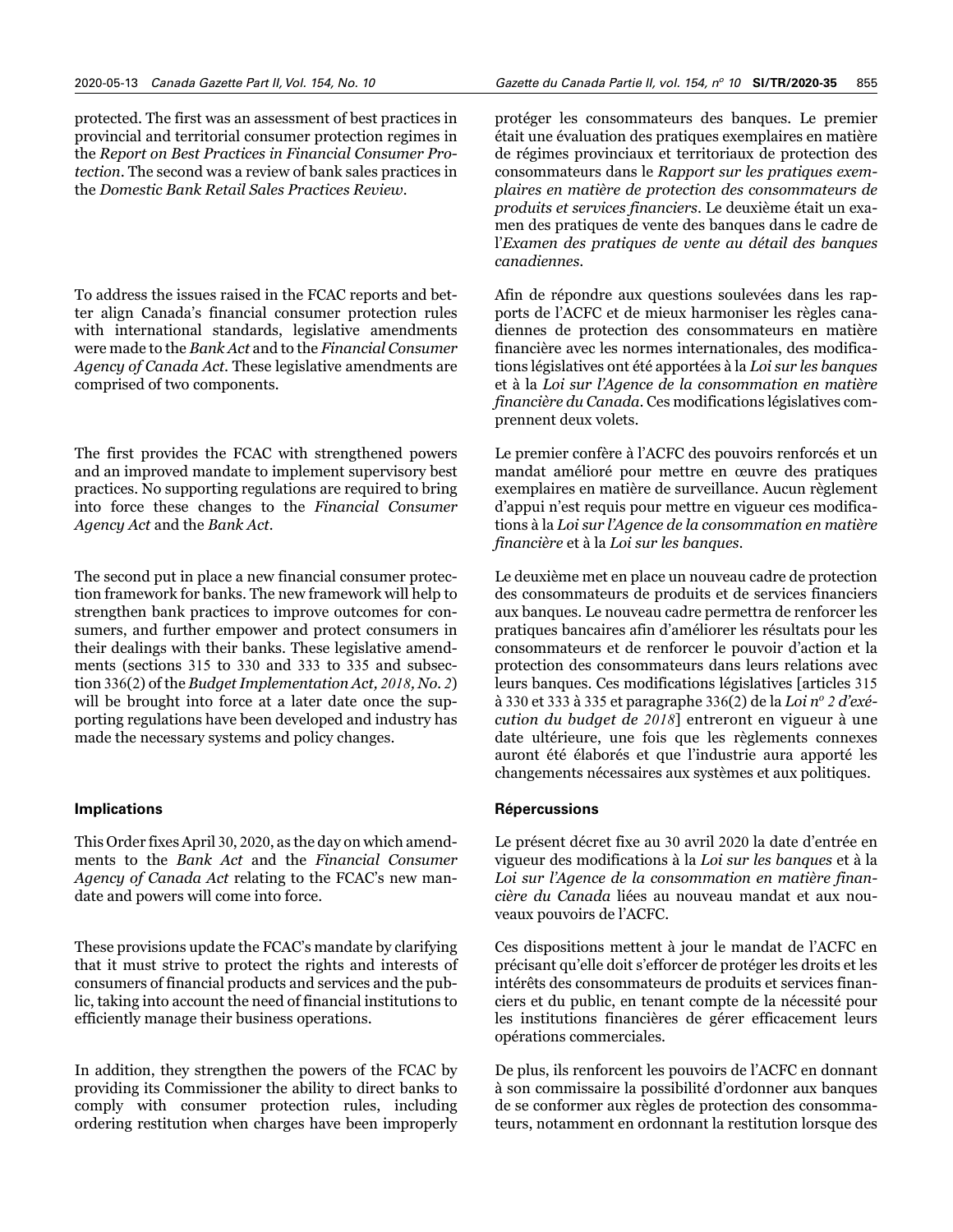collected, and the power to compel banks to undergo third-party independent audits.

These changes also update the FCAC's administrative monetary penalties framework under the *Financial Consumer Agency of Canada Act* by increasing the maximum penalty to \$1 million per violation for a person and \$10 million per violation for an entity. The Commissioner will also be required to publicly name an entity found to be in violation of a consumer provision, along with the nature of the violation and the amount of the penalty imposed.

#### **Consultation**

Banks, provinces, territories and consumer groups were consulted on the new mandate and powers of the FCAC and were broadly supportive. The FCAC is updating its supervisory framework to be ready to exercise its new powers, and has discussed the upcoming changes with industry. Consumer groups were supportive of stronger powers for the FCAC and of a mandate that supports more proactive supervision and enforcement. Stakeholders were also consulted on the April 30, 2020, coming-intoforce date and no concerns were raised.

#### **Departmental contact**

Erin O'Brien Director General Financial Services Division/Financial Sector Policy Branch Department of Finance Canada 90 Elgin Street Ottawa, Ontario K1A 0G5 Telephone: 613-369-3830 Email: [erin.obrien@canada.ca](mailto:erin.obrien%40canada.ca?subject=)

frais ont été indûment perçus, et le pouvoir d'obliger les banques à subir des audits de tiers indépendants.

Ces modifications mettent également à jour le cadre de pénalités administratives pécuniaires de l'ACFC en vertu de la *Loi sur l'Agence de la consommation en matière financière du Canada* en augmentant la pénalité maximale à 1 million de dollars par infraction pour une personne et à 10 millions de dollars par infraction pour une entité. Le commissaire sera également tenu de nommer publiquement une entité qui contrevient à une disposition visant les consommateurs, de même que la nature de l'infraction et le montant de la sanction imposée.

#### **Consultation**

Les banques, les provinces, les territoires et les groupes de consommateurs ont été consultés au sujet du nouveau mandat et des nouveaux pouvoirs de l'ACFC et ont été largement favorables. L'ACFC met à jour son cadre de surveillance pour être prête à exercer ses nouveaux pouvoirs, et a discuté des changements à venir avec l'industrie. Les groupes de consommateurs étaient favorables à des pouvoirs accrus pour l'ACFC et à un mandat qui appuie une surveillance et une application plus proactives. Les intervenants ont également été consultés sur la date d'entrée en vigueur du 30 avril 2020 et aucune préoccupation n'a été soulevée.

#### **Personne-ressource du Ministère**

Erin O'Brien Directeur général Division des services financiers/Direction de la politique du secteur financier Ministère des Finances Canada 90, rue Elgin Ottawa (Ontario) K1A 0G5 Téléphone : 613-369-3830 Courriel : [erin.obrien@canada.ca](mailto:erin.obrien%40canada.ca?subject=)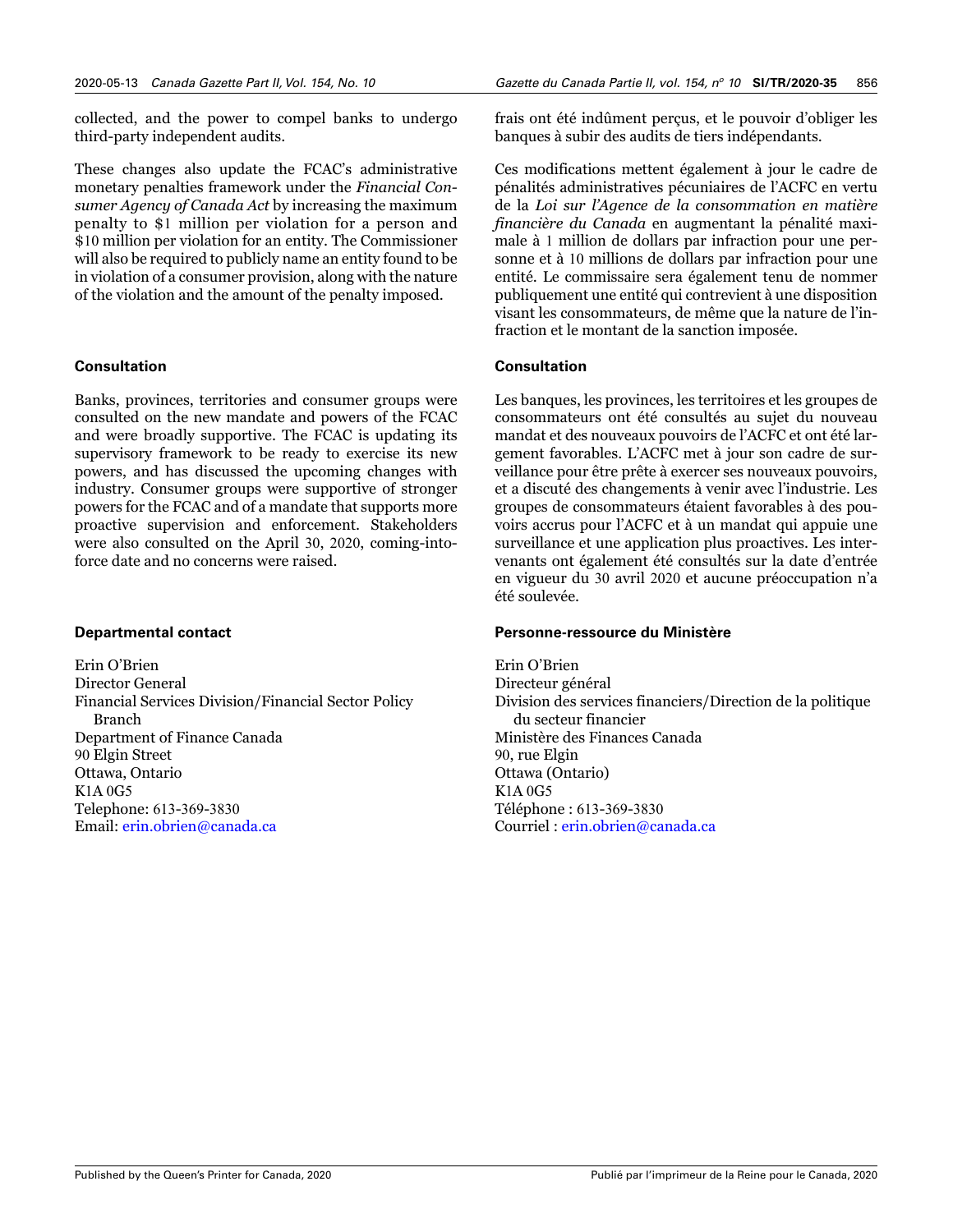#### **TABLE OF CONTENTS SOR: Statutory Instruments (Regulations) SI: Statutory Instruments (Other than Regulations) and Other Documents**

| Registration<br>number | P.C.<br>number | Minister                             | Name of Statutory Instrument or Other Document                                                                                                                                                                                          |     |
|------------------------|----------------|--------------------------------------|-----------------------------------------------------------------------------------------------------------------------------------------------------------------------------------------------------------------------------------------|-----|
| SOR/2020-92            | 2020-262       | <b>Public Safety</b>                 | Regulations Amending the Immigration and Refugee Protection                                                                                                                                                                             |     |
| SOR/2020-93            |                | Agriculture and<br>Agri-Food         | Order Amending the Canadian Egg Marketing Levies Order                                                                                                                                                                                  | 835 |
| SOR/2020-94            |                | Agriculture and<br>Agri-Food         | Order Amending the Canadian Egg Marketing Levies Order                                                                                                                                                                                  | 837 |
| SOR/2020-95            |                | Employment and<br>Social Development | Interim Order No. 4 Amending the Employment Insurance Act<br>(Employment Insurance Emergency Response Benefit)                                                                                                                          |     |
| SOR/2020-96            | 2020-298       | Justice<br><b>Public Safety</b>      | Regulations Amending the Regulations Prescribing Certain<br>Firearms and Other Weapons, Components and Parts of<br>Weapons, Accessories, Cartridge Magazines, Ammunition and<br>Projectiles as Prohibited, Restricted or Non-Restricted |     |
| SOR/2020-97            | 2020-299       | Justice<br><b>Public Safety</b>      |                                                                                                                                                                                                                                         |     |
| SOR/2020-98            |                | <b>Indigenous Services</b>           | Order Amending the Indian Bands Council Elections Order                                                                                                                                                                                 |     |
| SOR/2020-99            |                | <b>Indigenous Services</b>           | Order Amending the Schedule to the First Nations Elections Act                                                                                                                                                                          |     |
| SOR/2020-100           |                | Agriculture and<br>Agri-Food         | Regulations Amending the Canadian Turkey Marketing Quota                                                                                                                                                                                |     |
| SI/2020-35             | 2020-274       | Finance                              | Order Fixing April 30, 2020 as the Day on Which Certain<br>Provisions of the Budget Implementation Act, 2018, No. 2                                                                                                                     |     |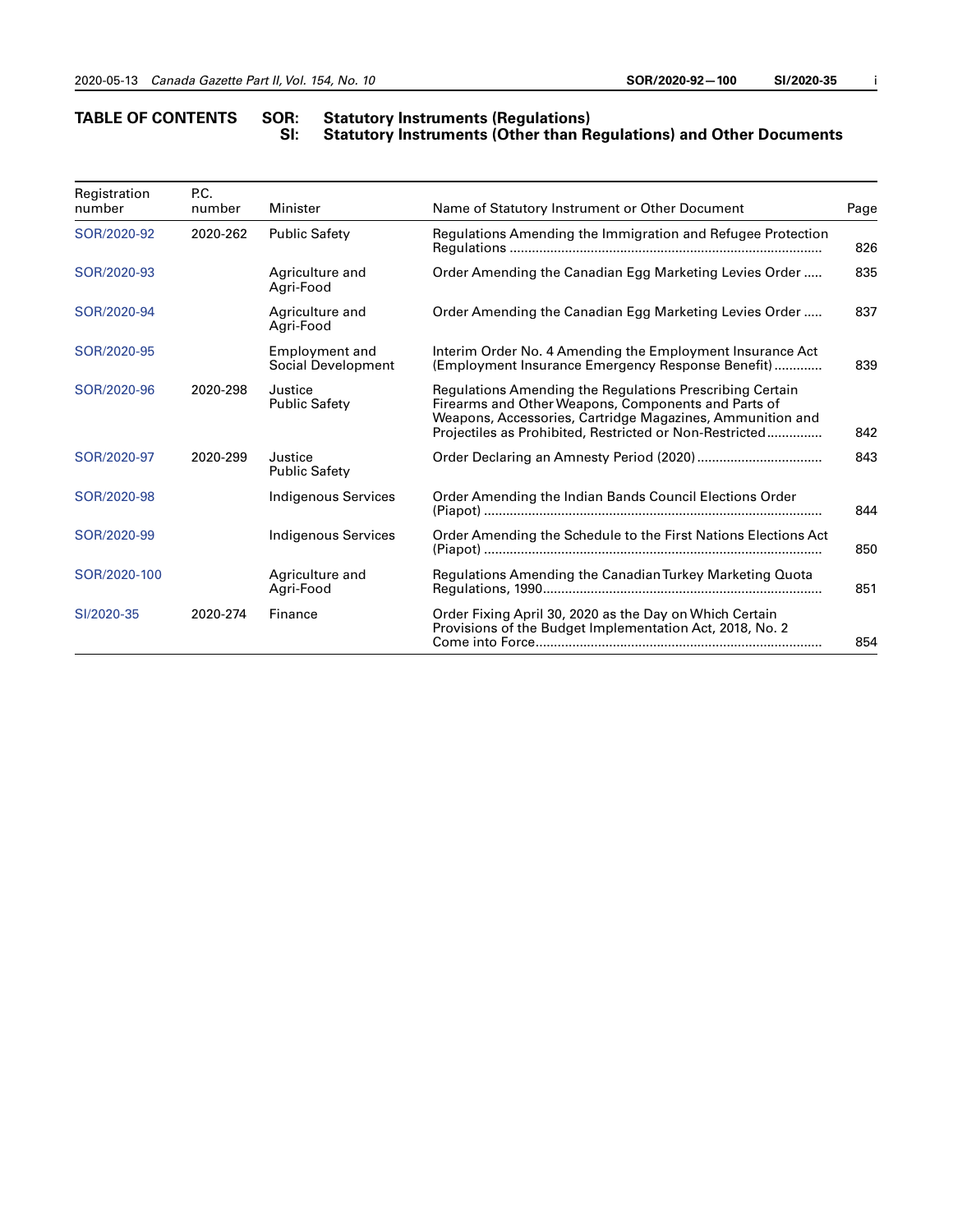| <b>INDEX</b> | <b>SOR: Statutory Instruments (Regulations)</b>                        | Abbreviations: e - erratum |                            |
|--------------|------------------------------------------------------------------------|----------------------------|----------------------------|
|              | SI: Statutory Instruments (Other than Regulations) and Other Documents |                            | $n$ – new<br>$r$ — revises |
|              |                                                                        |                            | $x$ — revokes              |

| Name of Statutory Instrument or Other Document<br><b>Statutes</b>                                                                                                                                                          | Registration<br>number | Date     | Page | Comments |
|----------------------------------------------------------------------------------------------------------------------------------------------------------------------------------------------------------------------------|------------------------|----------|------|----------|
| <b>Criminal Code</b>                                                                                                                                                                                                       | SOR/2020-97            | 01/05/20 | 843  | n        |
| Canadian Egg Marketing Levies Order - Order Amending the<br>Farm Products Agencies Act                                                                                                                                     | SOR/2020-93            | 22/04/20 | 835  |          |
| Canadian Egg Marketing Levies Order - Order Amending the<br>Farm Products Agencies Act                                                                                                                                     | SOR/2020-94            | 22/04/20 | 837  |          |
| Canadian Turkey Marketing Quota Regulations, 1990 – Regulations<br>Farm Products Agencies Act                                                                                                                              | SOR/2020-100           | 01/05/20 | 851  |          |
| Employment Insurance Act (Employment Insurance Emergency<br>Response Benefit) – Interim Order No. 4 Amending the<br><b>Employment Insurance Act</b>                                                                        | SOR/2020-95            | 24/04/20 | 839  |          |
| Firearms and Other Weapons, Components and Parts of Weapons,<br>Accessories, Cartridge Magazines, Ammunition and Projectiles as<br>Prohibited, Restricted or Non-Restricted - Regulations Amending<br><b>Criminal Code</b> | SOR/2020-96            | 01/05/20 | 842  |          |
| Immigration and Refugee Protection Regulations – Regulations<br>Immigration and Refugee Protection Act                                                                                                                     | SOR/2020-92            | 22/04/20 | 826  |          |
| Indian Bands Council Elections Order (Piapot) - Order Amending<br>Indian Act                                                                                                                                               | SOR/2020-98            | 01/05/20 | 844  |          |
| Order Fixing April 30, 2020 as the Day on Which Certain Provisions<br>Budget Implementation Act, 2018, No. 2                                                                                                               | SI/2020-35             | 13/05/20 | 854  |          |
| Schedule to the First Nations Elections Act (Piapot) - Order<br><b>First Nations Elections Act</b>                                                                                                                         | SOR/2020-99            | 01/05/20 | 850  |          |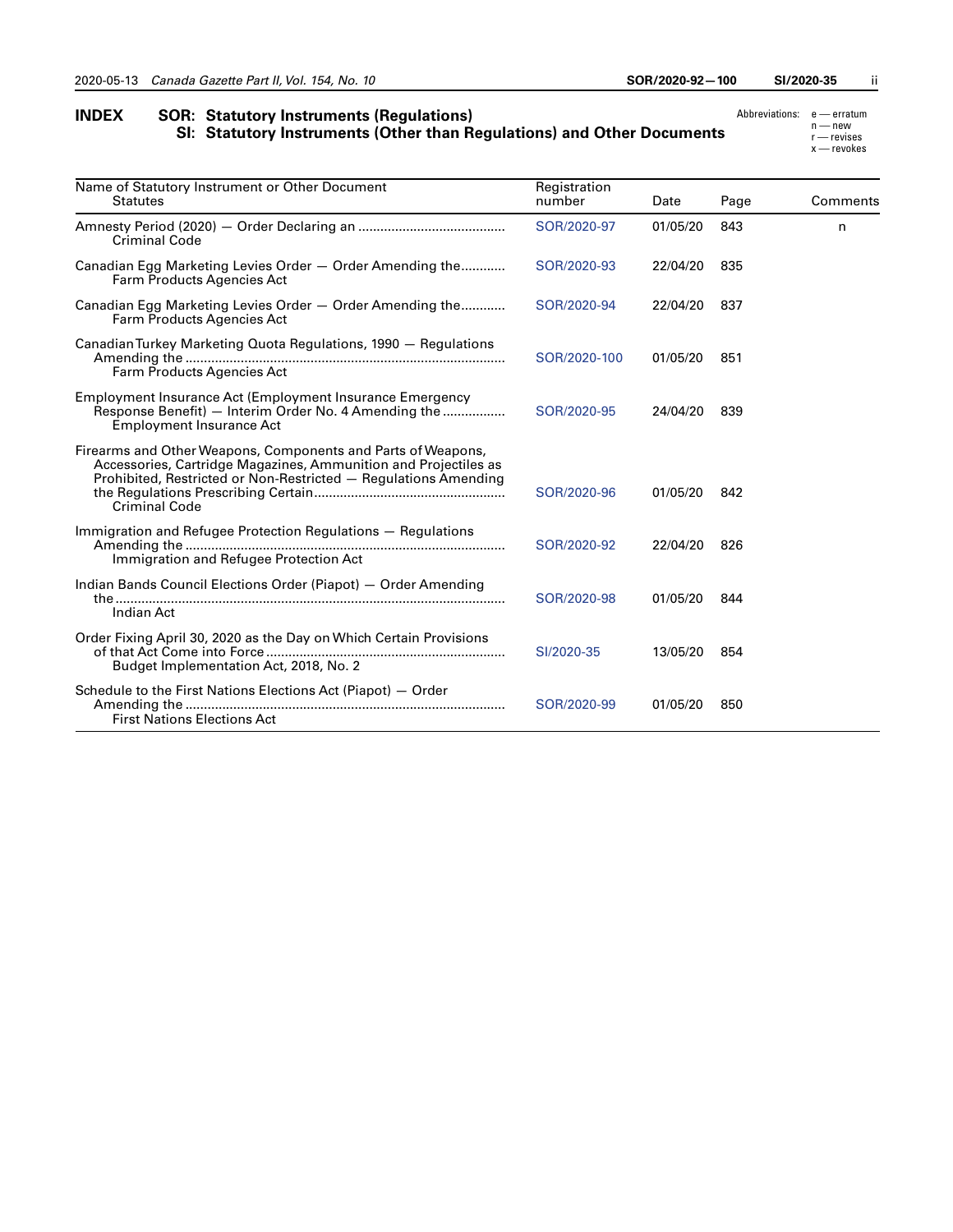#### **TABLE DES MATIÈRES DORS : Textes réglementaires (Règlements) TR : Textes réglementaires (autres que les Règlements) et autres documents**

| Numéro<br>d'enregistrement de C.P. | Numéro   | Ministre                          | Titre du texte réglementaire ou autre document                                                                                                                                             |     |
|------------------------------------|----------|-----------------------------------|--------------------------------------------------------------------------------------------------------------------------------------------------------------------------------------------|-----|
| DORS/2020-92                       | 2020-262 | Sécurité publique                 | Règlement modifiant le Règlement sur l'immigration et la                                                                                                                                   |     |
| DORS/2020-93                       |          | Agriculture et<br>Agroalimentaire | Ordonnance modifiant l'Ordonnance sur les redevances à<br>payer pour la commercialisation des œufs au Canada                                                                               | 835 |
| DORS/2020-94                       |          | Agriculture et<br>Agroalimentaire | Ordonnance modifiant l'Ordonnance sur les redevances à<br>payer pour la commercialisation des œufs au Canada                                                                               | 837 |
| DORS/2020-95                       |          | Emploi et<br>Développement social | Arrêté provisoire nº 4 modifiant la Loi sur l'assurance-emploi                                                                                                                             | 839 |
| DORS/2020-96                       | 2020-298 | Justice<br>Sécurité publique      | Règlement modifiant le Règlement désignant des armes à feu,<br>armes, éléments ou pièces d'armes, accessoires, chargeurs,<br>munitions et projectiles comme étant prohibés, à autorisation |     |
| DORS/2020-97                       | 2020-299 | Justice<br>Sécurité publique      |                                                                                                                                                                                            |     |
| DORS/2020-98                       |          | Services aux<br>Autochtones       | Arrêté modifiant l'Arrêté sur l'élection du conseil de bandes                                                                                                                              | 844 |
| DORS/2020-99                       |          | Services aux<br>Autochtones       | Arrêté modifiant l'annexe de la Loi sur les élections au sein de                                                                                                                           |     |
| DORS/2020-100                      |          | Agriculture et<br>Agroalimentaire | Règlement modifiant le Règlement canadien sur le<br>contingentement de la commercialisation du dindon (1990)                                                                               |     |
| TR/2020-35                         | 2020-274 | <b>Finances</b>                   | Décret fixant au 30 avril 2020 la date d'entrée en vigueur de<br>certaines dispositions de la Loi nº 2 d'exécution du budget                                                               | 854 |